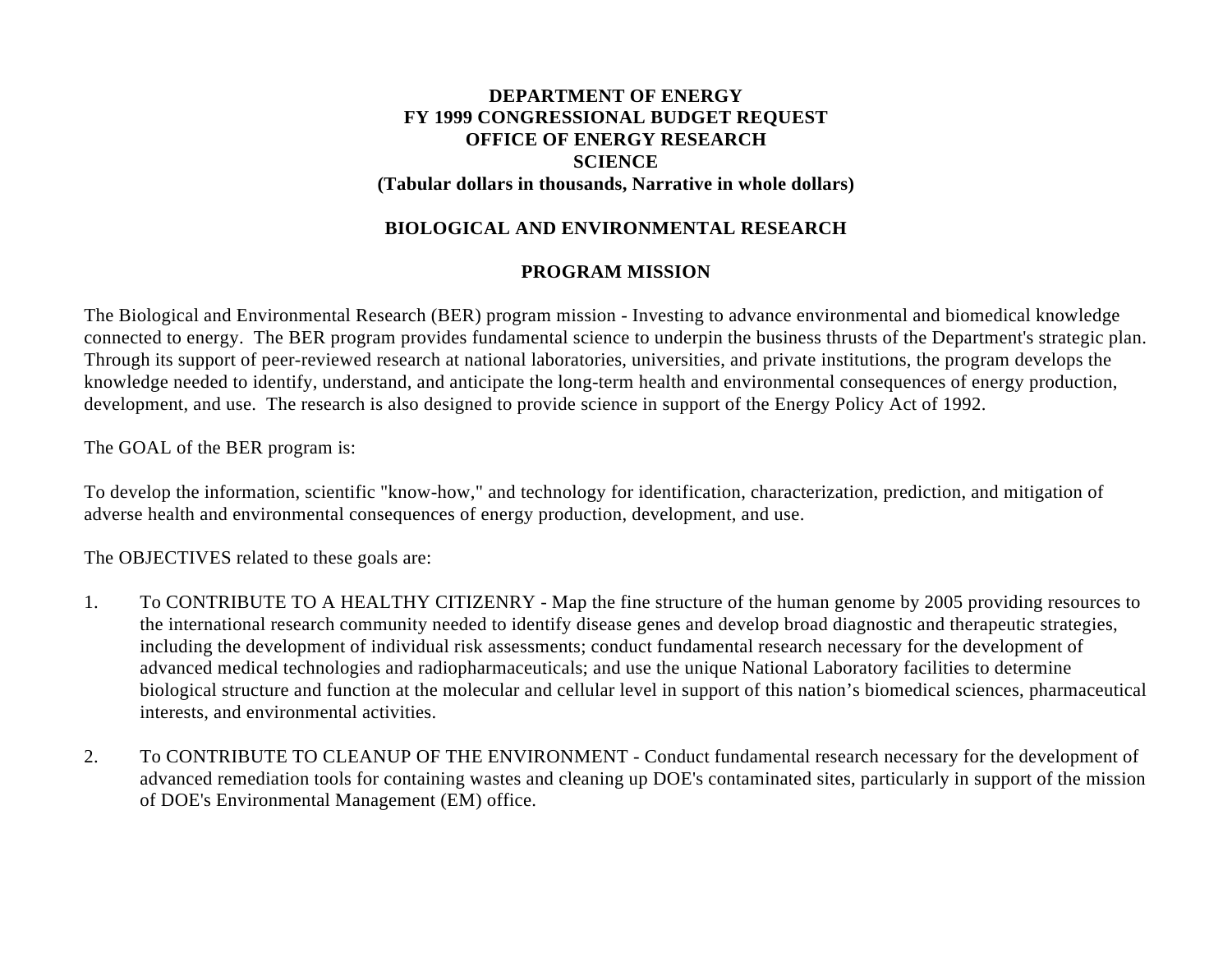3. To UNDERSTAND GLOBAL ENVIRONMENTAL CHANGE - Acquire the data and develop the understanding necessary to predict how energy production and use can affect the global and regional environment.

# SCIENTIFIC FACILITIES UTILIZATION:

The Biological and Environmental Research request includes \$42,547,000 to maintain support of the Department's scientific user facilities. Facilities used for structural biology research, such as beam lines at the synchrotron light sources and research reactors were included in the initiative for the first time in FY 1997. In FY 1999, the request includes operation of the William R. Wiley Environmental Molecular Sciences Laboratory where the research activities will underpin environmental remediation. This funding will provide for the operation of the facilities, assuring access for scientists in universities, federal laboratories, and U.S. companies. It will also leverage both Federally and privately sponsored research consistent with the Administration's strategy for enhancing the U.S. National science investment.

# PERFORMANCE MEASURES:

The quality and appropriateness of the Biological and Environmental Research (BER) program and individual research projects are judged by rigorous peer reviews conducted by internationally recognized scientific experts using criteria such as scientific merit, appropriateness of the proposed approach and qualifications of the principal investigator. Highest quality research is maintained by taking appropriate and, if needed, corrective management actions based on results of the reviews. A measure of the quality of the research is the sustained achievement in advancing knowledge as indicated by the publication of research results in refereed scientific journals, by invited participation at national and international conferences and workshops, and by awards received by DOE-supported BER researchers. Progress in the field is also routinely compared to the scientific priorities recommended by the Biological and Environmental Research Advisory Committee and the National Science and Technology Council's (NSTC) committees on Environment and Natural Resources and on Fundamental Science.

An overarching and unique performance measure of the BER program is the diversity of program reviews conducted. This is particularly the case for BER program elements that are components of international research endeavors, e.g., the Human Genome Program and the Global Change Research Program. In addition to panel reviews that evaluate and select individual projects and programmatic reviews by the chartered Biological and Environmental Research Advisory Committee, these program elements are evaluated by interagency (and international) review bodies and by Boards and Committees of the National Academy of Sciences.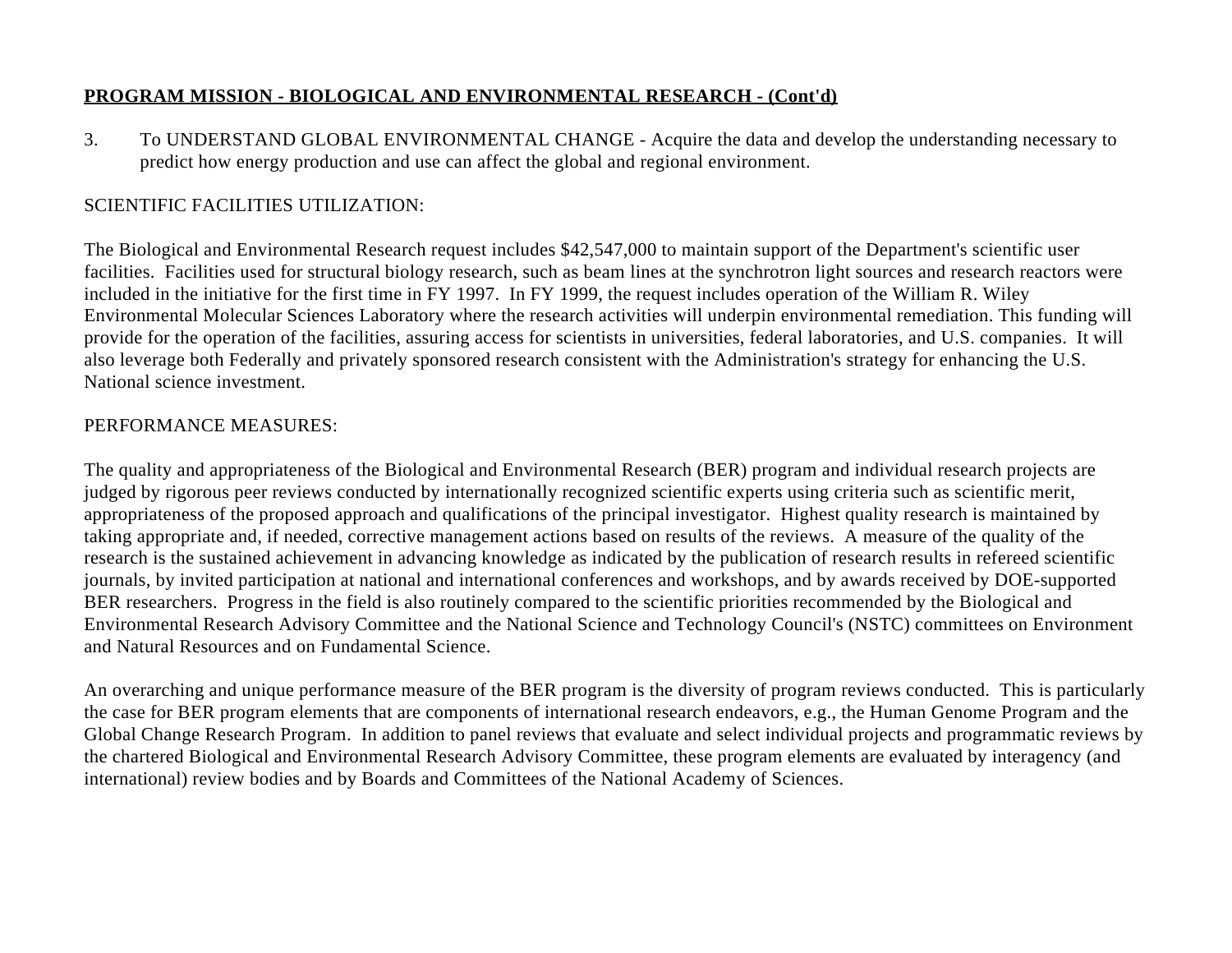The BER program goes one step further in soliciting program reviews. Blue ribbon panels are charged with evaluating the quality of individual programs and with exploring ways of entraining new ideas and research performers from different scientific fields. This strategy is based on the conviction that the most important scientific advances of the new century will occur at the interfaces between scientific disciplines such as biology and information science. Groups like JASON and The Washington Advisory Group (TWAG), involving physicists, mathematicians, engineers, etc., are among the panels that have studied BER program elements such as the Atmospheric Radiation Measurement (ARM) program, climate change prediction, the William R. Wiley Environmental Molecular Sciences Laboratory (EMSL), and the Human Genome Program.

Facility operations are also monitored by peer reviews and user feedback. These facilities are provided in a manner that meets user requirements (as indicated by achieving performance specifications while protecting the safety of the workers and the environment); facilities are operated reliably and according to planned schedules; and facilities are maintained and improved at reasonable costs.

Specific BER program performance measures are:

- 1. Excellence in basic research: At least 80 percent of the research projects will be reviewed by appropriate peers and selected through a merit-based competitive process.
- 2. Access to Human Genome research results: BER will complete sequencing of 40 million subunits of human DNA to submit to publicly accessible databases.
- 3. Microbial Genomics: BER will complete 70 percent of the genetic sequencing of over 10 additional microbes with significant potential for waste cleanup and energy production.
- 4. Progress in Boron Neutron Capture Therapy (BNCT) Research: Phase I/II clinical trials of BNCT at reactor sources of neutrons will be completed for at least 50 patients, and a feasibility study of accelerator-based BNCT will be underway.
- 5. Environmental remediation developments: Fundamental research in environmental sciences, biology, molecular sciences, and mathematical modeling will underpin the development of advanced remediation tools (e.g., bioremediation) to contain hazardous waste and clean up DOE contaminated sites.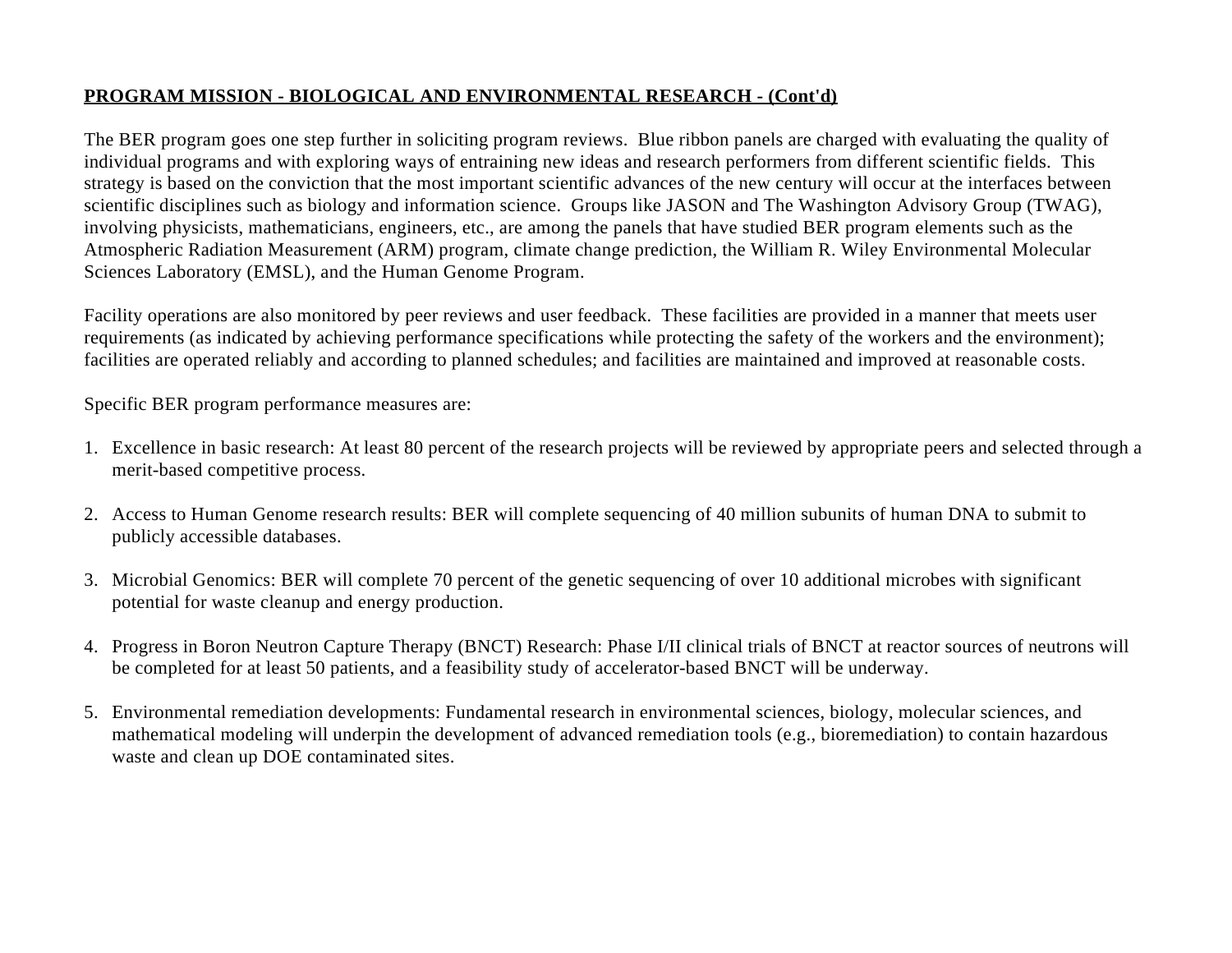- 6. Atmospheric Radiation Measurement (ARM) accomplishments: BER will conduct five intensive operations periods at the ARM Southern Great Plains site; will initiate preparation for a third atmospheric radiation and cloud station in the Tropical Western Pacific; will redeploy an atmospheric radiation and cloud station from the Arctic Ocean to Atqasuk, Alaska.
- 7. William R. Wiley Environmental Molecular Sciences Laboratory (EMSL) collaboration products: will increase the number of EMSL products from collaborations (e.g., publications, patents, databases, software releases, technical reports, instruments developed, etc.).
- 8. The ER/EM Pilot Collaborative Research Program will complete its three-year initial phase in FY 1999 and applied developmental research will begin on the most promising technologies arising from these projects.
- 9. The development and upgrade of scientific facilities (including experimental stations) will be kept on schedule and within cost, not to exceed 110 percent of estimates.
- 10. The operating time lost at scientific facilities due to unscheduled downtime will be less than 10 percent of the total scheduled possible operating time, on average.
- 11. An independent assessment will judge BER research programs to have high scientific quality.
- 12. Education accomplishments: Continuing to make 2 to 10 appointments each in the BER Alexander Hollaender Distinguished Post Doctoral Fellowship; the multi-agency Significant Opportunities in Atmospheric Research and Science (SOARS) program for outstanding Hispanic, Native American, and African American students in the atmospheric and related sciences; and the minority colleges and university faculty and student research program. Also, initiating a Significant Opportunities program in the broader sciences of global change for outstanding undergraduate and graduate students.
- 13. Discovering new biological structures with more than 60 percent of them published in the peer reviewed literature resulting from data generated at synchrotron user stations served by the BER structural biology support facilities program.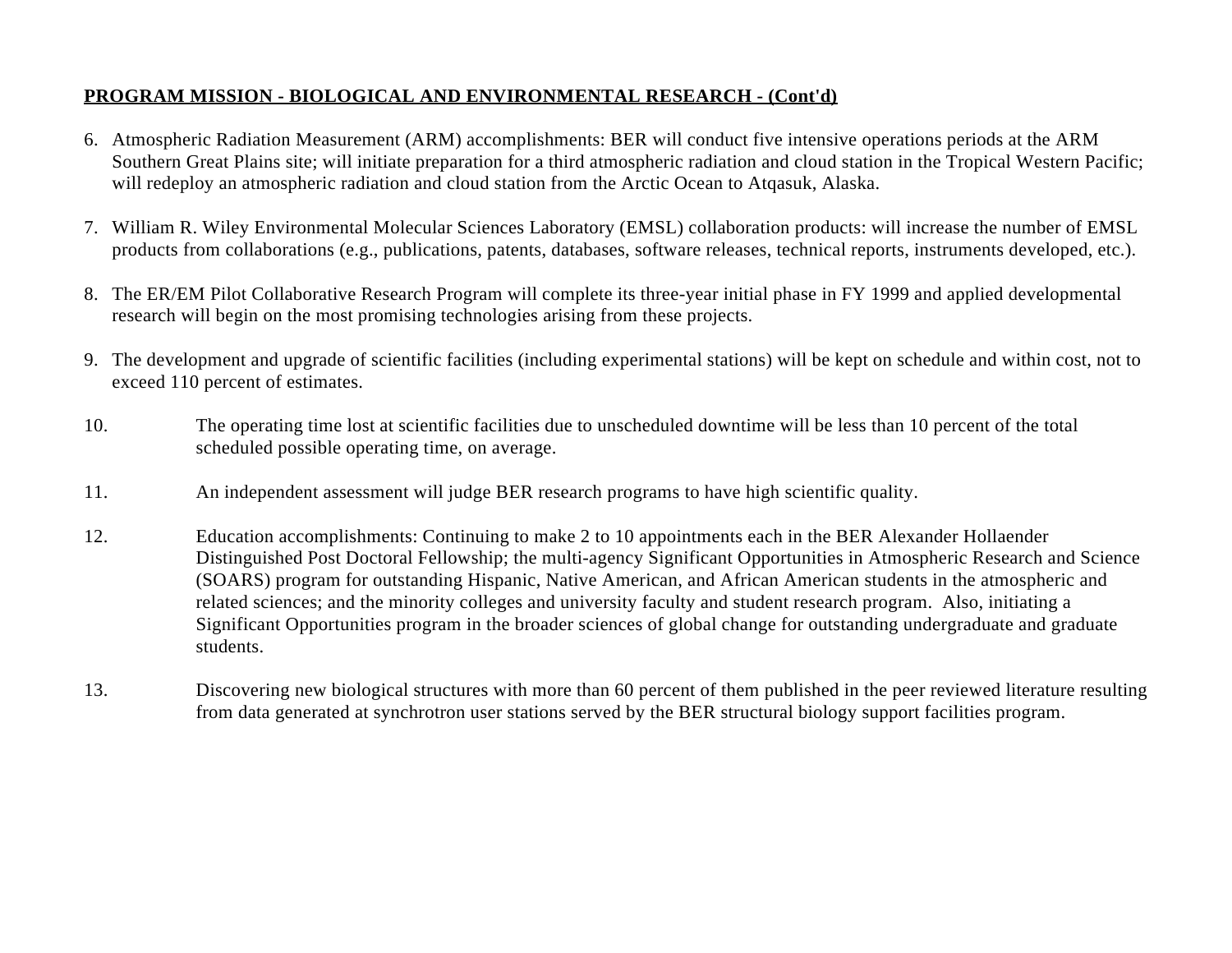# SIGNIFICANT ACCOMPLISHMENTS AND PROGRAM SHIFTS:

- o Advanced technologies continue to be developed from resources and tools produced in the human genome program to determine and mitigate the potential health effects that arise during energy activities and clean-up operations. Emphasis is placed on molecularbased tools for health surveillance, biological dosimetry, and individual susceptibility determination to understand and characterize the risks to human health from exposures to low levels of radiation and chemicals.
- o The DOE Joint Genome Institute has successfully integrated high throughput genomic sequencing with analyses that "annotate" the sequence, i.e., reveal the biological content of the sequence data produced, demonstrating the power of an "industrial" approach to genomic sequencing and data analysis.
- o The most recent success of the DOE Microbial Genome Initiative (MGI) was the discovery of a third branch of life, the Archaea (meaning ancient in Greek). This accomplishment was noted by Discover magazine as one of the key scientific advances of the year.
- o New approaches have been developed to determine the function of and the relationships among large numbers of genes, the proteins they encode, and the biological functions of these proteins.
- o New strategies for cleanup, including the use of biotechnology (e.g., microbes that break down contaminants), are being developed for stubborn remediation problems.
- o Significant improvements are being made in the predictive tools needed to quantify human-induced and natural global environmental changes, including those from energy production and use. Emphasis remains on the role of clouds in climate and on developing improved climate models using the Nation's most advanced computers.
- o The application of modern molecular tools to marine microbes will start to provide new information on marine microbial roles in carbon and nitrogen cycling and related processes that may affect global environmental change. In the innovative new program, Biotechnological Investigations- Ocean Margins Program, that builds on the recently completed Ocean Margins Program, active collaborations are being built between institutions with strong traditions of research in the marine sciences and those with developing research capabilities.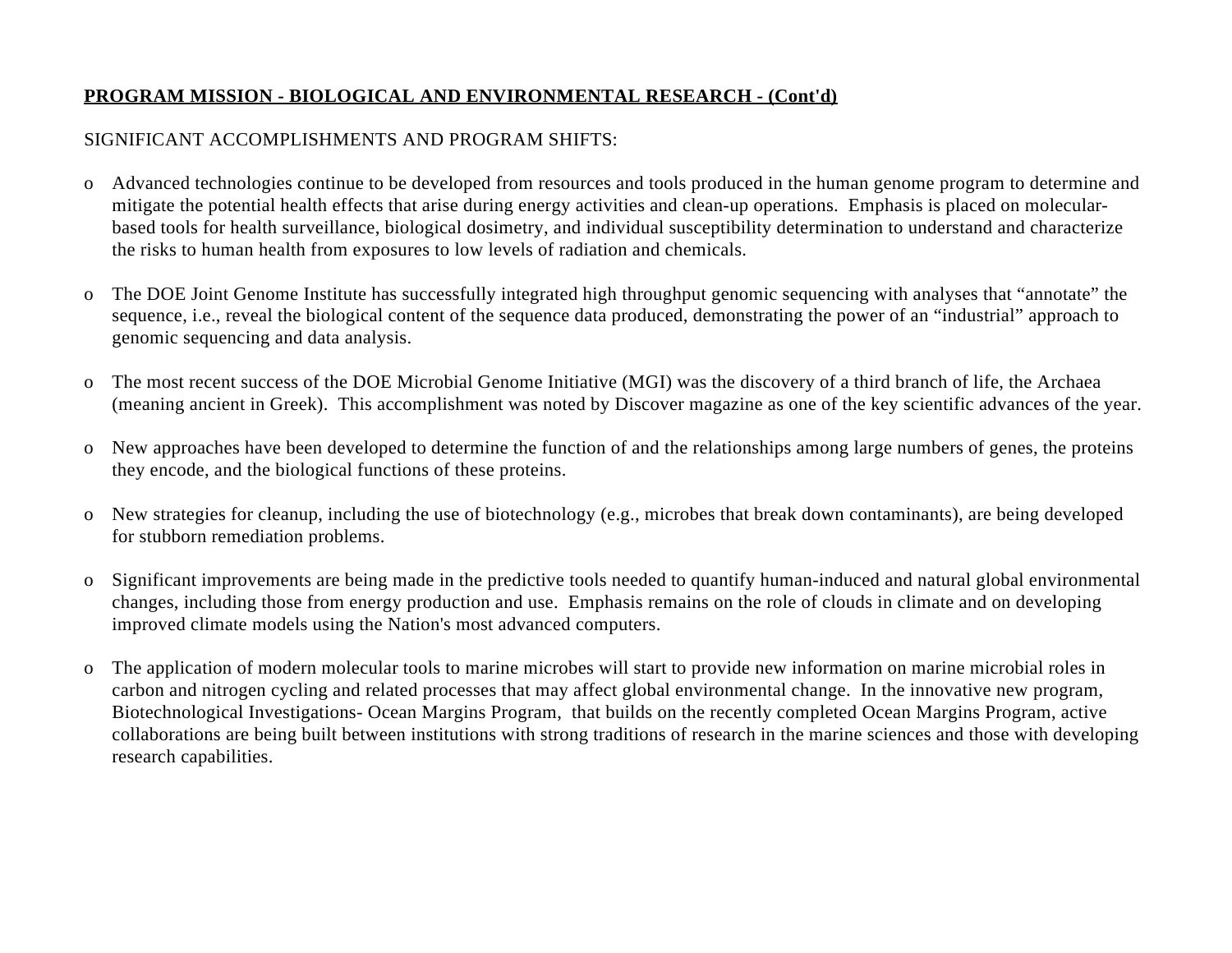- o New nuclear medicine technologies and new radiopharmaceuticals incorporating radioisotopes commonly used for nuclear medicine into novel chemical structures for improved medical diagnosis and therapy are being developed, contributing to improved health care delivery while reducing costs by achieving early diagnosis and treatment. Increased emphasis is being placed on improved methodologies for combined imaging of anatomical structures and physiological functions.
- o The molecular nuclear medicine program will be redirected to take advantage of developments in genomics and structural biology to initiate a major effort to understand the link between genetic makeup and disease through application of innovative radioisotope tracer concepts.
- o The Measurement Science Program will provide new instrumentation for addressing the growing need to characterize DOE's contaminated sites and to monitor the progress of cleanup of these sites.
- o The Genome Instrumentation Research Program will be redirected to address needs of the Department for completely new types of technology for meeting DOE mission objectives that will utilize genomics.
- o Research under the Climate Change Technology Initiative will be conducted to take advantage of developments in microbial genetics and biochemistry to begin development of the understanding needed to enhance the sequestration and recycling of carbon through the use of natural biological processes thus reducing levels of atmospheric carbon dioxide.

# **Climate Change Technology Initiative**

The FY 1999 budget contains two carbon related programs, each of which cut across several agencies. The first is the Climate Change Technology Initiative (CCTI). That part of the CCTI that is within the Office of Energy Research is a joint activity between the Biological and Environmental Research (BER) and Basic Energy Science (BES) programs. The second program is the U.S. Global Change Research Program (US/GCRP) that spans eleven agencies and is coordinated through the National Science and Technology Council's Committee on Environment and Natural Resources. Within DOE, the BER program plays the lead role in US/GCRP activities. Although the two programs, CCTI and US/GCRP, are synergistic, they are different. US/GCRP research focuses on developing the fundamental understanding of the comprehensive climate system and the global and regional adaptations to it. CCTI focuses on the underpinning science that will enable mitigation of climate change while maintaining a robust National economy.

# **PROGRAM MISSION - BIOLOGICAL AND ENVIRONMENTAL RESEARCH - (Cont'd)**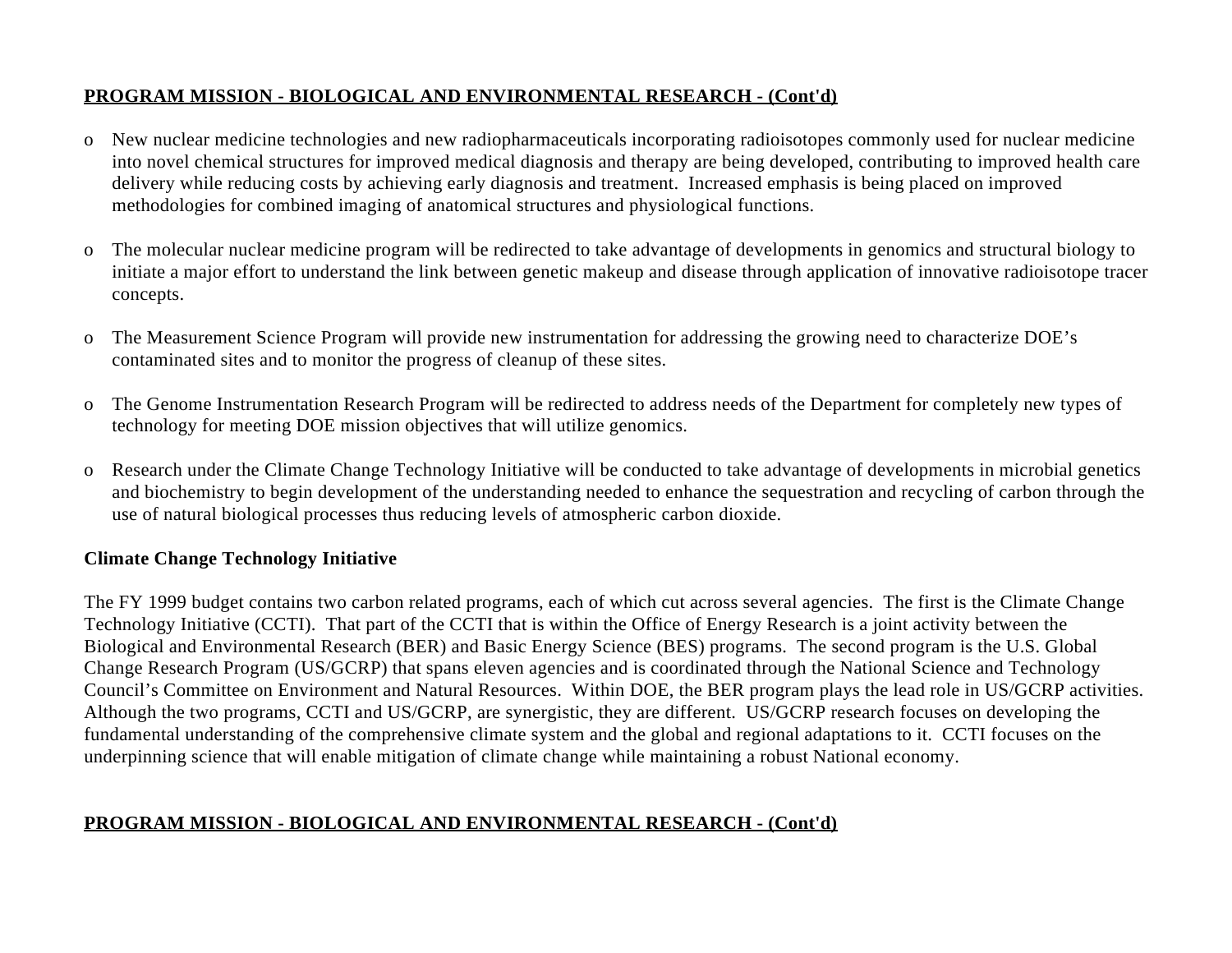### *Overview*

Eighty-five percent of our Nation's energy results from the burning of fossil fuels, a process that adds carbon to the atmosphere - principally in the form of carbon dioxide -- from the sequestered fossil reservoir. Because of the potential environmental impacts of increases in atmospheric carbon dioxide, carbon management has become an international concern and has become the focus the Climate Change Technology Initiative. A comprehensive carbon management research and development program that meets the needs of the Climate Change Technology Initiative addresses the diverse aspects of this problem. The Office of Energy Research is well positioned to make significant contributions to the many solutions needed for this problem, as it is set to build on the fundamental discoveries of its core programs and extend them to the new discoveries needed to make carbon management practical and efficient. Energy Research core programs include research on both carbon and non-carbon energy sources and on both carbon sequestration and carbon recycling. These core activities can now be exploited in the generation of the science that will underpin the technologies of the future. The theme of efficiency in energy production and use must span the entire range of research activities. Research on carbon energy sources, and their impacts, is a focal point of interagency activity through the U.S. Global Change Research Program (USGCRP). Research on non-carbon energy sources is also a focal point of intra-agency activities and is led by the DOE Office of Energy Efficiency and Renewable Energy. The DOE Office of Energy Research, through activities in both the Basic Energy Sciences (BES) program and the Biological and Environmental Research (BER) program, supports research that underpins both efforts.

A research program in carbon management would include research directed at the following themes:

- **(1) science for efficient technologies,**
- **(2) fundamental science underpinning advances in all low/no carbon energy sources, and**
- **(3) sequestration science.**

Energy Research has long standing programs in fundamental research that already impact these three categories. Additional resources of \$11,000,000 provided specifically for the Climate Change Technology Initiative will be a natural extension of the complementary, ongoing work in several programs in Energy Research, and it will build on the foundation of excellent and relevant research already underway. Focus areas will be those that build on strengths of the current Energy Research programs and that promise maximum impact in the area of carbon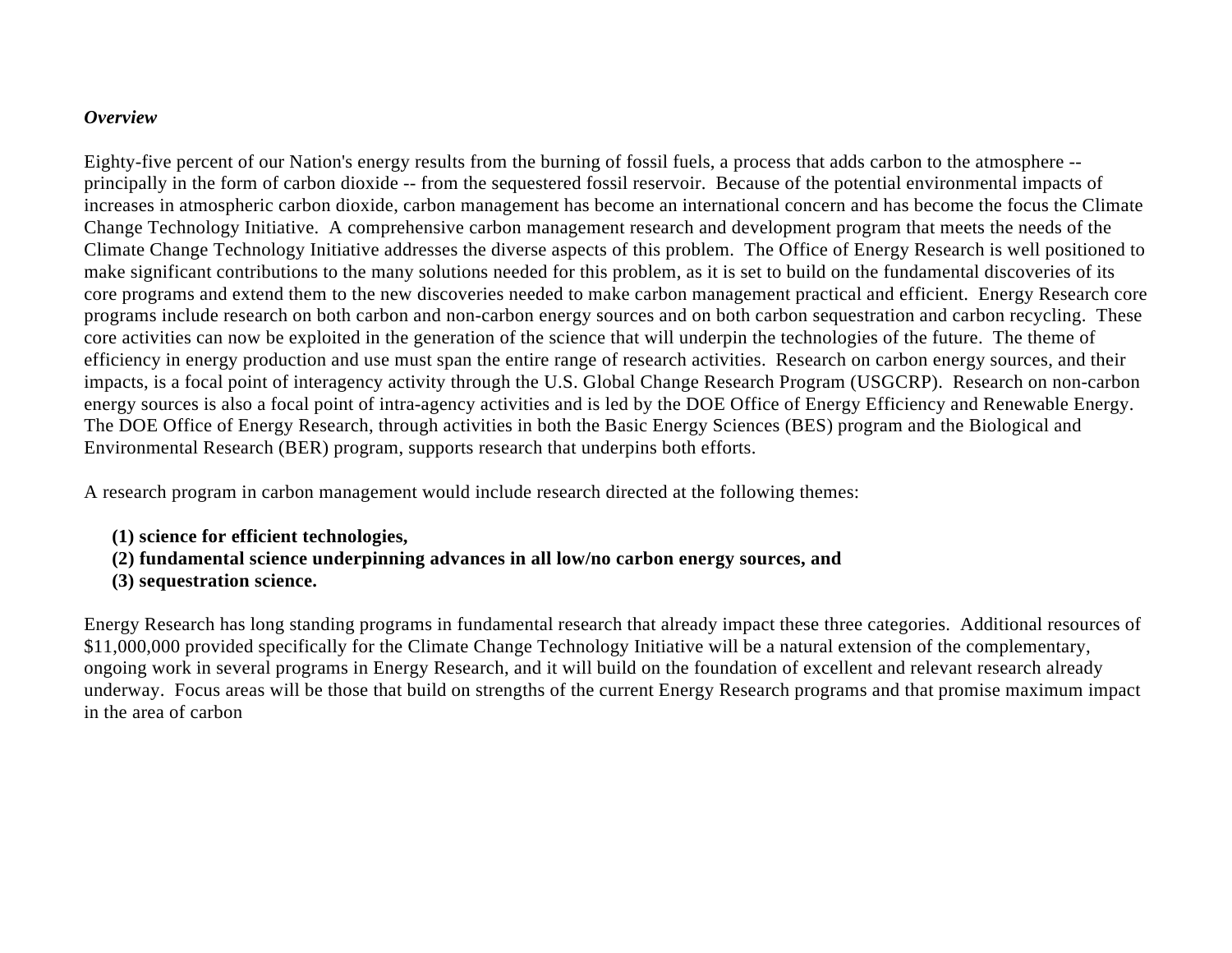management. Within the BER program, the Life Sciences subprogram activities in genomics underpin genome studies on microorganisms that may form the core of new fuel sources. Core activities within the Environmental Processes subprogram, particularly in terrestrial carbon cycle and in ocean sciences research, open up the possibility of exploiting Nature's own carbon sequestration processes in enhanced sequestration.

# *Immediate Impacts of Expanded Effort in the Science for Climate Change Technology*

Additional Energy Research efforts will not only address an immediate societal problem, but it will also have a major effect on many scientific disciplines by advancing the state of knowledge and by training students in areas of research that are important to carbon management. For example, biochemistry, molecular and cellular biology, structural biology, and genome science will be impacted, because the production of fuels and chemicals by plants and microorganisms and the interconversion of greenhouse gases requires a better understanding of metabolism, of the structure and function of sub-cellular components, and of enzymes. Similarly, the state-ofthe-art in biochemistry, molecular biology, and ecology will be impacted. All of these biological processes are important in understanding the role of marine microorganisms in sequestering carbon. Improvements in combustion to reduce carbon emissions require a fundamental understanding in chemical dynamics and theoretical chemistry and physics. Conversion of sunlight to energy requires an understanding in many areas of science, including photochemistry, photosynthesis, metabolism, and solid state physics. The search for increased efficiency in energy production and use requires fundamental knowledge in ceramics, metals, polymers, solid state chemistry, and condensed matter physics for materials that can withstand higher temperatures, have lower coefficients of friction, and are stronger and lighter. Enhanced recovery of fuel resources and of disposal of carbon dioxide requires a fundamental understanding of geometric, structural, and hydrologic

properties of reservoirs and of multiphase, nonlinear transport of fluids in porous and fractured structures. Cross-cutting programs in nano-

and meso-phase materials involve research at the forefront of materials science, chemistry, engineering, surface science, and semiconductor physics.

The new research efforts supporting advances in low/no carbon energy technologies as well as existing activities, will be closely coordinated with DOE's technology programs and will provide the knowledge base for the development of advanced technologies to reduce carbon dioxide emissions. Many of the activities will impact the Office of Energy Efficiency and Renewable Energy (EE) by providing options for increasing efficiency in automobiles by reducing weight; for increasing efficiency in the use of electricity by increasing the efficiency of

electric motors and generators with better magnets; for increasing efficiency in the transmission of electricity by using superconductors; and for reducing energy consumption in manufacturing with improved sensors, controls, and processes. Much of this research program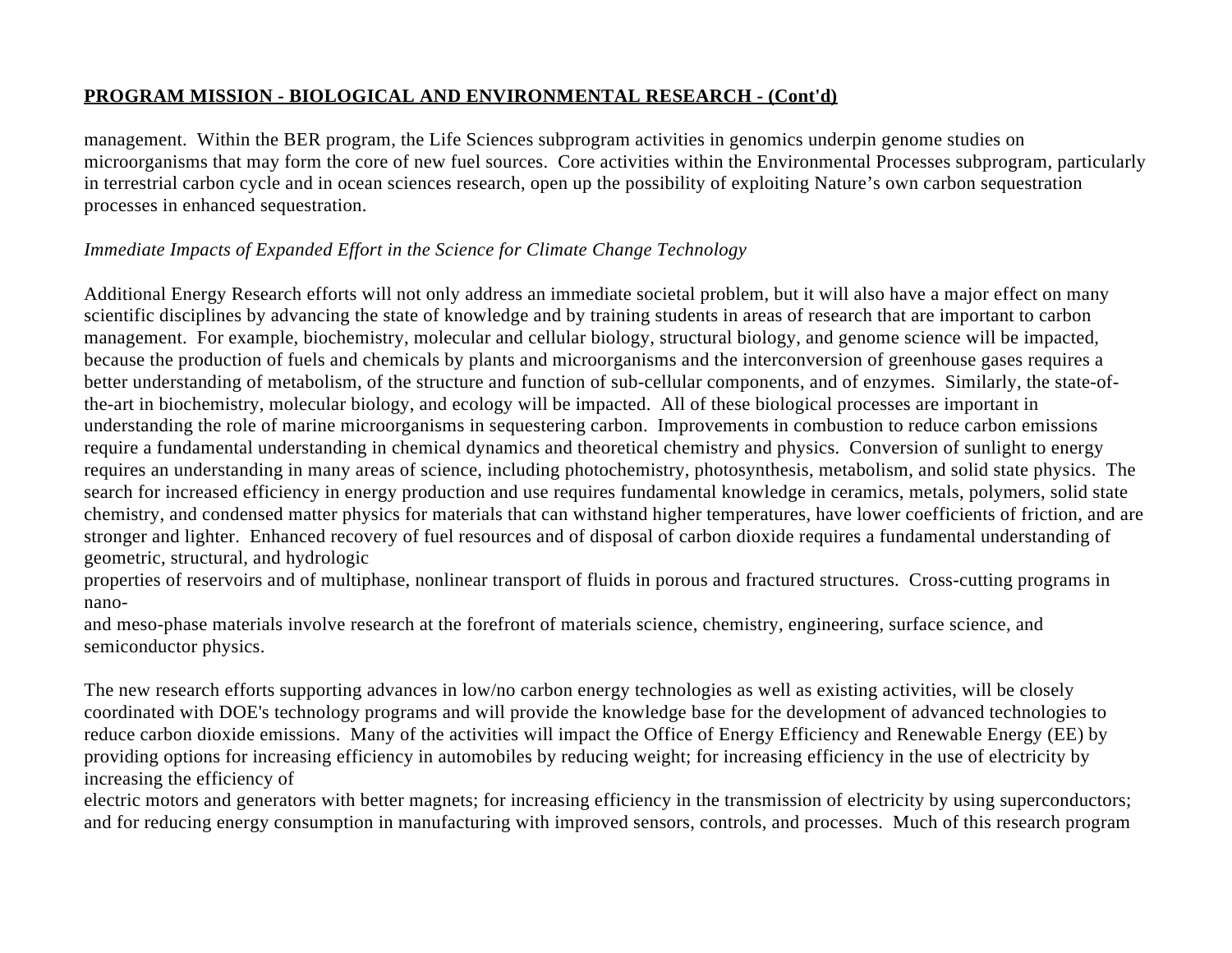will provide the knowledge base needed to increase the use of renewable resources with research aimed at understanding the metabolism of carbon dioxide and the metabolic pathways to the production of methane and other biofuels. Other aspects of the research program impact the Office

## **PROGRAM MISSION - BIOLOGICAL AND ENVIRONMENTAL RESEARCH - (Cont'd)**

of Fossil Energy (FE) by providing a foundation for effective and safe underground sequestration, new materials, a better understanding of combustion, and improved catalysts.

Funding will be provided for areas of research in carbon cycle management including appropriate areas that will be jointly identified and implemented by the Biological and Environmental Research and Basic Energy Sciences programs. Solicitations will be issued for individual research projects. Additionally, proposal notifications may be developed jointly with the DOE energy technology programs with the intention of establishing multi-disciplinary centers at universities and national laboratories that will use the full capabilities of the institutions for a research program in carbon cycle management encompassing, for example, topics in the following areas: integration and assessment; separations; efficiency; clean fuels; bioenergy; storage and conversion; sequestration; enhanced natural terrestrial cycles; and enhanced use of major scientific user facilities to support carbon management research.

## *Interagency Environment*

The ER program in fundamental science supporting energy technologies will be closely coordinated with, and synergistic to, the activities in its sister agencies (e.g., NASA, NSF, NOAA, USDA, DOI, and EPA) within the USGCRP. Through its leadership role in decade to century climate prediction, BER has developed the research capability for comprehensive and large scale modeling of carbon dioxide impacts on climate, on ecology, and on ocean sciences, and this expertise is augmented by complementary activities in the other agencies. Similarly, the network of carbon flux measurements and ecological experiments that BER has developed serve as a backdrop to those of many other agencies, and the state-of-the-art can thus be pushed ahead more rapidly by capitalizing on the more rapidly growing base of knowledge.

BER also has a leadership role within the USGCRP on consequence evaluation of increased greenhouse gases in global climate change, including integrated assessments that address both scientific and societal (including economic) impacts of carbon management. Finally, through its pre-eminent role in the Human Genome Program and its development of the complementary Microbial Genome Program, the BER program is ideally placed to support research that will focus on the application of genetic information of microorganisms to increase metabolic efficiency related to both carbon dioxide and methane production or consumption, and will thus underpin the related activities to be undertaken by both Energy Research and the National Science Foundation LexEN (Life in Extreme Environments) program.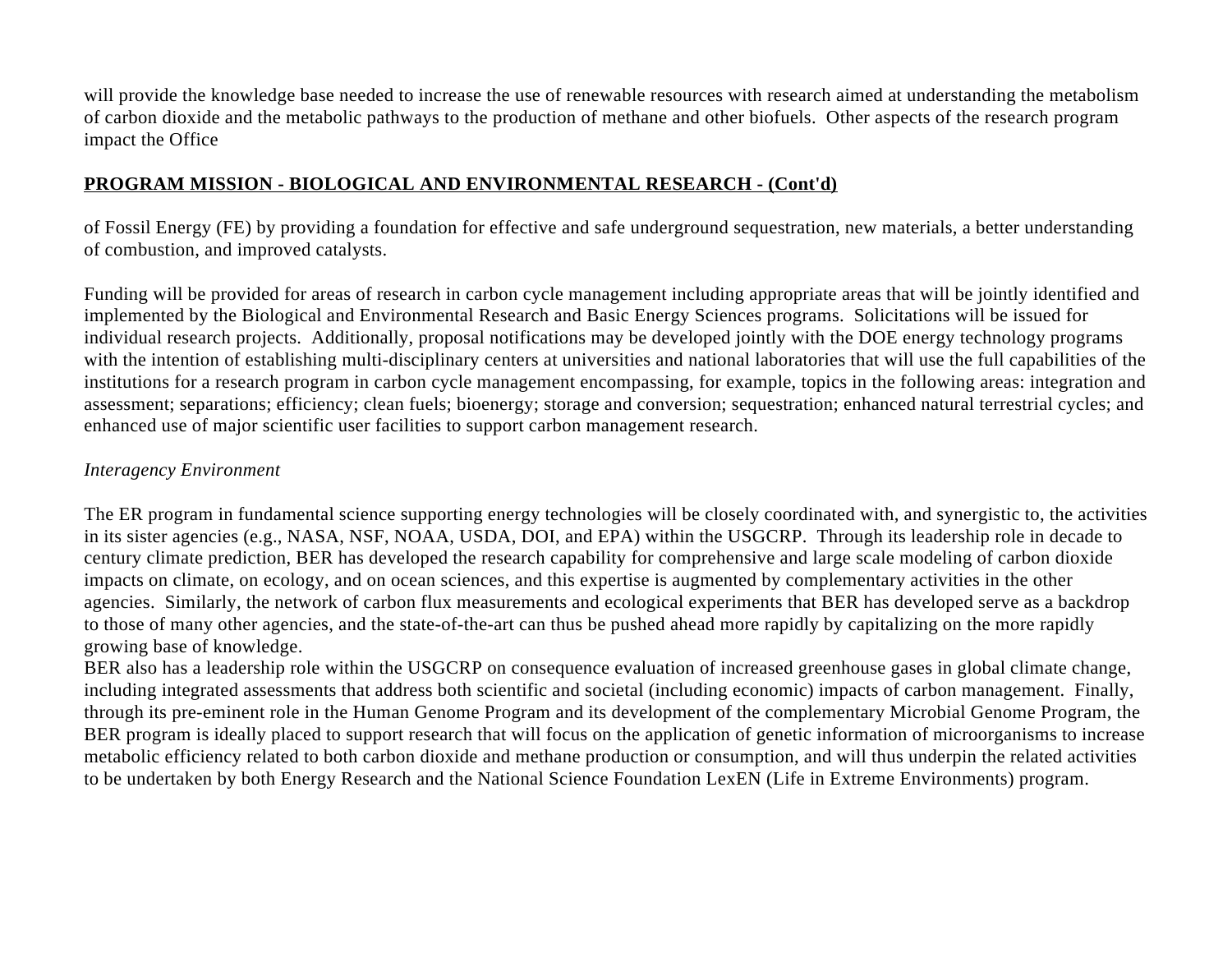Total \$11,000

### *BER Activities*

Climate Change Technology Initiative FY 1999 Budget Request  $B/A$ (\$000) Life Sciences \$ 5,000 Environmental Processes 6,000

The Biological and Environmental Research (BER) program has the opportunity to take advantage of the unique research capabilities within the Environmental Processes subprogram and to determine which natural systems of forest, other plant, and marine microorganisms can be induced to increase their natural carbon sequestration capabilities. This will help to position the Department and the Nation to build new energy efficient technologies that capitalize on Nature's own processes. Additionally, through its pre-eminent role in the Human Genome Program and its development of the complementary Microbial Genome Program within the Life Science subprogram, the BER program is ideally placed to support research that will focus on the production of genetic information on methaneproducing and hydrogen-producing microorganisms that can be exploited in the development of useful and efficient non-fossil fuel sources. Where appropriate, these efforts will be coordinated with activities within the U.S. Global Change Research Program. When combined with complementary activities within the Basic Energy Sciences program, this initiative will lead to the comprehensive carbon management research program described, above.

### **Funding of Contractor Security Clearances**

In FY 1999, the Department will divide the responsibility for obtaining and maintaining security clearances. The Office of Security Affairs, which has been responsible for funding all Federal and contractor employee clearances, will pay only for clearances of Federal employees, both at headquarters and the field. Program organizations will be responsible for contractor clearances, using program funds. This change in policy will enable program managers to make the decisions as to how many and what level clearances are necessary for effective program execution. In this way, it is hoped that any backlog of essential clearances which are impeding program success can be cleared up by those managers most directly involved. The Office of Energy Research is budgeting \$101,000 for estimated contractor clearances in FY 1999 within this decision unit.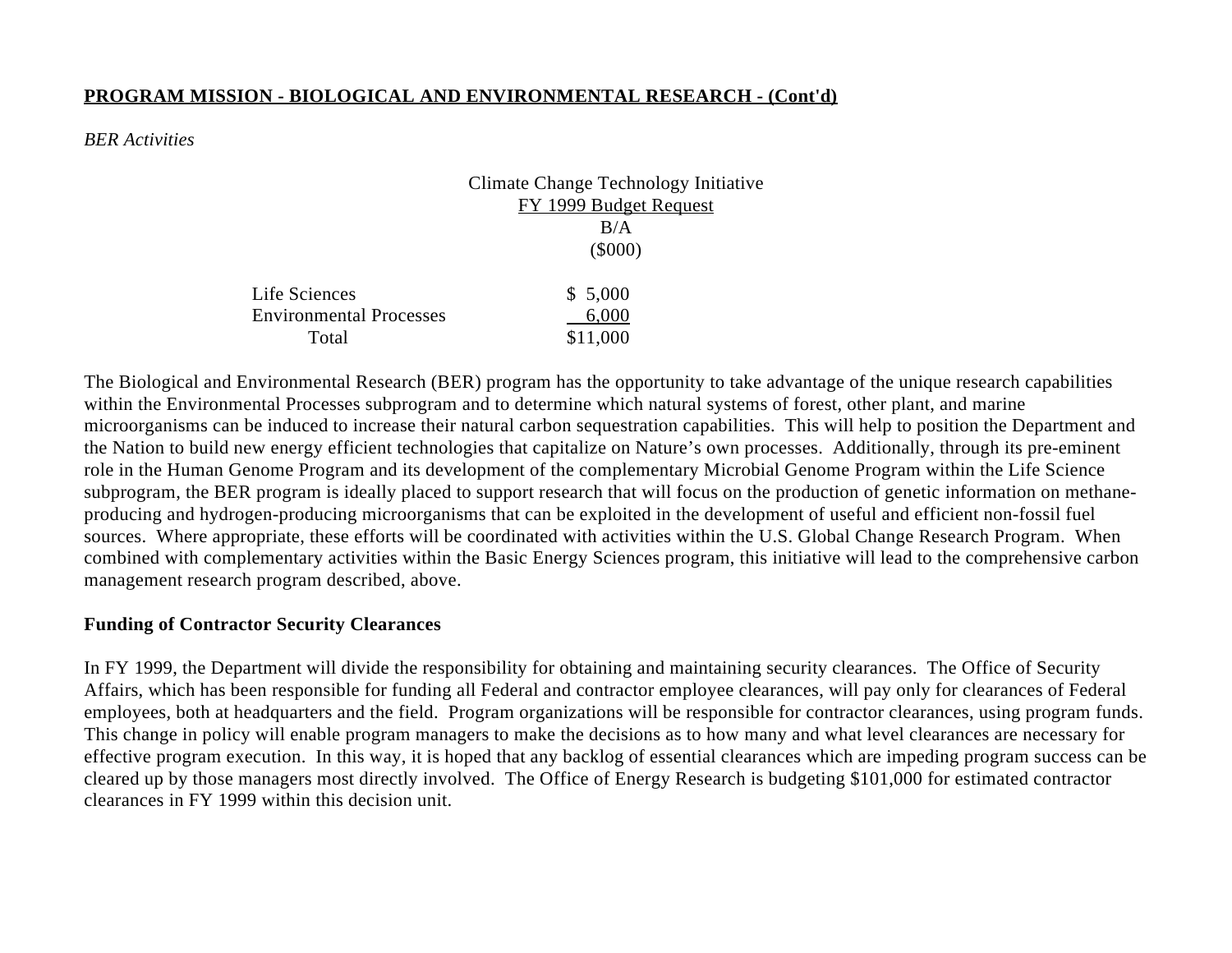## PROGRAM FUNDING PROFILE (Dollars in thousands)

| <b>FY 1997</b> | FY 1998       |                                     | FY 1998 |                                                                                         |  |
|----------------|---------------|-------------------------------------|---------|-----------------------------------------------------------------------------------------|--|
| Current        | Original      | <b>FY 1998</b>                      |         | Current                                                                                 |  |
| Appropriation  | Appropriation | Adjustments                         |         | Appropriation                                                                           |  |
|                |               |                                     |         |                                                                                         |  |
| \$143,546      | \$165,537     |                                     |         | \$165,194                                                                               |  |
| 109,055        | 108,626       |                                     |         | 108,400                                                                                 |  |
| 34,850         | 66,435        |                                     |         | 66,297                                                                                  |  |
| 56,609         | 66,112        |                                     |         | 65,976                                                                                  |  |
| 344,060        | 406,710       |                                     |         | 405,867                                                                                 |  |
| 36,113         | $\theta$      | $\theta$                            |         | $\theta$                                                                                |  |
| 380,173        | 406,710       |                                     |         | 405,867                                                                                 |  |
|                | $-4,360$ c/   | $\Omega$                            |         | $-4,360$ c/                                                                             |  |
| $\theta$       | $-843$ a/     |                                     |         | $\Omega$                                                                                |  |
|                | \$401,507     | \$0                                 |         | \$401,507                                                                               |  |
|                |               | $-6,702$ b/<br>$$373,471 \text{ d}$ |         | $-$ \$343 a/<br>$-226$ a/<br>$-138$ a/<br>$-136$ a/<br>$-843$ a/<br>$-843$ a/<br>843 a/ |  |

a/ Share of Science general reduction for contractor training.

b/ Share of Energy Supply, Research and Development general reduction for use of prior year balances assigned to this program. The total general reduction is applied at the appropriation level.

c/ Share of Science general reduction for use of prior year balances assigned to this program. Total general reduction is applied at the appropriation level.

d/ Excludes \$8,118,000 which has been transfered to the SBIR program and \$484,000 which has been transferred to the STTR program.

Public Law Authorization:

Pub. Law 94-91, DOE Organization Act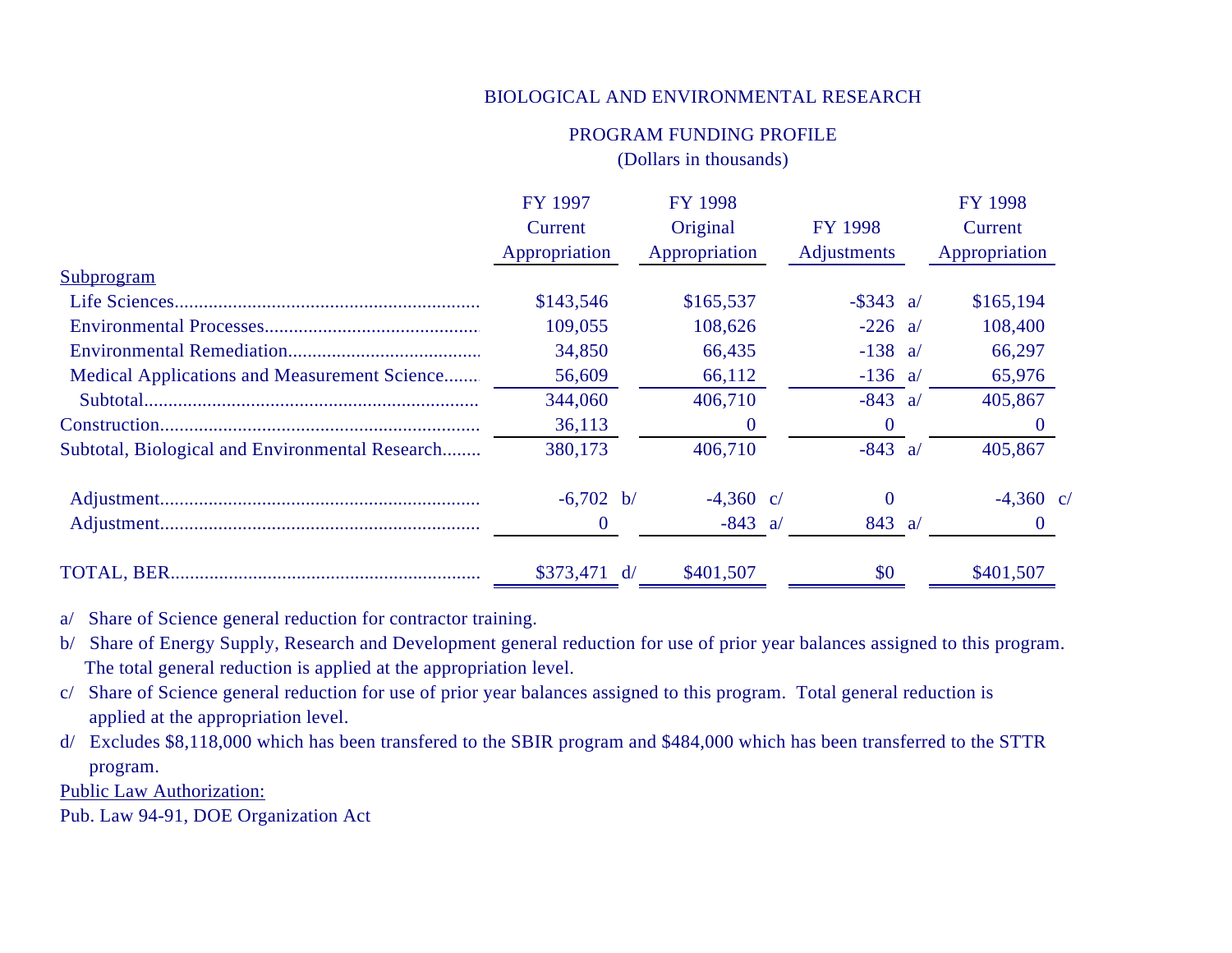| <b>FY 1999</b> |
|----------------|
| <b>Budget</b>  |
| Request        |
|                |
| \$162,017      |
| 119,237        |
| 67,435         |
| 43,911         |
| 392,600        |
| 0              |
| 392,600        |
|                |
| 0              |
| 0              |
|                |
| \$392,600      |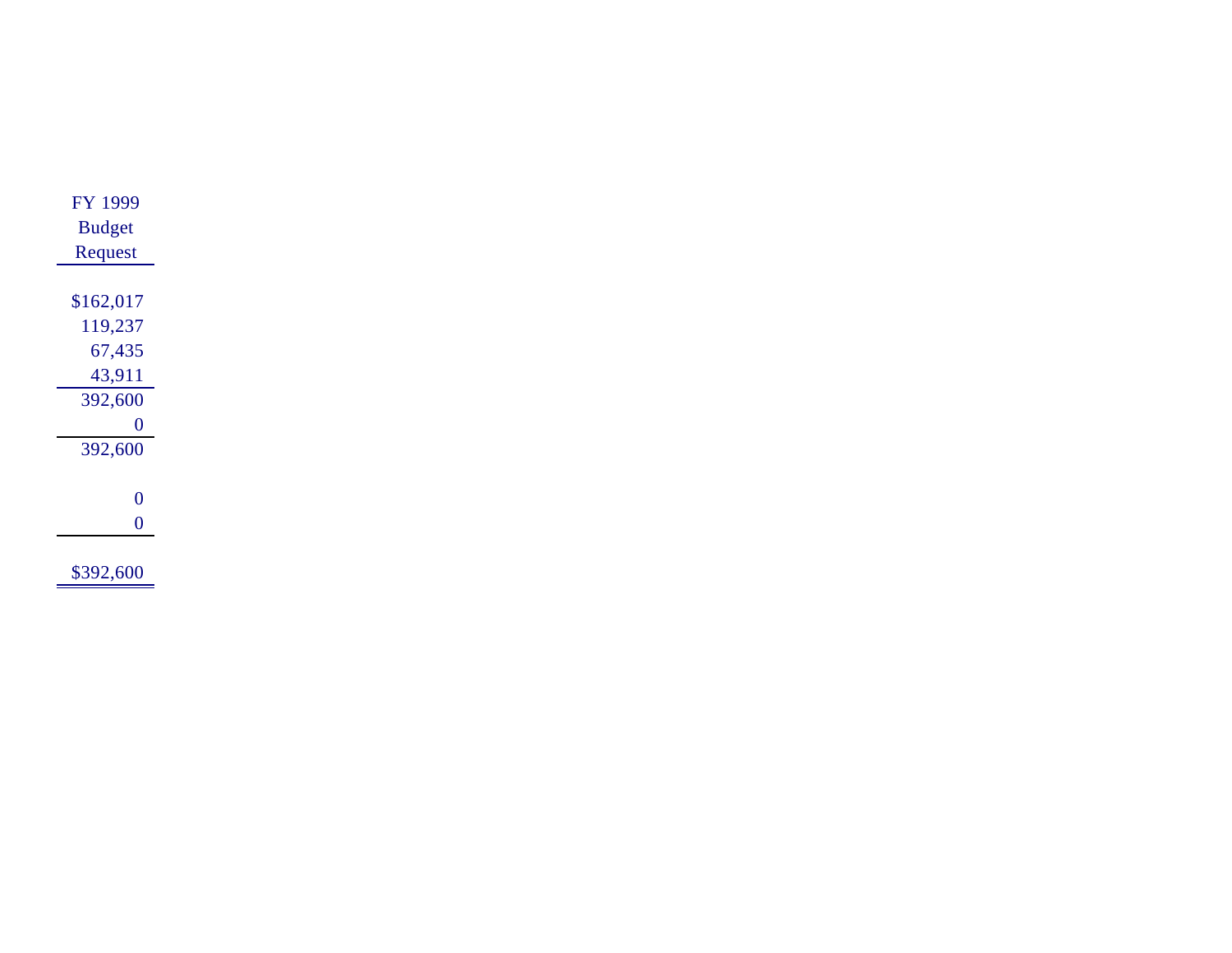# BIOLOGICAL AND ENVIRONMENTAL RESEARCH (Dollars in thousands)

# PROGRAM FUNDING BY SITE

|                                                    | FY 1997       | FY 1998       |                  | <b>FY 1998</b> |
|----------------------------------------------------|---------------|---------------|------------------|----------------|
|                                                    | Current       | Original      | <b>FY 1998</b>   | Current        |
| <b>Field Offices/Sites</b>                         | Appropriation | Appropriation | Adjustments      | Appropriation  |
| <b>Albuquerque Operations Office</b>               |               |               |                  |                |
| <b>Los Alamos National Laboratory</b>              | \$23,807      | \$17,681      | \$0              | \$17,681       |
| <b>National Renewable Energy Laboratory</b>        | $\Omega$      | 250           | $\boldsymbol{0}$ | 250            |
| <b>Sandia National Laboratory</b>                  | 2,819         | 3,564         | $\boldsymbol{0}$ | 3,564          |
| <b>Chicago Operations Office</b>                   |               |               |                  |                |
| <b>Ames Laboratory</b>                             | 649           | 786           | $\mathbf{0}$     | 786            |
| <b>Argonne National Laboratory (East)</b>          | 10,546        | 9,803         | $\overline{0}$   | 9,803          |
| <b>Brookhaven National Laboratory</b>              | 26,293        | 22,977        | $\boldsymbol{0}$ | 22,977         |
| Fermi National Accelerator Laboratory              | 2,200         | $\Omega$      | $\overline{0}$   | $\bf{0}$       |
| <b>Idaho Operations Office</b>                     |               |               |                  |                |
| Idaho National Environmental Engineering Lab.      | 2,338         | 2,011         | $\boldsymbol{0}$ | 2,011          |
| <b>Oakland Operations Office</b>                   |               |               |                  |                |
| <b>Lawrence Berkeley National Laboratory</b>       | 40,517        | 29,587        | $\boldsymbol{0}$ | 29,587         |
| <b>Lawrence Livermore National Laboratory</b>      | 24,592        | 18,189        | $\boldsymbol{0}$ | 18,189         |
| <b>Stanford Linear Accelerator Facility (SSRL)</b> | 2,846         | 2,250         | $\boldsymbol{0}$ | 2,250          |
| <b>Oak Ridge Operations Office</b>                 |               |               |                  |                |
| Oak Ridge Institute for Science & Education        | 5,613         | 3,702         | $\boldsymbol{0}$ | 3,702          |
| <b>Oak Ridge National Laboratory</b>               | 22,924        | 21,689        | $\boldsymbol{0}$ | 21,689         |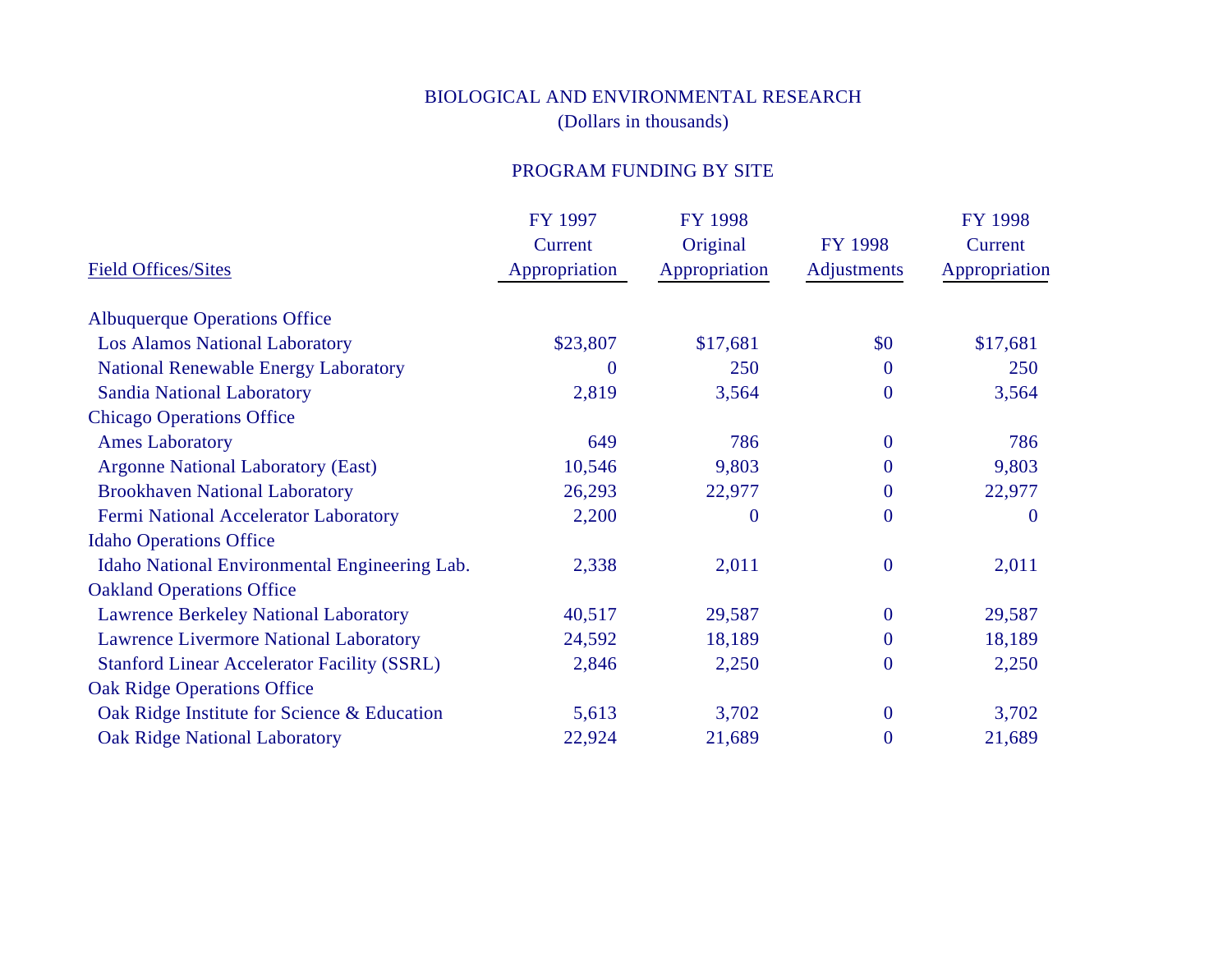|                                              | FY 1997       | <b>FY 1998</b> |                | <b>FY 1998</b> |
|----------------------------------------------|---------------|----------------|----------------|----------------|
|                                              | Current       | Original       | <b>FY 1998</b> | Current        |
| <b>Field Offices/Sites</b>                   | Appropriation | Appropriation  | Adjustments    | Appropriation  |
| <b>Richland Operations Office</b>            |               |                |                |                |
| <b>Pacific Northwest National Laboratory</b> | 89,101        | 72,687         | $\Omega$       | 72,687         |
| All Other Sites a/                           | 125,928       | 201,534        | $-843 b/$      | 200,691        |
| Subtotal                                     | 380,173       | 406,710        | $-843 b/$      | 405,867        |
| Adjustment                                   | $-6,702$ c/   | $-4,360$ d/    | $\Omega$       | $-4,360$ d/    |
| Adjustment                                   | $\Omega$      | $-843 b/$      | 843 b/         | $\Omega$       |
| <b>TOTAL</b>                                 | $$373,471$ e/ | \$401,507      | \$0            | \$401,507      |
|                                              |               |                |                |                |

a/ Funding provided to universitites, industry, other Federal agencies and other miscellaneous contractors.

- b/ Share of Science general reduction for contractor training.
- c/ Share of Energy Supply, Research and Development general reduction for use of prior year balances assigned to this program. The total reduction is applied at the appropriation level.
- d/ Share of Science general reduction for use of prior year balances assigned to this program. Total general reduction is applie the appropriation level.
- e/ Excludes \$8,118,000 which was transferred to the SBIR program and \$484,000 which was transferred to the STTR program.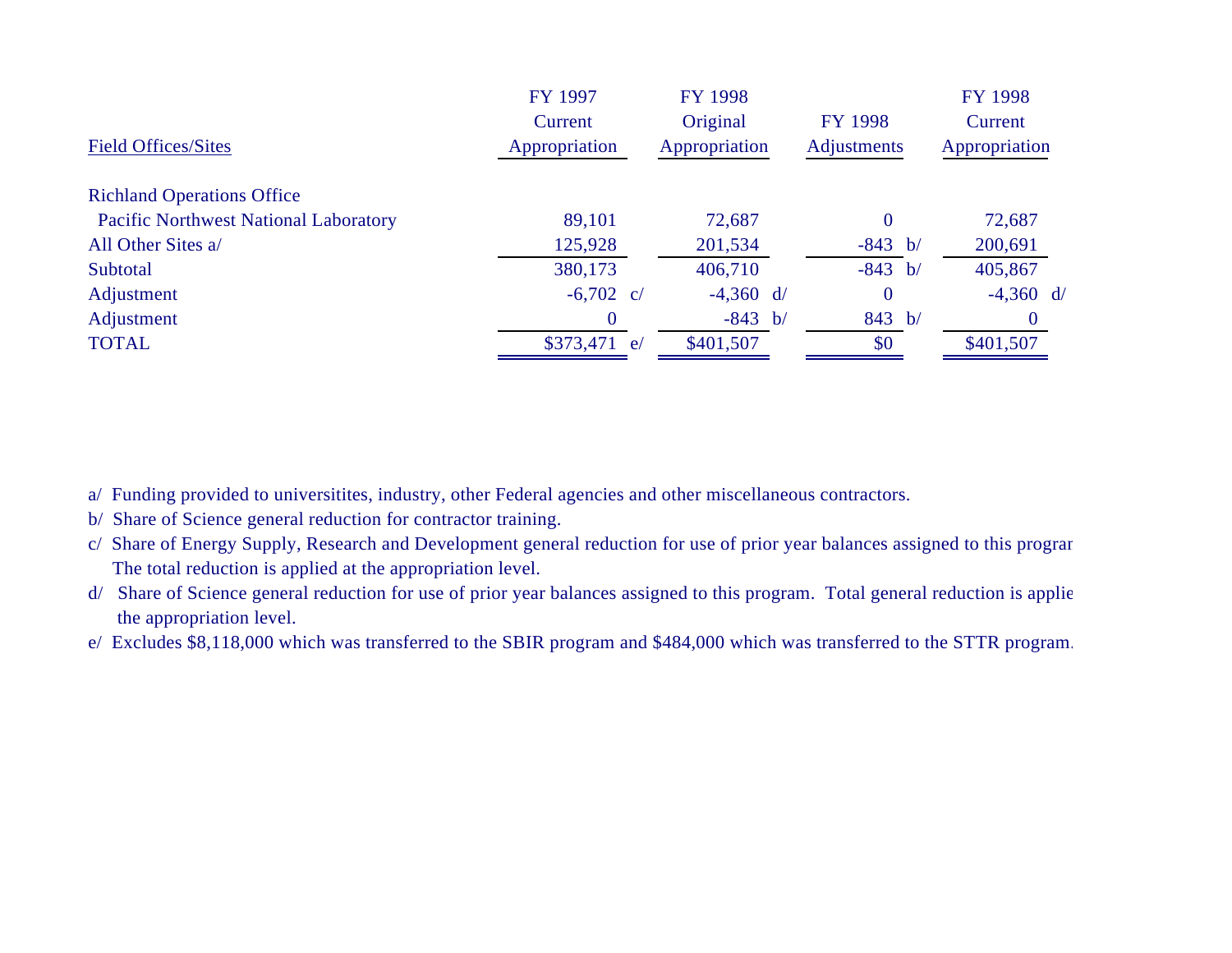| FY 1999          |
|------------------|
| <b>Budget</b>    |
| Request          |
|                  |
|                  |
| \$18,162         |
| $\boldsymbol{0}$ |
| 3,219            |
|                  |
| 604              |
| 8,433            |
| 22,687           |
| $\boldsymbol{0}$ |
|                  |
| 1,650            |
|                  |
| 28,412           |
| 16,730           |
| 2,350            |
|                  |
| 3,420            |
| 19,390           |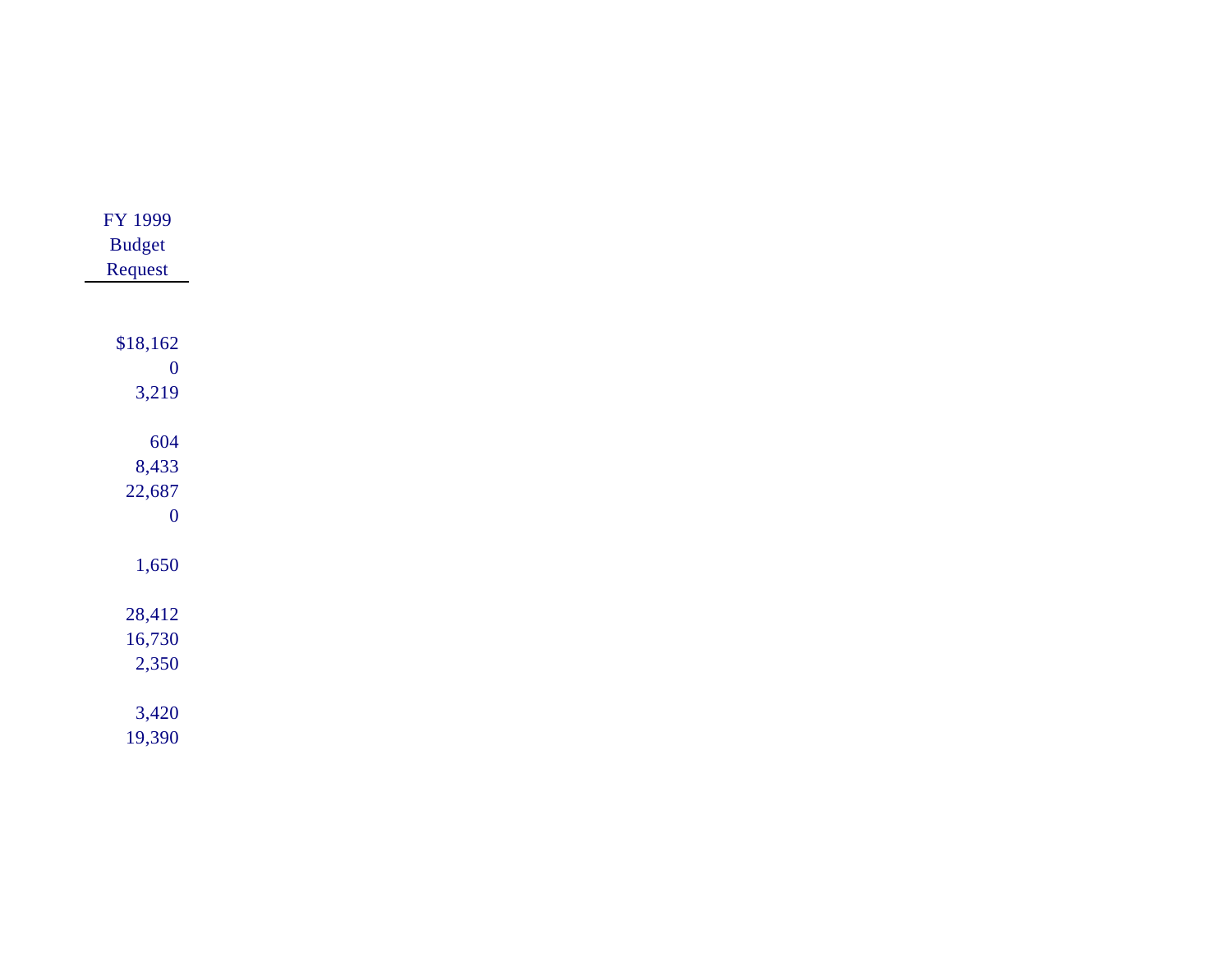| FY 1999       |
|---------------|
| <b>Budget</b> |
| Request       |
|               |
|               |
| 70,465        |
| 197,078       |
| 392,600       |
| 0             |
| 0             |
| \$392,600     |

÷

ch/ Share of Energy Supply, Research and Development general reduction for  $n$ .

d/ Share of Science general reduction for  $\mathcal{B}$  at

e/ Excludes \$8,118,000 which was transferred to the SBIR program and \$484,000 which was transferred to the STTR program.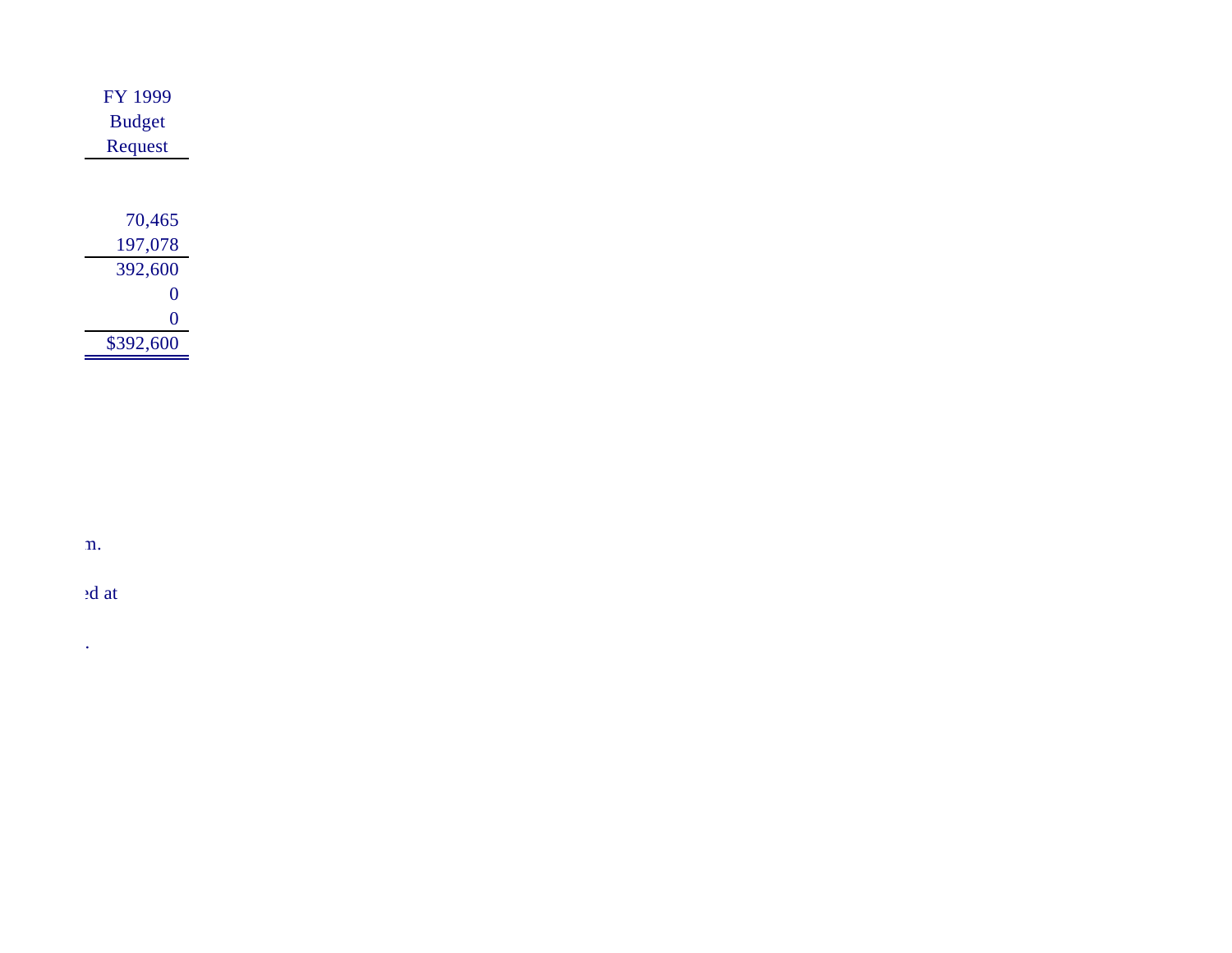## **LIFE SCIENCES (Tabular dollars in thousands, narrative in whole dollars)**

### **I. Mission Supporting Goals and Objectives:**

Research is focused on utilizing unique DOE resources and facilities to develop fundamental biological information and advanced technologies for understanding and mitigating the potential health effects of energy development, energy use, and waste cleanup. Research is conducted in five areas: structural biology, cellular biology, molecular biology, human genome, and health effects. The research:

- Integrates information and technologies from genome, structural biology, and molecular biology research with human health research to understand the complex relationships between genes, the proteins they encode, and the biological functions of these proteins in the context of the whole organism.
- Develops new biotechnologies, including those derived from microbial genome research, for bioremediation applications,  $\bullet$ and for the mitigation of potential health effects resulting from energy development, energy use, and waste cleanup.
- Supports DOE research at national user facilities for scientists to determine the molecular structure of enzymes, antibodies,  $\bullet$ and other important biological molecules. Computational structural biology research combines computer science, structural biology, and genome research to predict the functions of biological molecules.
- Develops and applies new technologies and resources to map and determine the sequence of the subunits of DNA found in  $\bullet$ a typical human cell, for analyzing and interpreting DNA sequence data, and for studying the ethical, legal, and social implications (ELSI) of information and data resulting from the genome program, especially issues of privacy, intellectual property, and education. Program emphasis is on high throughput, production sequencing of human DNA, rapid entry of data into public databases, and identifying the functions for a portion of the 100,000 genes that make up the human genome.
- Develops new molecular-based tools for health surveillance, biological dosimetry, and individual susceptibility  $\bullet$ determination to understand and characterize the risks to human health from exposures to low levels of radiation and chemicals both at home and at work. An emphasis is placed on research that utilizes the unique resources and tools developed in the Department's human genome, structural biology, and cellular and molecular biology programs.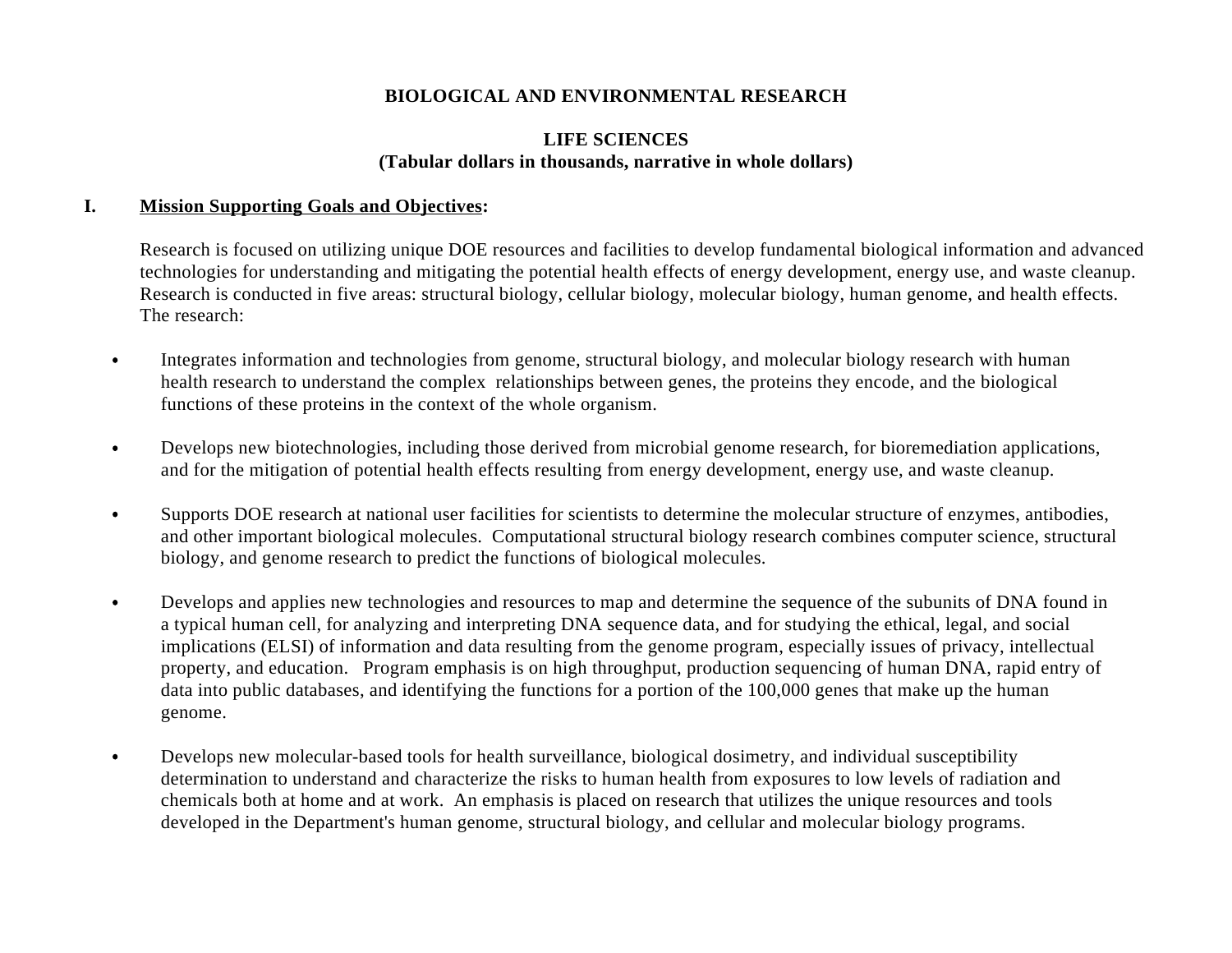## **LIFE SCIENCES**

# **I. Mission Supporting Goals and Objectives (cont'd):**

# Climate Change Technology Initiative

The Life Sciences subprogram's support of microbial genome research also underpins the climate change technology initiative.

# **II. Funding Schedule:**

|    | <b>Activity</b>                                                                                                                                                                                                                                                                                                                                                                                                                                                                                                                                                                                                                                                                                                                                                      | <b>FY 1997</b> | <b>FY 1998</b> | <b>FY 1999</b> | <b>\$ Change</b>    | % Change |
|----|----------------------------------------------------------------------------------------------------------------------------------------------------------------------------------------------------------------------------------------------------------------------------------------------------------------------------------------------------------------------------------------------------------------------------------------------------------------------------------------------------------------------------------------------------------------------------------------------------------------------------------------------------------------------------------------------------------------------------------------------------------------------|----------------|----------------|----------------|---------------------|----------|
|    | Structural Biology                                                                                                                                                                                                                                                                                                                                                                                                                                                                                                                                                                                                                                                                                                                                                   | \$25,912       | \$28,105       | \$28,145       | 40<br>$\frac{1}{2}$ | $+0.1%$  |
|    | Molecular and Cellular Biology                                                                                                                                                                                                                                                                                                                                                                                                                                                                                                                                                                                                                                                                                                                                       | 19,256         | 29,312         | 24,771         | $-4,541$            | $-15.5%$ |
|    | Human Genome                                                                                                                                                                                                                                                                                                                                                                                                                                                                                                                                                                                                                                                                                                                                                         | 77,989         | 84,915         | 85,329         | $+ 414$             | $+0.5%$  |
|    | Health Effects                                                                                                                                                                                                                                                                                                                                                                                                                                                                                                                                                                                                                                                                                                                                                       | 20,389         | 18,797         | 19,801         | $+1,004$            | $+5.3%$  |
|    | $SBIR/STTR$                                                                                                                                                                                                                                                                                                                                                                                                                                                                                                                                                                                                                                                                                                                                                          | $\overline{0}$ | 4,065          | 3.971          | $-94$               | $-2.3%$  |
|    | Total, Life Sciences                                                                                                                                                                                                                                                                                                                                                                                                                                                                                                                                                                                                                                                                                                                                                 | \$143,546      | \$165,194      | \$162,017      | $$-3,177$           | $-1.9\%$ |
| Ш. | <b>Performance Summary - Accomplishments:</b>                                                                                                                                                                                                                                                                                                                                                                                                                                                                                                                                                                                                                                                                                                                        |                |                | FY 1997        | FY 1998             | FY 1999  |
|    | <b>Life Sciences</b>                                                                                                                                                                                                                                                                                                                                                                                                                                                                                                                                                                                                                                                                                                                                                 |                |                |                |                     |          |
|    | -Structural biology supports research at national user facilities to<br>determine the molecular structure of important biological molecules to<br>assist in rational drug design, improved biomaterials, and efficient removal<br>of environmental contaminants. The program performs computational<br>structural biology research aimed at enhancing our understanding of the<br>structure-function relationship of biological macromolecules. Capital<br>equipment funds are provided for the development of instrumentation for<br>the user stations at the Department's synchrotrons and neutron sources and<br>to purchase new generation detectors and related instrumentation for<br>existing experimental stations at the Department's facilities. Education |                |                | \$25,912       | \$28,105            | \$28,145 |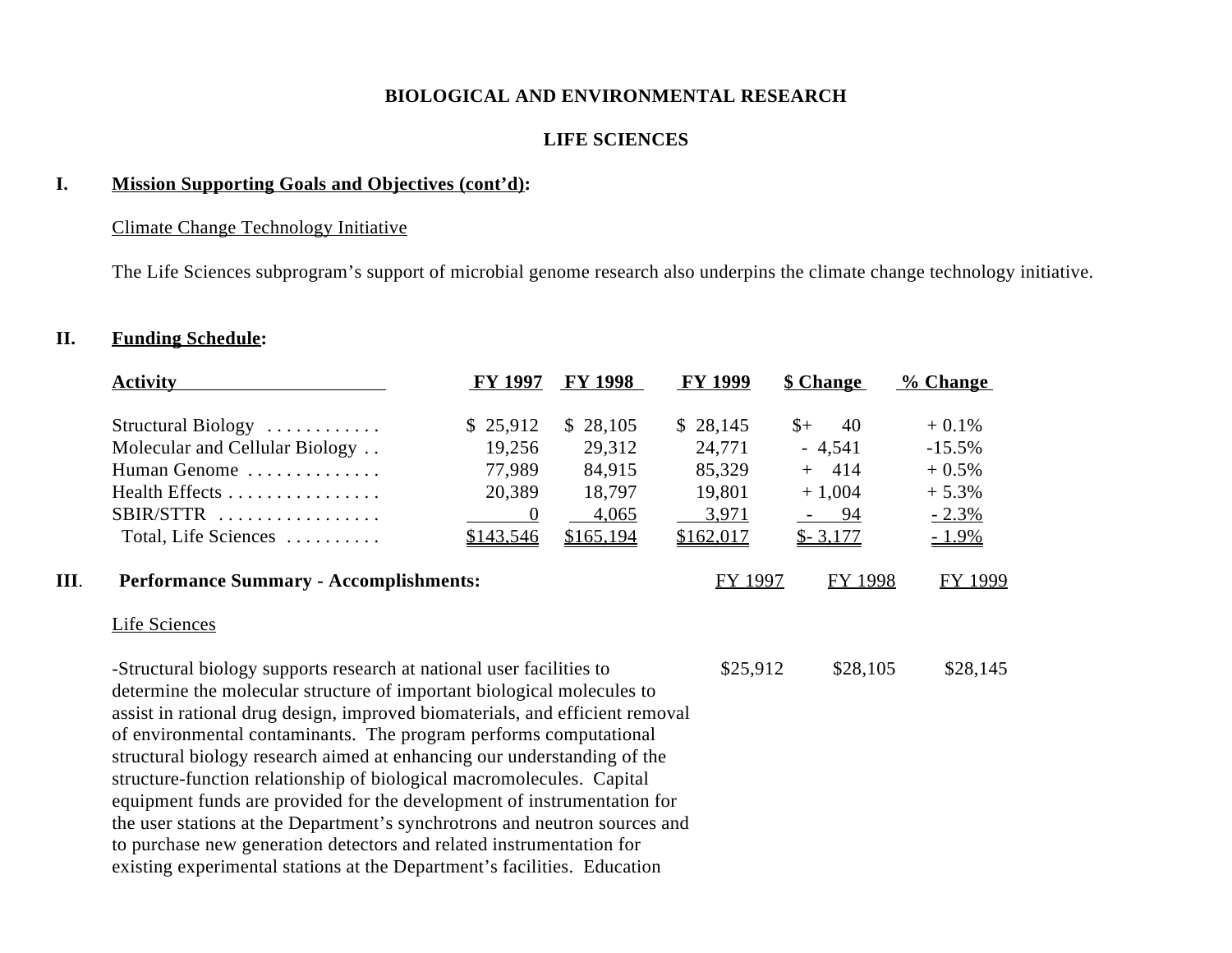activities for improving

## **BIOLOGICAL AND ENVIRONMENTAL RESEARCH**

# **LIFE SCIENCES**

| Ш. | <b>Performance Summary - Accomplishments:</b>                                                                                                                                                                                                                                                                                                                                                                                                                                                                                                                                                                                                                                                                                                                                                                                                                                                                                                      | <b>FY 1997</b> | <b>FY 1998</b> | <b>FY 1999</b> |
|----|----------------------------------------------------------------------------------------------------------------------------------------------------------------------------------------------------------------------------------------------------------------------------------------------------------------------------------------------------------------------------------------------------------------------------------------------------------------------------------------------------------------------------------------------------------------------------------------------------------------------------------------------------------------------------------------------------------------------------------------------------------------------------------------------------------------------------------------------------------------------------------------------------------------------------------------------------|----------------|----------------|----------------|
|    | science education for students and faculty in America's schools,<br>colleges and universities are also funded in this program.                                                                                                                                                                                                                                                                                                                                                                                                                                                                                                                                                                                                                                                                                                                                                                                                                     |                |                |                |
|    | -Molecular biology research develops information and resources to<br>address Departmental biotechnology needs including applications in<br>energy development, energy use, and waste cleanup. Program efforts<br>include determining the sequence and evolutionary relationships of<br>industrially and environmentally important microbes, developing tools<br>to determine the relationship between DNA sequence, protein structure<br>and protein function, and developing approaches to modify the structure<br>of proteins to improve their function. Capital equipment funds provide<br>for structural molecular biology beamline instrumentation. Education<br>activities for improving science education for students and faculty in<br>America's schools, colleges and universities are also funded in this<br>program.                                                                                                                   | 11,651         | 12,175         | 12,092         |
|    | -The microbial genome program has made significant investments in the<br>technology that enables genome sequencing at rates previously<br>unattainable. Capitalizing on these investments, the genomes of<br>microbes that produce methane and hydrogen will be sequenced. This<br>will enable the identification of the key genetic components of the<br>organisms that regulate these gases. Once we identify and understand<br>more fully how the enzymes and organisms operate, we will be able to<br>evaluate the potential use of either the microorganisms or the relevant<br>enzymes to produce methane or hydrogen from either fossil fuels or<br>other carbonaceous sources, including biomass or perhaps even some<br>kinds of waste products. For instance, recently discovered<br>"extremophile" organisms could be used to engineer biological entities<br>that could ingest a feedstock like methane, sequester the carbon dioxide, | $\overline{0}$ | $\mathbf{0}$   | 5,000          |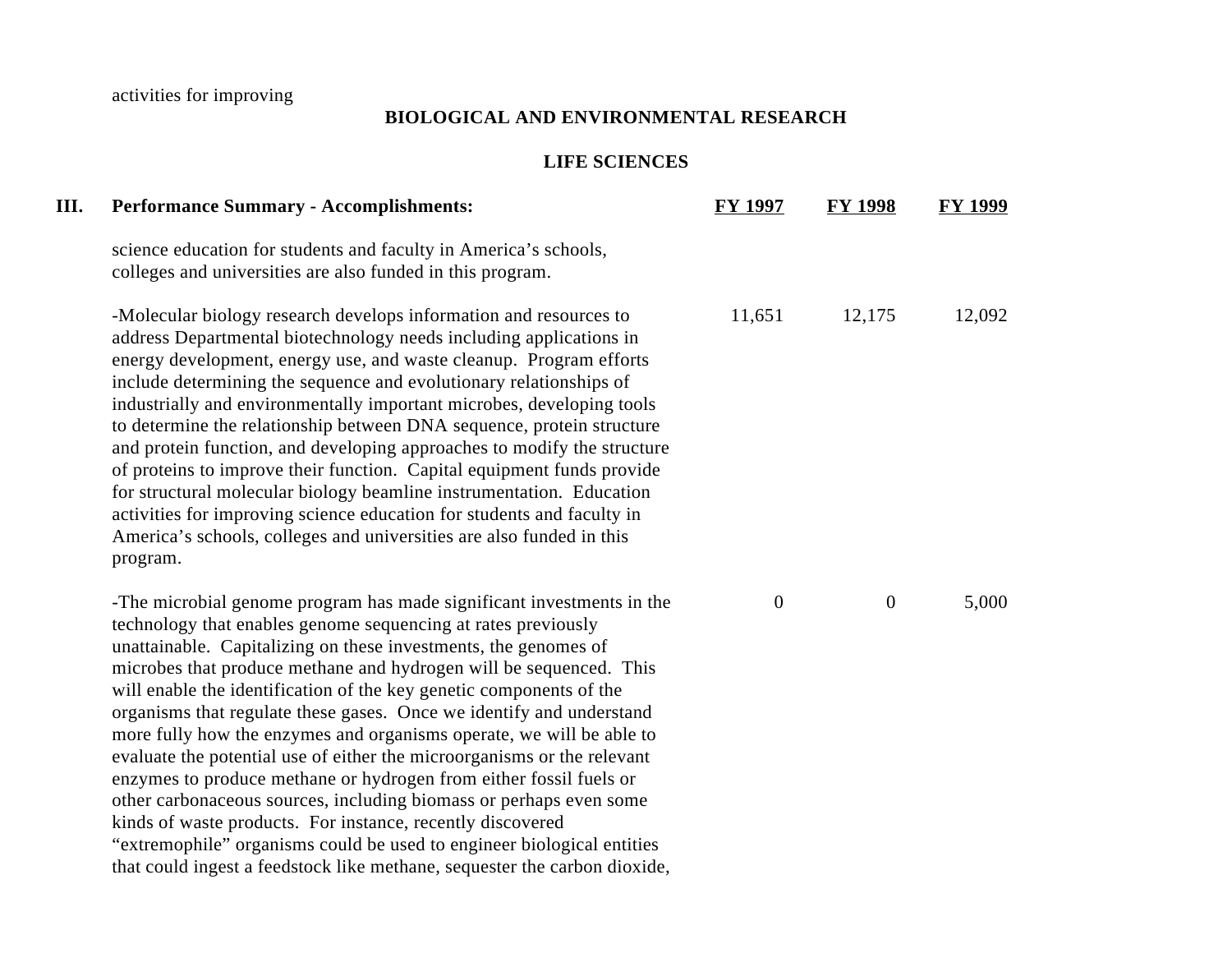and give off hydrogen. This effort is part of the Climate Change Technology Initiative.

# **BIOLOGICAL AND ENVIRONMENTAL RESEARCH**

# **LIFE SCIENCES**

| III. | <b>Performance Summary - Accomplishments:</b>                                                                                                                                                                                                                                                                                                                                                                                                                                                                                                                                                                                                                                                                                                                                                                                                                                                                               | <b>FY 1997</b> | <b>FY 1998</b> | <b>FY 1999</b> |
|------|-----------------------------------------------------------------------------------------------------------------------------------------------------------------------------------------------------------------------------------------------------------------------------------------------------------------------------------------------------------------------------------------------------------------------------------------------------------------------------------------------------------------------------------------------------------------------------------------------------------------------------------------------------------------------------------------------------------------------------------------------------------------------------------------------------------------------------------------------------------------------------------------------------------------------------|----------------|----------------|----------------|
|      | -Funding for Northeast Regional Cancer Institute in Scranton, Pennsylvania<br>per Congressional direction for FY 1998.                                                                                                                                                                                                                                                                                                                                                                                                                                                                                                                                                                                                                                                                                                                                                                                                      | $\mathbf{0}$   | 9,709          | $\overline{0}$ |
|      | -Cellular biology research develops information and resources that exploit<br>and integrate developments in the Department's genome, structural<br>biology,<br>and health effects programs. Program efforts include determination of the<br>relationship between the expression of large numbers of genes in cells or<br>tissues, development and use of model systems to determine the function<br>of known or unknown human genes, and development of methods<br>capable of efficiently determining the function of or the relationship<br>between very large numbers of genes. Capital equipment funds support<br>cellular biology research providing upgrades of flow cytometers and<br>development of equipment needed to meet research goals. Education<br>activities for improving science education for students and faculty in<br>America's schools, colleges and universities are also funded in this<br>program. | 7,605          | 7,428          | 7,679          |
|      | -Genome research develops and uses resources and technologies<br>for high-throughput human DNA sequencing, mapping and analysis,<br>and studies genome-associated ethical, legal, and social issues. The<br>Joint Genome Institute is fully operational and focused on high<br>throughput, production sequencing of human DNA, side-by-side<br>comparisons of different sequencing strategies and of interchangeable<br>modules in the sequencing production line, and on the integration of                                                                                                                                                                                                                                                                                                                                                                                                                                | 77,989         | 84,915         | 85,329         |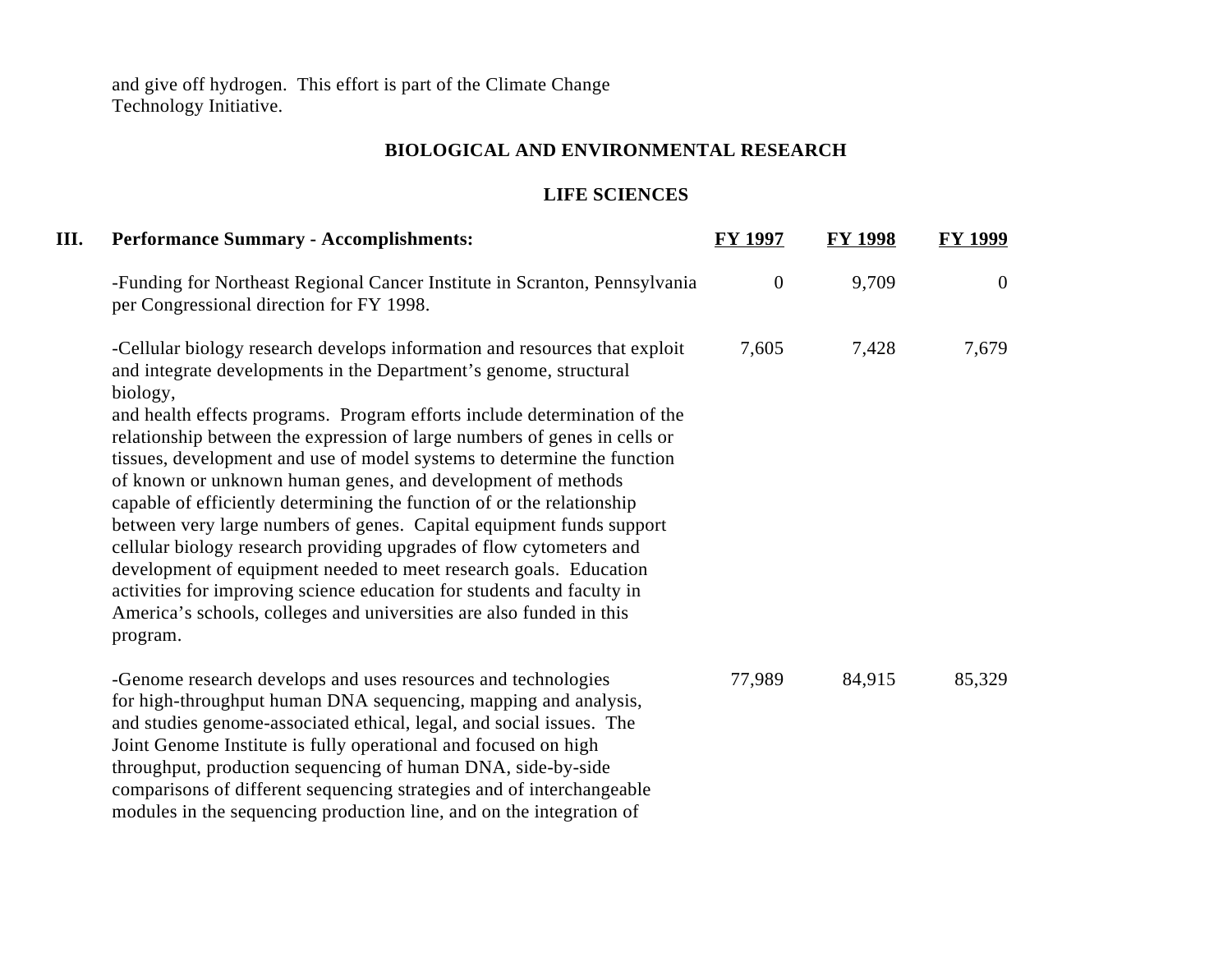#### **LIFE SCIENCES**

sequencing with analyses that annotate the sequence, i.e., reveal the biological content of the sequence data produced. The Program goal is to sequence the entire human genome which includes 3 billion base sequences, by the year 2005. DOE plans to accomplish a significant portion of the U.S. effort with the

### **III. Performance Summary - Accomplishments:**

balance to be completed by NIH. Other efforts include physical mapping of the human genome, development of a set of analyses that reveal the biological informational content of the sequence data produced, more rapid entry of DNA sequence into public data bases, research into instrumentation for new applications of genomics beyond the year 2005, development of user- friendly interoperable databases for DNA map and sequence data, development and distribution of educational programs on genome research and associated societal issues, and support of judges workshops on the use of genetic evidence. Capital equipment funding provides instrumentation for high throughput production sequencing and computer hardware to support the human genome data bases. A table follows displaying both DOE and NIH genome funding. Education activities for improving science education for students and faculty in America's schools, colleges and universities are also funded in this program.

### U.S. HUMAN GENOME PROJECT FUNDING (Dollars in millions)

| Prior |         |         |         |
|-------|---------|---------|---------|
| Years | FY 1997 | FY 1998 | FY 1999 |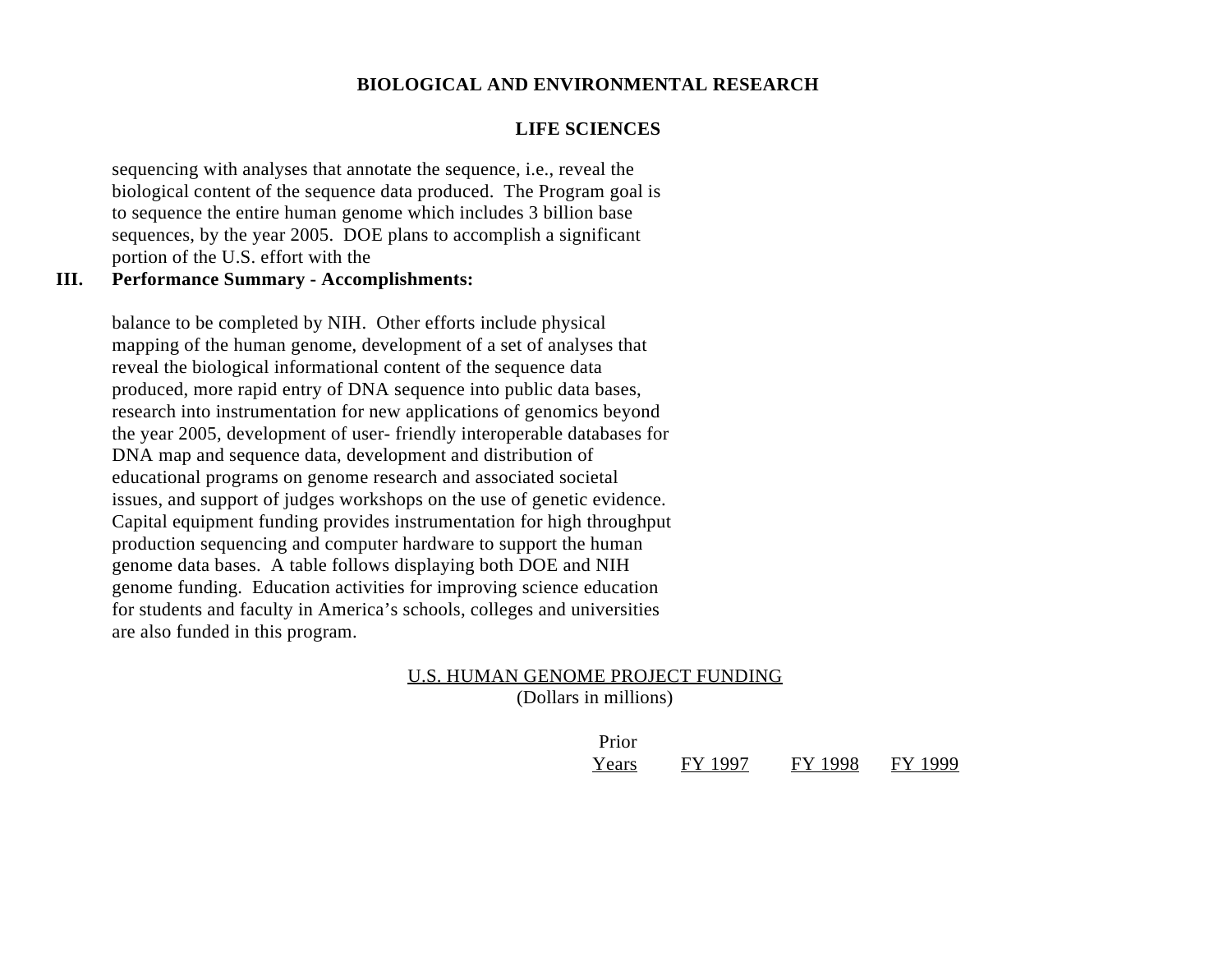## **LIFE SCIENCES**

|      | DOE Total Funding (includes construction)                                                                                                                                                                                                                                                                                                                                                                                                                                                                                                                                                                                                                                                                                                                                                                                                                                                                     | \$378.4              | \$78.9           | \$84.9           | \$85.3         |                          |
|------|---------------------------------------------------------------------------------------------------------------------------------------------------------------------------------------------------------------------------------------------------------------------------------------------------------------------------------------------------------------------------------------------------------------------------------------------------------------------------------------------------------------------------------------------------------------------------------------------------------------------------------------------------------------------------------------------------------------------------------------------------------------------------------------------------------------------------------------------------------------------------------------------------------------|----------------------|------------------|------------------|----------------|--------------------------|
|      | <b>NIH Funding</b><br>Total U.S. Funding                                                                                                                                                                                                                                                                                                                                                                                                                                                                                                                                                                                                                                                                                                                                                                                                                                                                      | 1,044.4<br>\$1,422.8 | 190.0<br>\$268.9 | 218.0<br>\$302.9 |                | <b>TBD</b><br><b>TBD</b> |
| III. | <b>Performance Summary - Accomplishments</b>                                                                                                                                                                                                                                                                                                                                                                                                                                                                                                                                                                                                                                                                                                                                                                                                                                                                  |                      | <b>FY 1997</b>   |                  | <b>FY 1998</b> | <b>FY 1999</b>           |
|      | -Health effects research develops and uses information and tools for<br>health surveillance and biodosimetry. Program efforts include<br>identification and characterization of polymorphisms in genes, including<br>DNA repair genes and genes associated with immune function, that may<br>increase individual health risk, and integration of rapid DNA screening<br>technologies with information on genes that may increase health risk from<br>radiation or chemicals, e.g., beryllium. Capital equipment funds provide<br>items such as cage washers, centrifuges, themocyclers, laminar flow<br>hoods, DNA sequencers, photoimagers, and computer hardware for<br>confocal microscopes in support of health effects research. Education<br>activities for improving science education for students and faculty in<br>America's schools, colleges and universities are also funded in this<br>program. |                      | 20,389           |                  | 18,797         | 19,801                   |
|      | SBIR/STTR<br>In FY 1997, \$3,544,000 and \$206,000 were transferred to the SBIR<br>and STTR programs, respectively. The FY 1998 and FY 1999<br>amounts are the estimated requirements for the continuation of these<br>programs.                                                                                                                                                                                                                                                                                                                                                                                                                                                                                                                                                                                                                                                                              |                      |                  | $\overline{0}$   | 4,065          | 3,971                    |
|      | <b>TOTAL Life Sciences</b>                                                                                                                                                                                                                                                                                                                                                                                                                                                                                                                                                                                                                                                                                                                                                                                                                                                                                    |                      | \$143,546        |                  | \$165,194      | \$162,017                |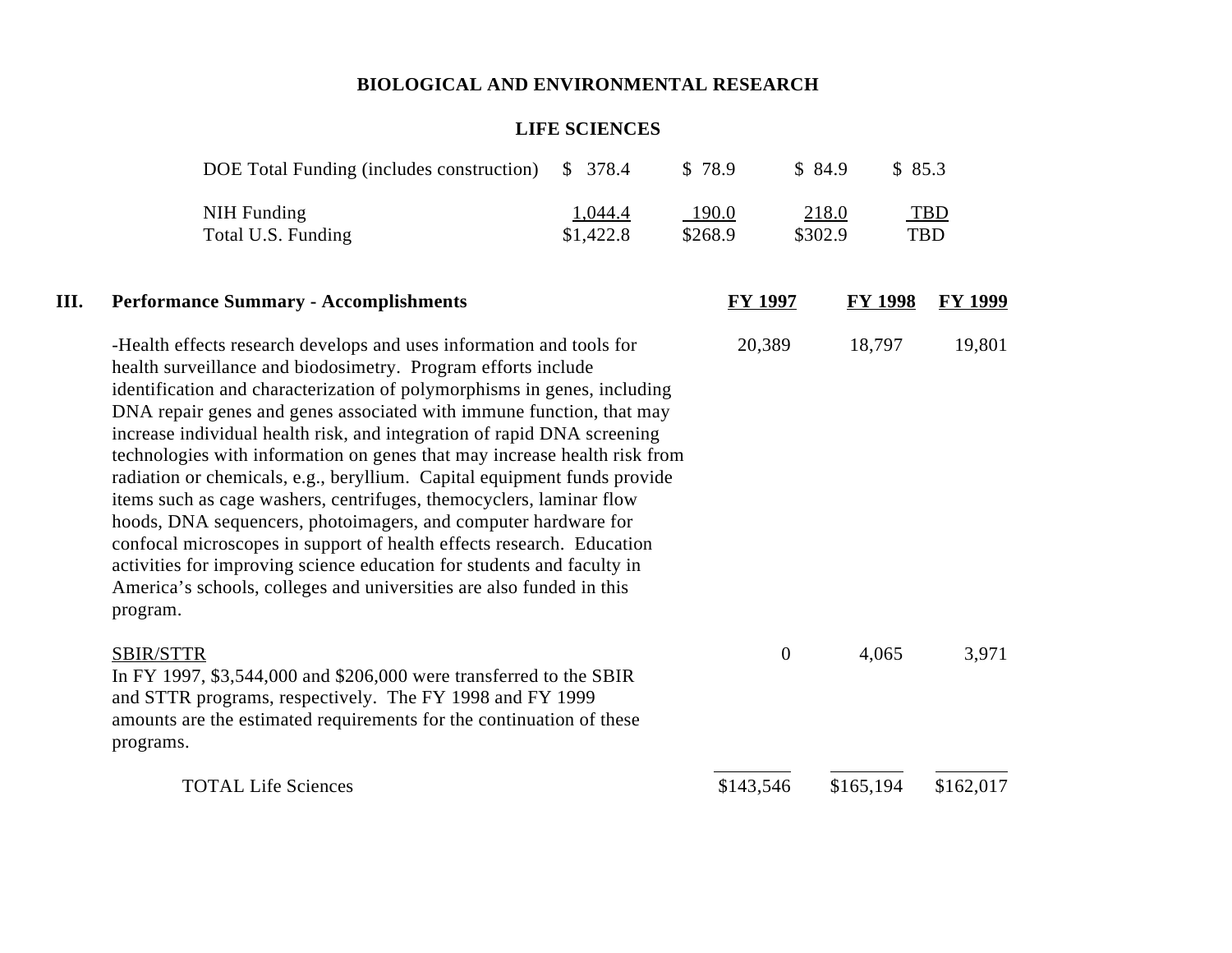**LIFE SCIENCES**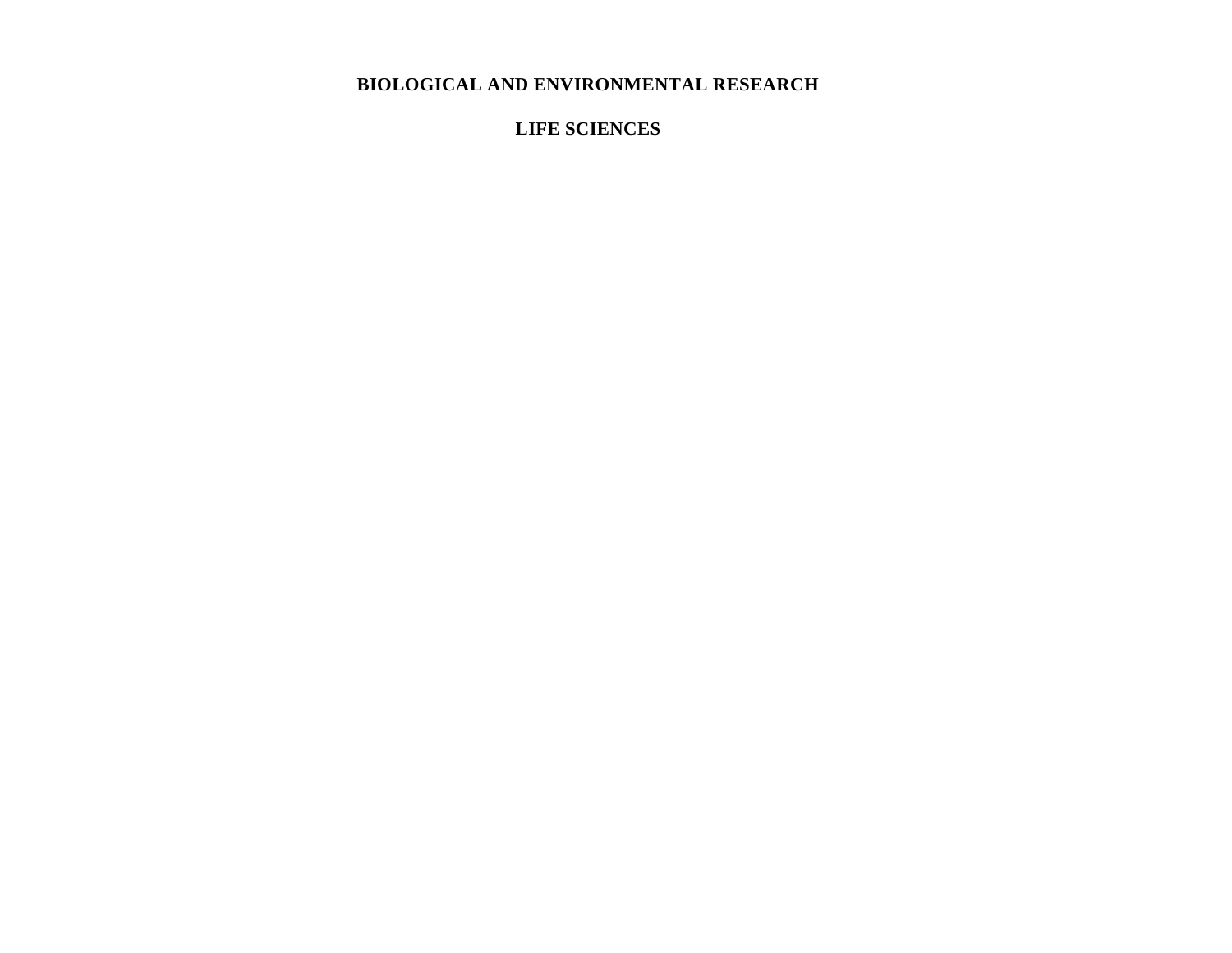## **LIFE SCIENCES**

### EXPLANATION OF FUNDING CHANGES FROM FY 1998 TO FY 1999:

| -Continue Structural Biology program at FY 1998 level.                                                                                                                                                                                                                                                                               | \$<br>$+40,000$            |
|--------------------------------------------------------------------------------------------------------------------------------------------------------------------------------------------------------------------------------------------------------------------------------------------------------------------------------------|----------------------------|
| -Net decrease to Molecular and Cellular Biology is attributable to:<br>- One-time funding of a Congressionally directed project at<br>$-9,709,000$<br>the Northeast Regional Cancer Institute in FY 1998.<br>- Increase to support ER Climate Change Technology Initiative.<br>- Increase to Molecular and Celluar Biology research. | $+5,000,000$<br>$+168,000$ |
| -Increase in Human Genome funding will allow continued progress in high throughput,<br>$+414,000$<br>production sequencing of human DNA.                                                                                                                                                                                             |                            |
| -The increase in Health Effects Research will partially restore funding to the FY 1997 level.                                                                                                                                                                                                                                        | $+1,004,000$               |
| -Change in SBIR/STTR due to decrease in operating budget.                                                                                                                                                                                                                                                                            | $-94,000$                  |
| <b>Total Funding Change, Life Sciences</b>                                                                                                                                                                                                                                                                                           | $$-3,177,000$              |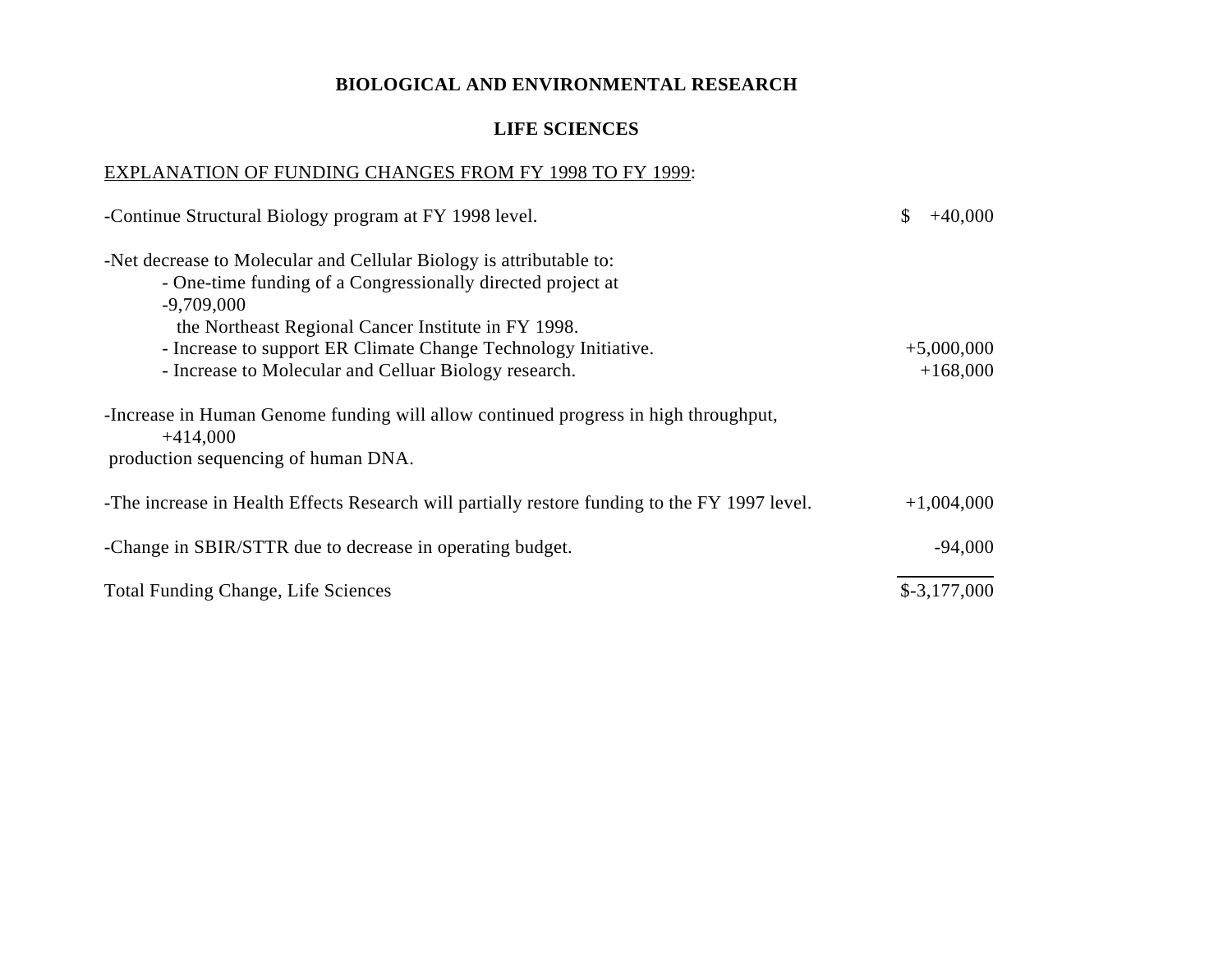### **ENVIRONMENTAL PROCESSES (Tabular dollars in thousands, narrative in whole dollars)**

### **I. Mission Supporting Goals and Objectives:**

Research is focused on understanding the basic chemical, physical, and biological processes of the Earth's atmosphere, land, and oceans and how these processes may be affected by energy production and use, primarily the emission of carbon dioxide from fossil fuel combustion. A major part of the research is designed to provide the data that will enable an objective assessment of the potential for, and consequences of, global warming. The program is comprehensive with an emphasis on understanding the radiation balance from the surface of the Earth to the top of the atmosphere (including the role of clouds) and on enhancing the quantitative models necessary to predict possible climate change at the global and regional scales. An additional focus is on programs designed to assess the potential impacts of climate change on terrestrial systems. There are four contributing areas to this research program: Climate and Hydrology, Atmospheric Chemistry and Carbon Cycle, Ecological Processes, and Human Interactions. The National Institute for Global and Environmental Change (NIGEC) is included within these four areas. The Environmental Processes subprogram, with the exception of carbon management activities, funds DOE's contribution to the U.S. Global Change Research Program that was codified by Congress in the Global Change Research Act of 1990. This program includes research needed to develop biotechnological and bioengineering approaches to enhancing the sequestration and recycling of carbon from fossil fuels and thereby reduce the levels of atmospheric carbon dioxide.

### Climate Change Technology Initiative

The Atmospheric Chemistry and Carbon Cycle category supports basic research that promotes an understanding of the role that the terrestrial biosphere and human activities play on the state and quality of the global climate. Capitalizing on activities in support of the U.S. Global Change Research Program, science for the Climate Change Technology Initiative will seek the understanding necessary to exploit the biosphere's natural processes for use in sequestration of atmospheric carbon dioxide including the roles of marine microorganisms in ocean carbon sequestration.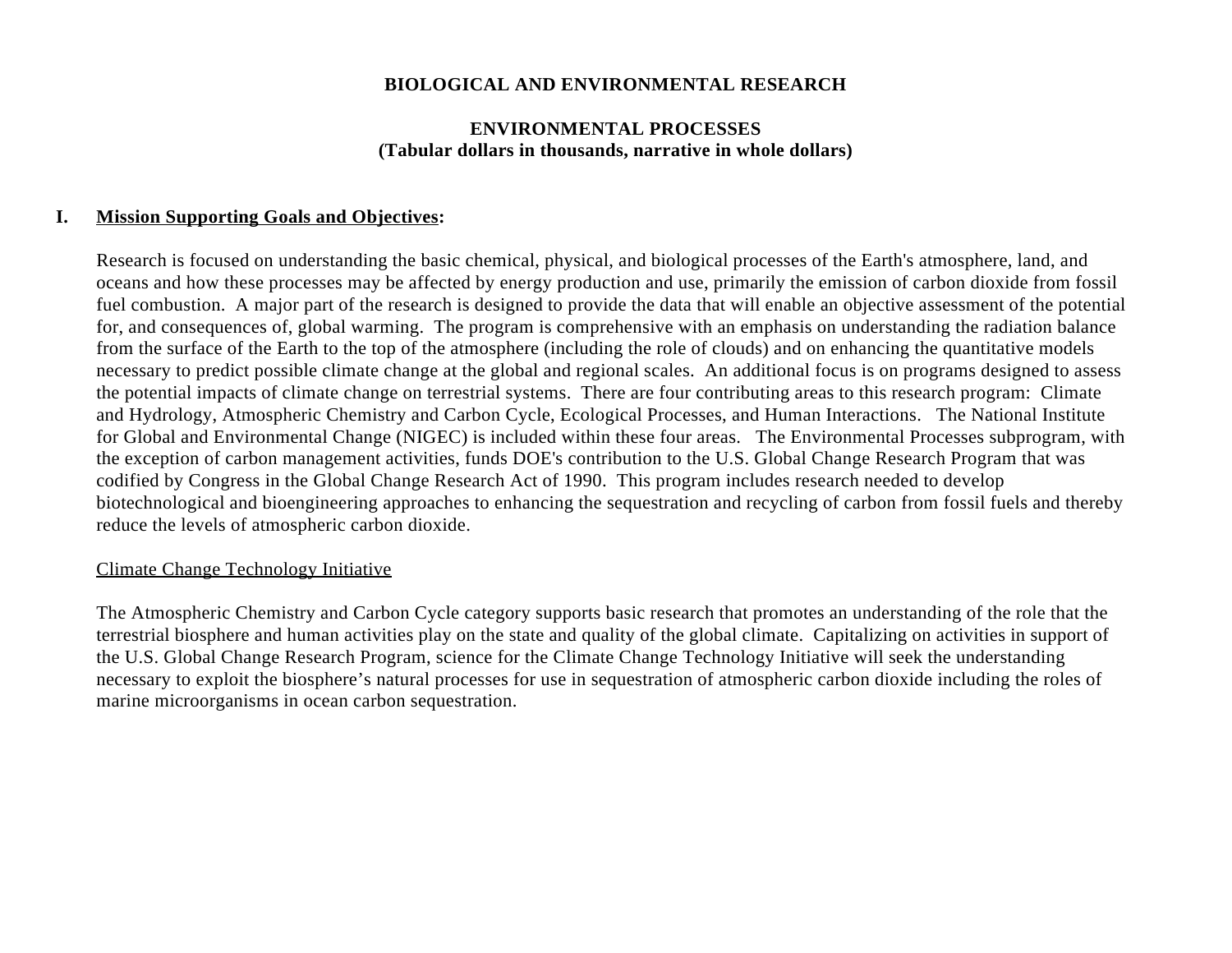## **ENVIRONMENTAL PROCESSES**

# **II. Funding Schedule:**

|      | <b>Activity</b>                                                                                                                                                                                                                                                                                                                                                                                                                                                                                                                                                                                                                                                                                                                                                                                                                                                                                                                                                                                                                | FY 1997        | FY 1998   | FY 1999   |                | \$ Change      | % Change       |
|------|--------------------------------------------------------------------------------------------------------------------------------------------------------------------------------------------------------------------------------------------------------------------------------------------------------------------------------------------------------------------------------------------------------------------------------------------------------------------------------------------------------------------------------------------------------------------------------------------------------------------------------------------------------------------------------------------------------------------------------------------------------------------------------------------------------------------------------------------------------------------------------------------------------------------------------------------------------------------------------------------------------------------------------|----------------|-----------|-----------|----------------|----------------|----------------|
|      | Climate and Hydrology                                                                                                                                                                                                                                                                                                                                                                                                                                                                                                                                                                                                                                                                                                                                                                                                                                                                                                                                                                                                          | \$64,663       | \$61,748  | \$64,136  |                | $$+2,388$      | $+3.9%$        |
|      | Atmospheric Chemistry and Carbon Cycle                                                                                                                                                                                                                                                                                                                                                                                                                                                                                                                                                                                                                                                                                                                                                                                                                                                                                                                                                                                         | 22,806         | 22,568    | 30,879    |                | $+8,311$       | $+36.8%$       |
|      | Ecological Processes                                                                                                                                                                                                                                                                                                                                                                                                                                                                                                                                                                                                                                                                                                                                                                                                                                                                                                                                                                                                           | 12,635         | 12,321    | 12,011    |                | 310            | $-2.5%$        |
|      | Human Interactions                                                                                                                                                                                                                                                                                                                                                                                                                                                                                                                                                                                                                                                                                                                                                                                                                                                                                                                                                                                                             | 8,951          | 8,984     | 9,158     | $+$            | 174            | $+1.9%$        |
|      | SBIR/STTR                                                                                                                                                                                                                                                                                                                                                                                                                                                                                                                                                                                                                                                                                                                                                                                                                                                                                                                                                                                                                      | $\overline{0}$ | 2,779     | 3,053     |                | $+ 274$        | $+9.9\%$       |
|      | Total, Environmental Processes                                                                                                                                                                                                                                                                                                                                                                                                                                                                                                                                                                                                                                                                                                                                                                                                                                                                                                                                                                                                 | \$109,055      | \$108,400 | \$119,237 |                | $$+10,837$     | $+10.0\%$      |
| III. | <b>Performance Summary - Accomplishments</b>                                                                                                                                                                                                                                                                                                                                                                                                                                                                                                                                                                                                                                                                                                                                                                                                                                                                                                                                                                                   |                |           |           | <b>FY 1997</b> | <b>FY 1998</b> | <b>FY 1999</b> |
|      | Climate and Hydrology                                                                                                                                                                                                                                                                                                                                                                                                                                                                                                                                                                                                                                                                                                                                                                                                                                                                                                                                                                                                          |                |           |           |                |                |                |
|      | -Climate models on massively-parallel super computers are used<br>to simulate climate change, predict climate, and evaluate model<br>uncertainties due to changes in atmospheric concentrations of<br>greenhouse gases on decade-to-century timescales. New generation<br>coupled atmosphere-ocean general circulation models (GCMs) have<br>been developed and will be used to perform simulations of possible<br>climate response to increasing atmospheric concentrations of<br>greenhouse gases. These simulations will be significantly improved<br>over earlier studies because they will be better verified, have realistic<br>estimates of natural climate variability on decadal and longer time<br>scales, and produce information that can be used to estimate regional<br>impacts in much greater detail. Work will continue on developing<br>more accurate and computationally efficient models, as well as<br>improving the observational data bases and methods necessary to test<br>and verify the capacity of |                |           | \$23,494  |                | \$22,781       | \$24,132       |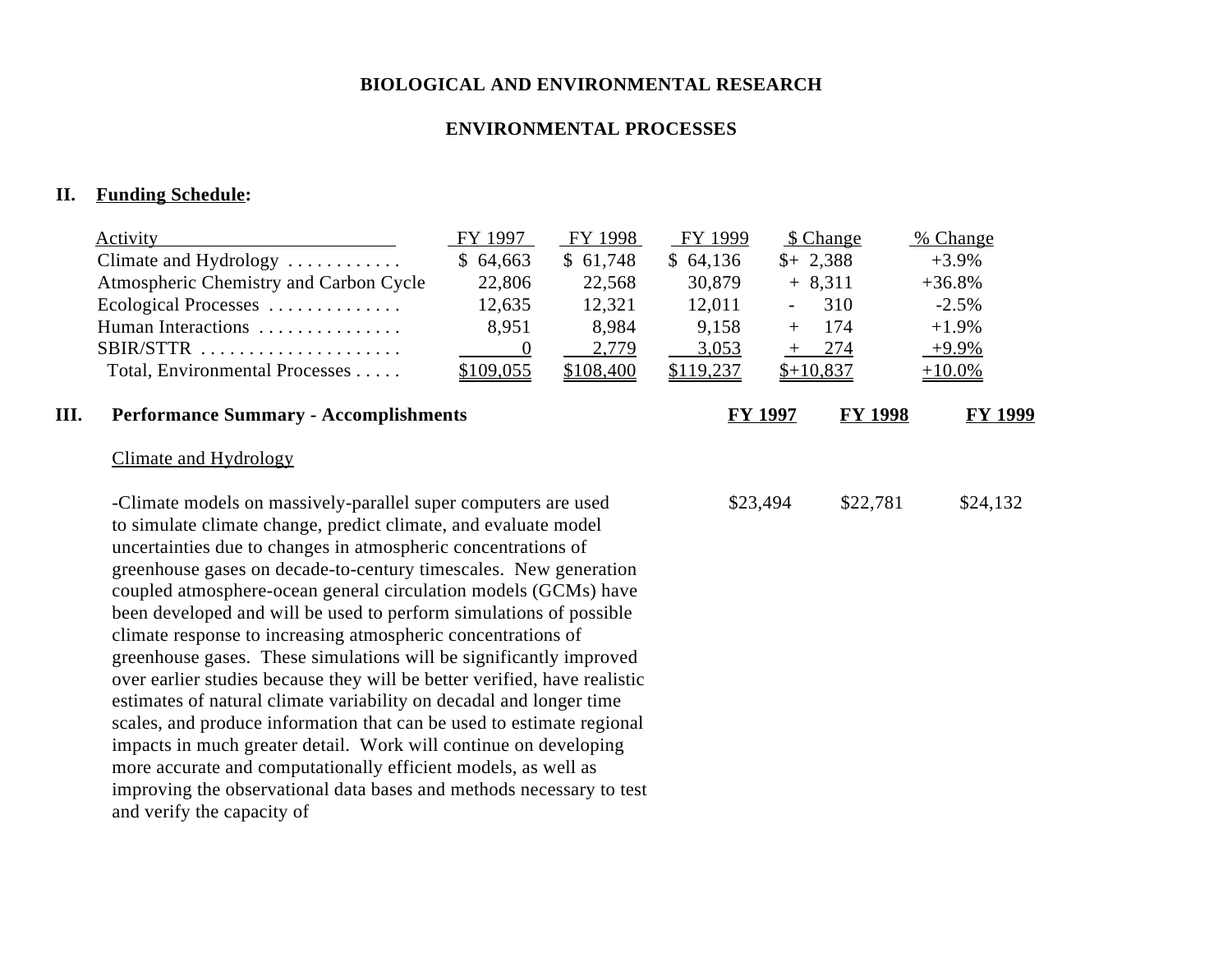climate models to predict decadal to multi-century climate variability

# **BIOLOGICAL AND ENVIRONMENTAL RESEARCH**

# **ENVIRONMENTAL PROCESSES**

| III. | <b>Performance Summary - Accomplishments</b>                                                                                                                                                                                                                                                                                                       | <b>FY 1997</b> | <b>FY 1998</b> | <b>FY 1999</b> |
|------|----------------------------------------------------------------------------------------------------------------------------------------------------------------------------------------------------------------------------------------------------------------------------------------------------------------------------------------------------|----------------|----------------|----------------|
|      | and climate change. New research will be undertaken in advanced<br>simulation and applied to climate prediction. This research will include<br>capitalizing on emerging large scale computer technology. The models<br>will run faster and more efficiently allowing quicker model evaluation<br>against data and alternative modeling approaches. |                |                |                |
|      | -Under the Atmospheric Radiation Measurement (ARM) Program<br>40,004                                                                                                                                                                                                                                                                               |                | 41,169         | 38,967         |
|      | and the ARM Unmanned Aerial Vehicle (UAV) Program, research                                                                                                                                                                                                                                                                                        |                |                |                |
|      | aimed at determining the role of clouds in climate change continues to                                                                                                                                                                                                                                                                             |                |                |                |
|      | provide new data to the scientific community. The effort to resolve a                                                                                                                                                                                                                                                                              |                |                |                |
|      | potentially critical difference between the results of extensive analysis                                                                                                                                                                                                                                                                          |                |                |                |
|      | of experimental data and model calculations of short wave absorption                                                                                                                                                                                                                                                                               |                |                |                |
|      | will be completed. Operation of the ARM Southern Great Plains (SGP)                                                                                                                                                                                                                                                                                |                |                |                |
|      | facility continues, including at least five intensive observational periods.                                                                                                                                                                                                                                                                       |                |                |                |
|      | Following its installation, the second atmospheric radiation and cloud                                                                                                                                                                                                                                                                             |                |                |                |
|      | station (ARCS) in the Tropical Western Pacific (TWP, first site in                                                                                                                                                                                                                                                                                 |                |                |                |
|      | Papua New Guinea, second site in Nauru) will begin to yield data;                                                                                                                                                                                                                                                                                  |                |                |                |
|      | collaborations with Australia and Japan in TWP will commence.                                                                                                                                                                                                                                                                                      |                |                |                |
|      | Operation of the first polar ARCS (PARCS) in Barrow, AK will begin                                                                                                                                                                                                                                                                                 |                |                |                |
|      | to yield important climatological data; the second PARCS will be                                                                                                                                                                                                                                                                                   |                |                |                |
|      | redeployed from the arctic ocean to Atqasuk, AK. A combined                                                                                                                                                                                                                                                                                        |                |                |                |
|      | UAV/manned aircraft mission over SGP will provide essential data on                                                                                                                                                                                                                                                                                |                |                |                |
|      | the radiation budget in cloudy atmosphere to be correlated with                                                                                                                                                                                                                                                                                    |                |                |                |
|      | measurements of cloud characteristics. Capital equipment funds                                                                                                                                                                                                                                                                                     |                |                |                |
|      | support the development and maintenance of state-of-the-art equipment                                                                                                                                                                                                                                                                              |                |                |                |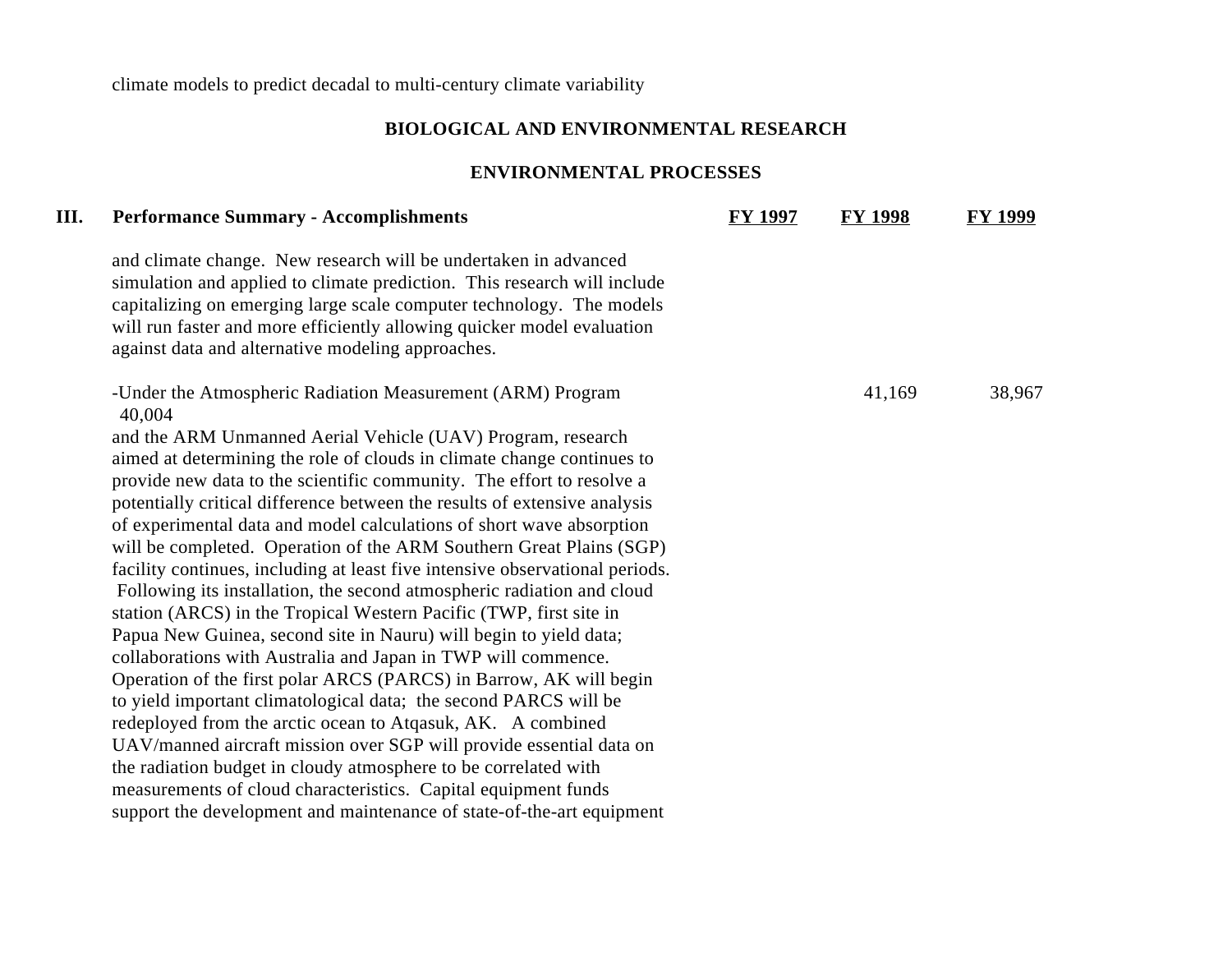at the three ARM sites. Education activities for improving science education for students and faculty in America's schools, colleges and universities are also funded in this program.

# **BIOLOGICAL AND ENVIRONMENTAL RESEARCH**

### **ENVIRONMENTAL PROCESSES**

| <b>Performance Summary - Accomplishments</b>                                                                                                                                                                                                                                                                                                                                                                                                                                                                                                                                                                                                                                                                                                                                                                                                                                                                                                                                                                                                                                                                                                                                                                                                                                                                                                                                                                                                    | <b>FY 1997</b> | <b>FY 1998</b> | FY 1999 |
|-------------------------------------------------------------------------------------------------------------------------------------------------------------------------------------------------------------------------------------------------------------------------------------------------------------------------------------------------------------------------------------------------------------------------------------------------------------------------------------------------------------------------------------------------------------------------------------------------------------------------------------------------------------------------------------------------------------------------------------------------------------------------------------------------------------------------------------------------------------------------------------------------------------------------------------------------------------------------------------------------------------------------------------------------------------------------------------------------------------------------------------------------------------------------------------------------------------------------------------------------------------------------------------------------------------------------------------------------------------------------------------------------------------------------------------------------|----------------|----------------|---------|
| Activities in these areas include research performed through the<br>National Institute of Global Environmental Change (NIGEC).                                                                                                                                                                                                                                                                                                                                                                                                                                                                                                                                                                                                                                                                                                                                                                                                                                                                                                                                                                                                                                                                                                                                                                                                                                                                                                                  |                |                |         |
| <b>Atmospheric Chemistry and Carbon Cycle</b>                                                                                                                                                                                                                                                                                                                                                                                                                                                                                                                                                                                                                                                                                                                                                                                                                                                                                                                                                                                                                                                                                                                                                                                                                                                                                                                                                                                                   |                |                |         |
| -Research provides atmospheric chemistry data necessary to understand<br>pollutant transport and tropospheric ozone. Analysis of data measured<br>during the prototype megacity (Mexico City, Mexico) air quality study will<br>be completed; meteorological studies affecting pollutant transport will be<br>initiated. The Atmospheric Science program will focus on research needs<br>identified through the North American Research Strategy for Tropospheric<br>Ozone (NARSTO) program, including both ozone and small airborne<br>particulates, and on aerosols. Tools of molecular biology are used to<br>explore<br>linkages between carbon and nitrogen cycles in marine microbes and their<br>relationship to global environmental change processes. Partnerships will be<br>achieved among institutions with the tradition of research in ocean sciences<br>and the emerging research institutions, especially those that have traditionally<br>served under represented minorities, leading to an increased diversification of<br>the scientific work force. Continue measurements of carbon dioxide fluxes<br>between the atmosphere and major terrestrial ecosystems and utilize flux data<br>to test and improve terrestrial carbon process models. Initiate fundamental<br>research to improve understanding of the role microorganisms may play in<br>carbon sequestration (fixation). Continue modeling of terrestrial carbon | 22,806         | 22,568         | 24,879  |
| processes and the potential of terrestrial ecosystems to sequester atmospheric                                                                                                                                                                                                                                                                                                                                                                                                                                                                                                                                                                                                                                                                                                                                                                                                                                                                                                                                                                                                                                                                                                                                                                                                                                                                                                                                                                  |                |                |         |
|                                                                                                                                                                                                                                                                                                                                                                                                                                                                                                                                                                                                                                                                                                                                                                                                                                                                                                                                                                                                                                                                                                                                                                                                                                                                                                                                                                                                                                                 |                |                |         |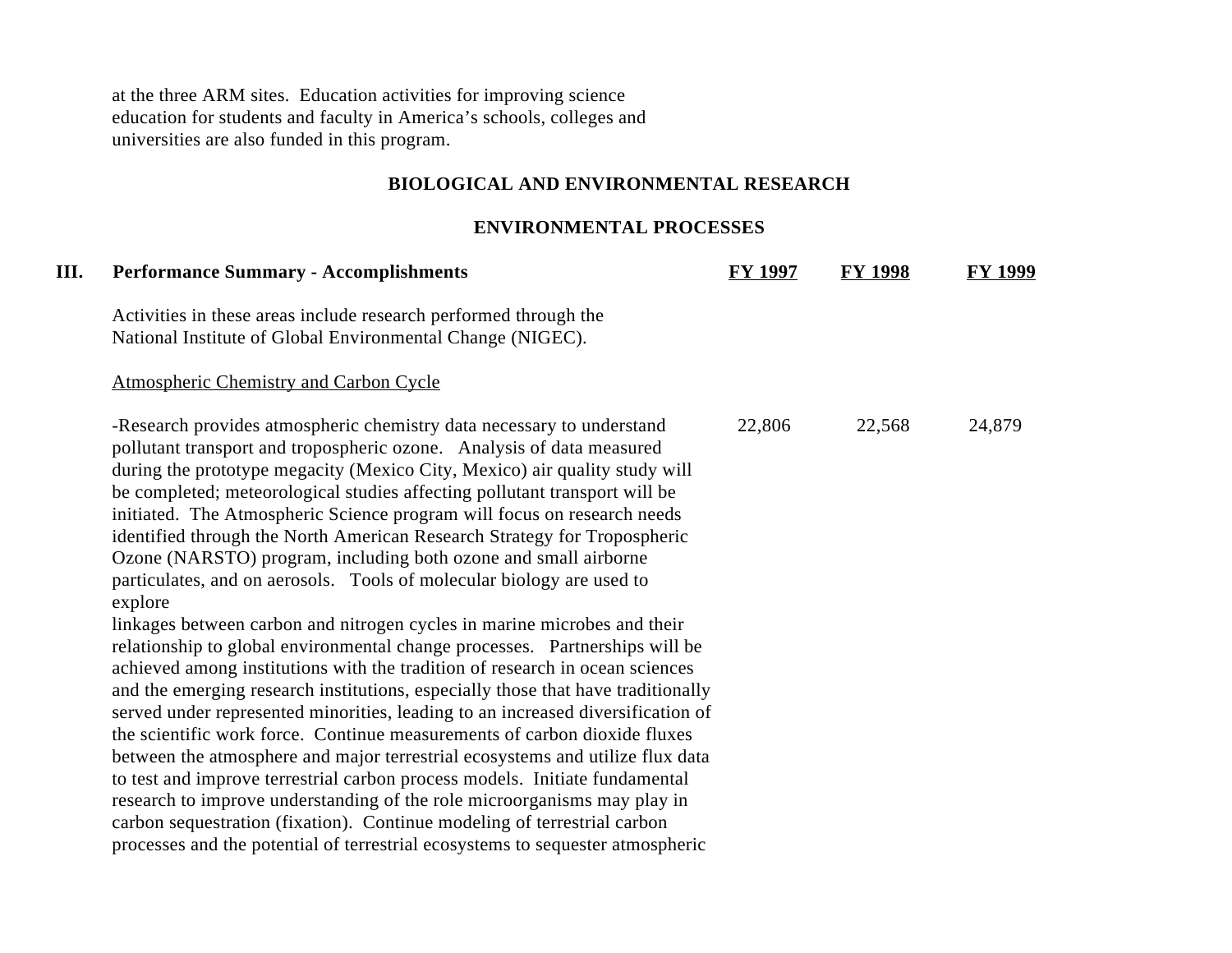carbon dioxide. Activities in these areas include research performed through the National Institute for Global Environmental Change (NIGEC). Capital equipment funds in FY 1997 supported field instruments such as those used to measure carbon dioxide fluxes and ozone precursors. Education activities for improving science

## **BIOLOGICAL AND ENVIRONMENTAL RESEARCH**

# **ENVIRONMENTAL PROCESSES**

| Ш. | <b>Performance Summary - Accomplishments</b>                                                                                                                                                                                                                                                                                                                                                                                                                                                                                                                                                                                                                                                                                                        | <b>FY 1997</b> | <b>FY 1998</b> | <b>FY 1999</b> |
|----|-----------------------------------------------------------------------------------------------------------------------------------------------------------------------------------------------------------------------------------------------------------------------------------------------------------------------------------------------------------------------------------------------------------------------------------------------------------------------------------------------------------------------------------------------------------------------------------------------------------------------------------------------------------------------------------------------------------------------------------------------------|----------------|----------------|----------------|
|    | education for students and faculty in America's schools, colleges and<br>universities are also funded in this program.                                                                                                                                                                                                                                                                                                                                                                                                                                                                                                                                                                                                                              |                |                |                |
|    | -The December 1997 Kyoto accords include allowances for the role of<br>natural carbon sinks, such as forested areas, in achieving targeted<br>reductions of greenhouse gas emissions. In support of the role of such<br>natural carbon sinks, research activities will focus on the determination of<br>which natural systems of plants, interacting with the components of their<br>native environments, can be induced to increase their net utilization of<br>atmospheric carbon dioxide. Research will include identifying and then<br>optimizing the most important biochemical mechanisms and pathways<br>used by these plants for capture of atmospheric carbon dioxide. This<br>effort is part of the Climate Change Technology Initiative. | $\overline{0}$ | $\overline{0}$ | 4,000          |
|    | -One of the major uncertainties of the ocean carbon cycle is the biological<br>role of marine microorganisms in carbon fixation and sequestration.<br>Research activities will include identification of the key pathways by<br>which marine microorganisms enhance carbon flow from the atmosphere<br>to the oceans and ways that these pathways might be enhanced, the<br>mechanisms and role of these microorganisms in sequestering carbon, and<br>their role in carbon transfer from the ocean surface to the deep ocean. This<br>effort is part of the Climate Change Technology Initiative.                                                                                                                                                  | $\overline{0}$ | $\mathbf{0}$   | 2,000          |

### Ecological Processes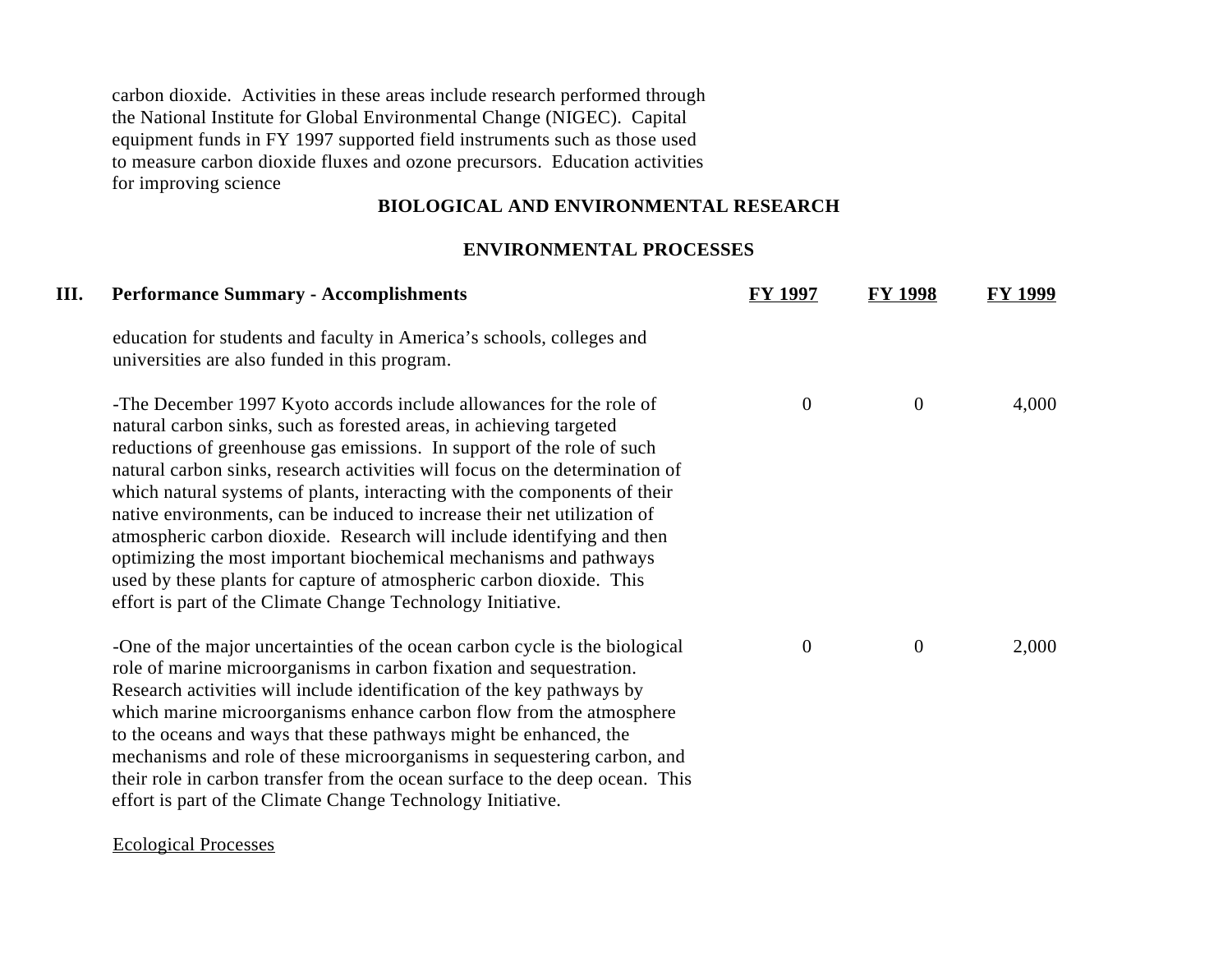## -Continue experiments to quantify responses of selected temperate forest, 12,635 12,321 12,011

grassland, arid land ecosystems, and agroecosystems to natural and

# **BIOLOGICAL AND ENVIRONMENTAL RESEARCH**

### **ENVIRONMENTAL PROCESSES**

### **III. Performance Summary - Accomplishments FY 1997 FY 1998 FY 1999**

human-induced changes in atmospheric composition and climate. Complete initial analysis of (1) forest ecosystem responses to the combined effects of elevated carbon dioxide and ozone, (2) the interactive effects of biodiversity, elevated carbon dioxide and soil nitrogen on a grassland ecosystem, (3) the response of a deciduous forest ecosystem to changes in total precipitation, and the response of a sorghum

agroecosystem to elevated carbon dioxide. Improve understanding of the processes regulating the exchange of water and carbon dioxide between the atmosphere and terrestrial ecosystems.

Continue activities focused on developing a predictive understanding of the interactions and feedbacks between the atmosphere and terrestrial ecosystems. Activities in these areas include research performed through the National Institute for Global Environmental Change (NIGEC). Capital equipment funds were used in FY 1997 to purchase field and laboratory instruments needed to measure biological and ecological responses to the experimental treatments and to quantify natural and experimentally- induced changes in environmental conditions.

### Human Interactions

-Integrated Assessment (IA) framework will be developed, tested, and 8,951 8,984 9,158 used to identify priority research needs. IA studies will include a focus on technology innovation and its diffusion into society. The Information and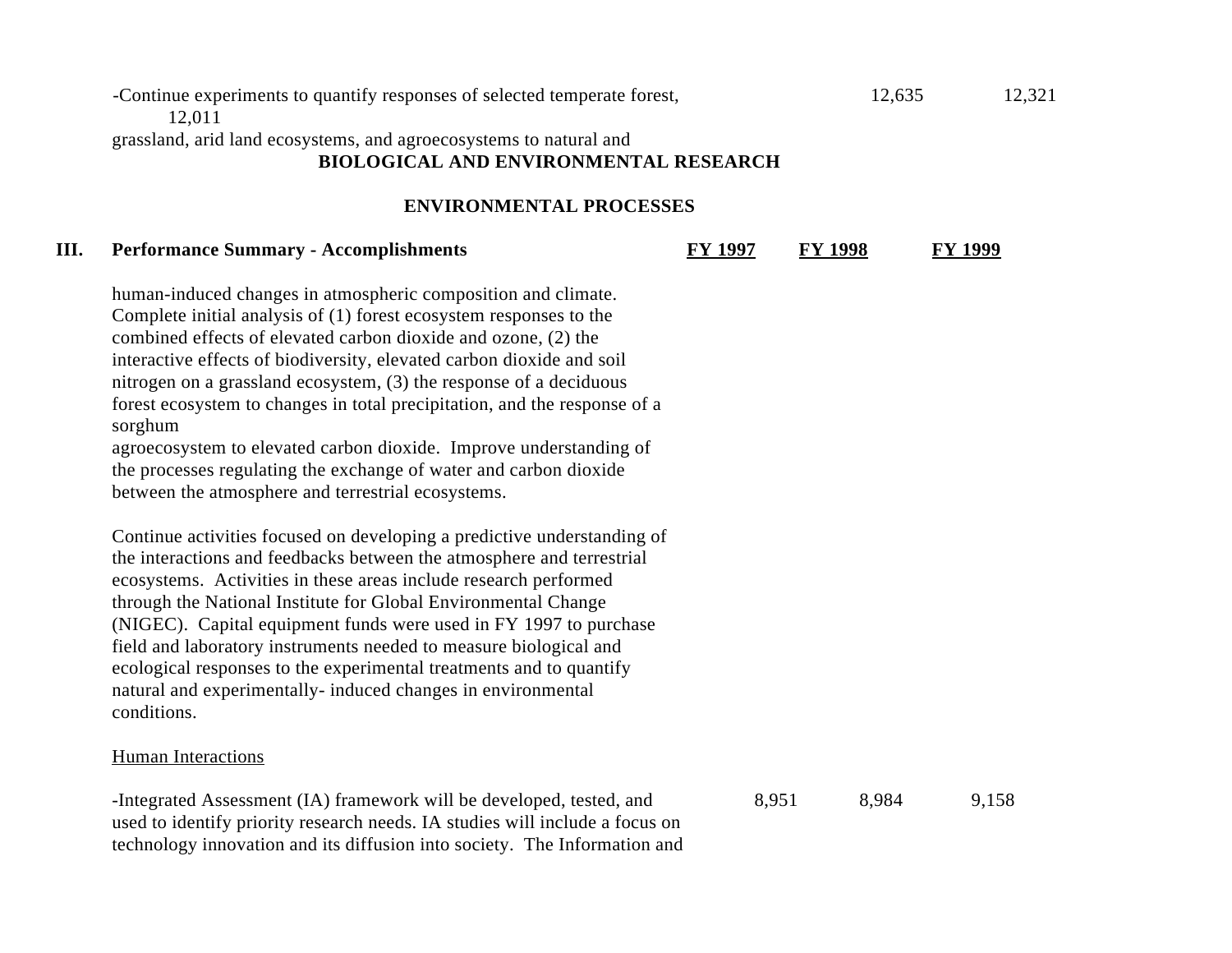Integration Program will continue to store, evaluate, and quality-assure a broad range of environmental data relevant to global environmental change research and to disseminate these data to the broad research community; this includes serving as the Quality Systems Science Center for the tri-lateral (United States,

# **BIOLOGICAL AND ENVIRONMENTAL RESEARCH**

### **ENVIRONMENTAL PROCESSES**

| III. | <b>Performance Summary - Accomplishments</b>                                                                                                                                                                                                                                                                                                                                                                                                                                                                                                                                                                                    | <b>FY 1997</b> | <b>FY 1998</b> | <b>FY 1999</b> |           |
|------|---------------------------------------------------------------------------------------------------------------------------------------------------------------------------------------------------------------------------------------------------------------------------------------------------------------------------------------------------------------------------------------------------------------------------------------------------------------------------------------------------------------------------------------------------------------------------------------------------------------------------------|----------------|----------------|----------------|-----------|
|      | Mexico, Canada) North American Research Strategy for Tropospheric<br>Ozone. Initiate a new education and research program that develops<br>research manpower in environmental process uncertainties. There will<br>be continued support for the inclusion of minority institutions in<br>research-oriented programs. Research performed through the National<br>Institute of Global Environmental Change (NIGEC) includes activities<br>in these areas.<br>Education activities for improving science education for students and<br>faculty in America's schools, colleges and universities are also funded<br>in this program. |                |                |                |           |
|      | <b>SBIR/STTR</b><br>In FY 1997, \$2,522,000 and \$152,000 were transferred to the SBIR and<br>STTR programs, respectively. The FY 1998 and FY 1999 amounts are<br>the estimated requirements for the continuation of these programs.                                                                                                                                                                                                                                                                                                                                                                                            | $\theta$       | 2,779          | 3,053          |           |
|      | <b>TOTAL Environmental Processes</b>                                                                                                                                                                                                                                                                                                                                                                                                                                                                                                                                                                                            |                | \$109,055      | \$108,400      | \$119,237 |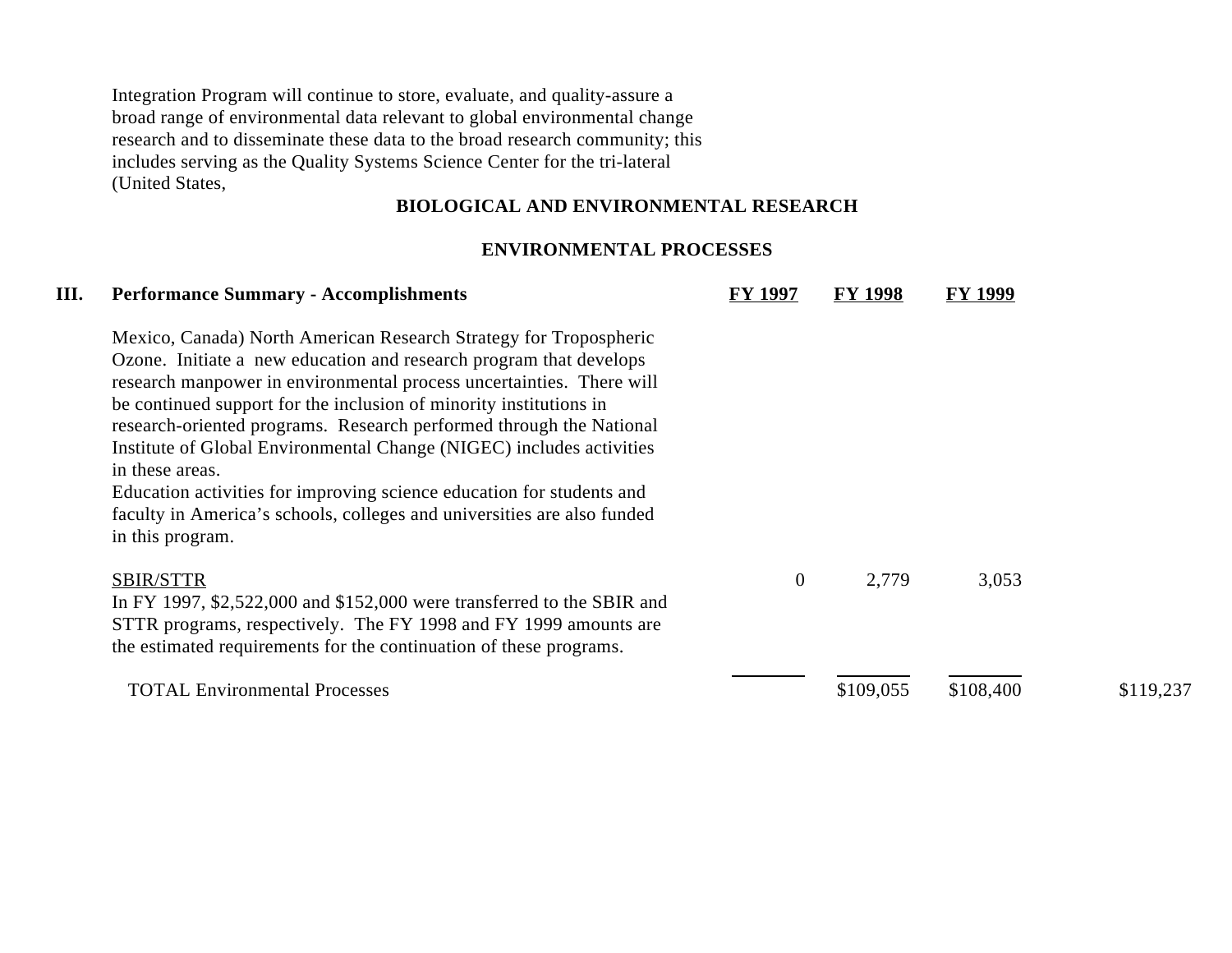# **ENVIRONMENTAL PROCESSES**

## EXPLANATION OF FUNDING CHANGES FROM FY 1998 TO FY 1999:

| -Increase to Climate and Hydrology will continue research at approximately the<br>FY 1998 level with increases to Atmospheric Research Measurement<br>and Modeling and will support new activities in advanced simulation.                |                | $$+2,388,000$ |
|-------------------------------------------------------------------------------------------------------------------------------------------------------------------------------------------------------------------------------------------|----------------|---------------|
| -Increase to Atmospheric Chemistry and Carbon Cycle is attributable to:                                                                                                                                                                   |                |               |
| Support for the ER Climate Change Technology Initiative.<br>$\overline{\phantom{a}}$<br>Additional funding for the continuation of modeling of terrestrial<br>$\overline{\phantom{a}}$<br>$+2,210,000$<br>carbon processes.               | $+6,000,000$   |               |
| -Beginning in FY 1999, this program will budget \$38,000 for estimated cost of<br>obtaining and maintaining security clearances for<br>contractor employees under the Chicago Operations Office<br>and the Oak Ridge National Laboratory. | $+101,000$     |               |
| -Slight decrease in Ecological Processes will continue programs at FY 1998 level.                                                                                                                                                         | $-310,000$     |               |
| Slight increase in Human Interactions will continue programs at FY 1998 level.                                                                                                                                                            |                | $+174,000$    |
| Change in SBIR/STTR due to increase in operating budget.                                                                                                                                                                                  | $+274,000$     |               |
| <b>Total Change, Environmental Processes</b>                                                                                                                                                                                              | $$+10,837,000$ |               |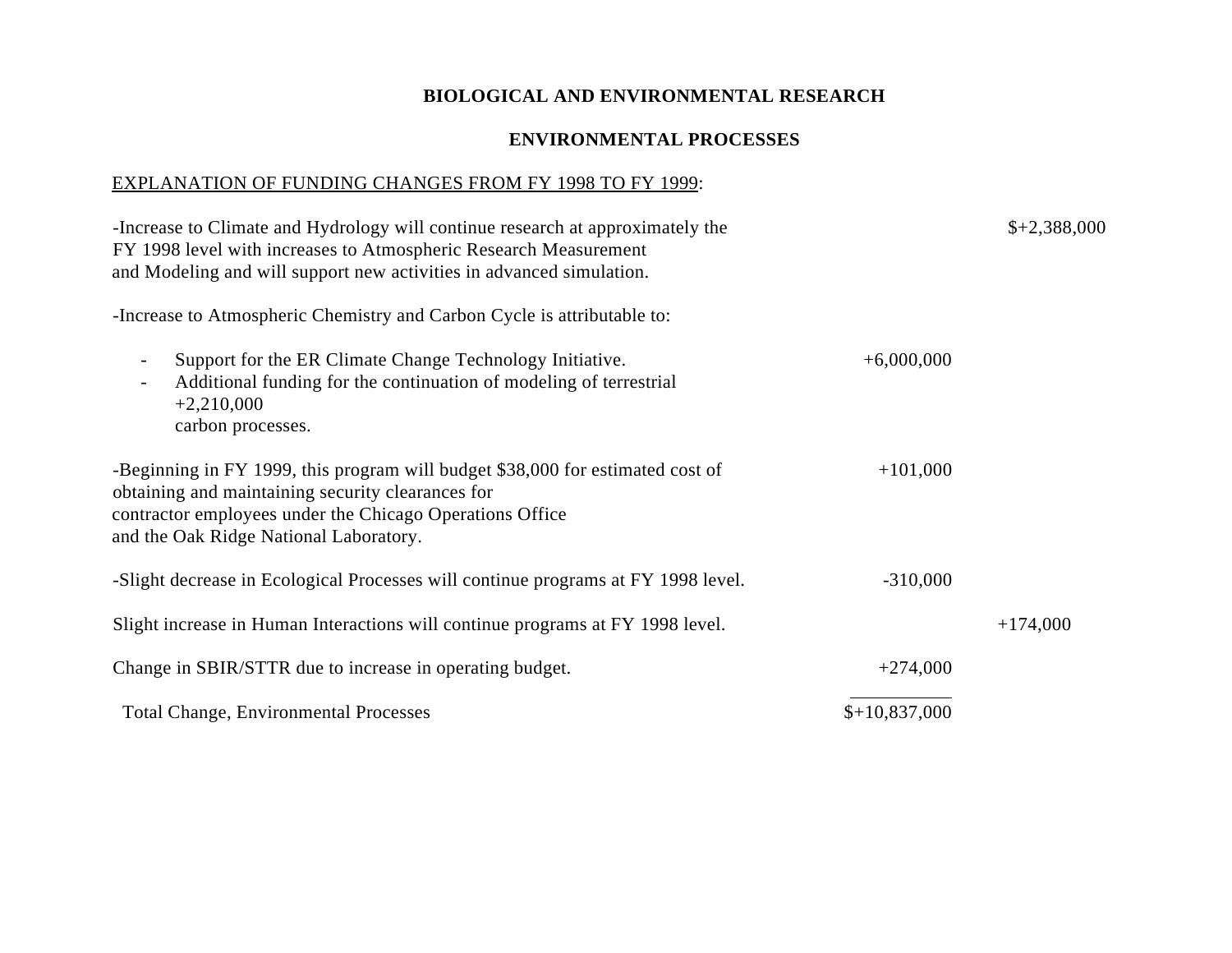## **ENVIRONMENTAL REMEDIATION (Tabular dollars in thousands, narrative in whole dollars)**

### **I. Mission Supporting Goals and Objectives:**

The research is primarily focused on gaining a better understanding of the fundamental biological, chemical, geological, and physical processes that must be marshaled for the development and advancement of new, effective, and efficient processes for the remediation and restoration of the Nation's nuclear weapons production sites. Priorities of this research include bioremediation, operation of the William R. Wiley Environmental Molecular Sciences Laboratory (EMSL), and the fundamental research in support of the Department's cleanup and environmental missions. Bioremediation activities are centered on the Natural and Accelerated Bioremediation Research (NABIR) program, a basic research program focused on determining the conditions under which bioremediation will be a reliable, efficient, and cost-effective technique. This subprogram also includes basic research in support of pollution prevention and sustainable technology development. It also includes integrated assessment research focused on the technology innovation and diffusion of new technologies for sustainable development. Clean-up research is a research effort to develop information on physical, chemical, and biological processes required for developing advanced, cost-effective technologies and strategies to remediate contaminated environments. Facility operations supports the operation of the EMSL national user facility for basic research that will underpin safe and cost-effective environmental remediation methods and technologies and other environmental priorities.

## **II. Funding Schedule:**

| <b>Activity</b>                         | FY 1997  | FY 1998  | FY 1999  | \$ Change | % Change |
|-----------------------------------------|----------|----------|----------|-----------|----------|
| Bioremediation Research                 | \$20,429 | \$27,969 | \$28,039 | 70        | $+0.2%$  |
| Clean-Up Research $\dots\dots$          | 5,434    | 7.726    | 7.746    | 20        | $+0.2\%$ |
| Facility Operations                     | 8.987    | 29,053   | 30,072   | $+1,019$  | $+3.5%$  |
| $SBIR/STTR$                             |          | 1,549    | 1,578    | 29        | $+1.9\%$ |
| <b>Total, Environmental Remediation</b> | \$34,850 | \$66,297 | \$67,435 |           | $+1.7\%$ |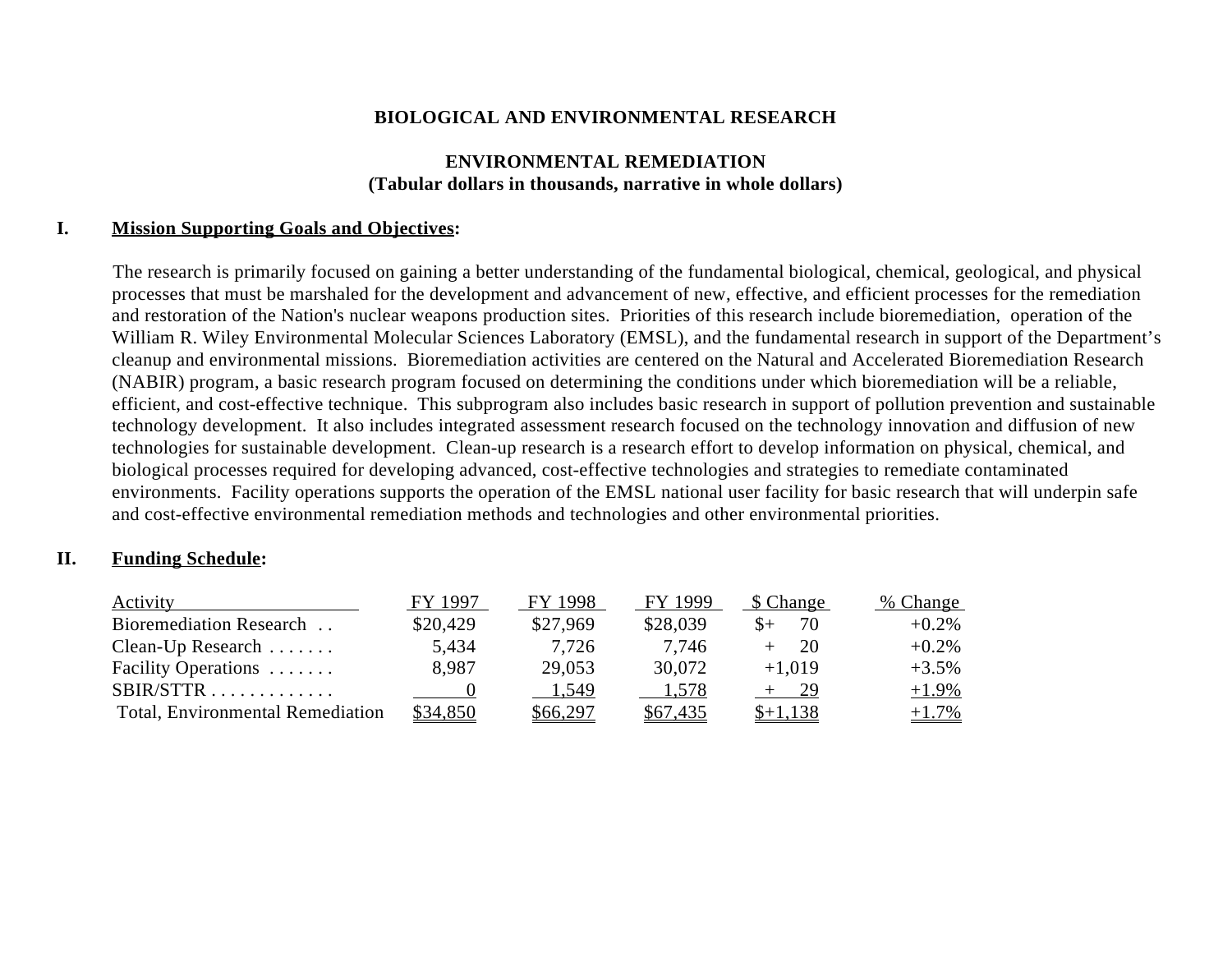## **ENVIRONMENTAL REMEDIATION**

| III. | <b>Performance Summary - Accomplishments</b>                                                                                                                                                                                                                                                                                                                                                                                                                                                                                                                                                                                                                                                                                                                                                                                                                                                                                                                                                                                                                                                                                                                                                                                                                                                                              | <b>FY 1997</b> | <b>FY 1998</b> | <b>FY 1999</b> |
|------|---------------------------------------------------------------------------------------------------------------------------------------------------------------------------------------------------------------------------------------------------------------------------------------------------------------------------------------------------------------------------------------------------------------------------------------------------------------------------------------------------------------------------------------------------------------------------------------------------------------------------------------------------------------------------------------------------------------------------------------------------------------------------------------------------------------------------------------------------------------------------------------------------------------------------------------------------------------------------------------------------------------------------------------------------------------------------------------------------------------------------------------------------------------------------------------------------------------------------------------------------------------------------------------------------------------------------|----------------|----------------|----------------|
|      | <b>Bioremediation Research</b>                                                                                                                                                                                                                                                                                                                                                                                                                                                                                                                                                                                                                                                                                                                                                                                                                                                                                                                                                                                                                                                                                                                                                                                                                                                                                            |                |                |                |
|      | -Conduct research activities identified in the 10-year plan on bioremediation<br>bioremediation, the Natural and Accelerated Bioremediation Research<br>(NABIR) program. Continue the process of establishing the first<br>NABIR field research center, that will be sited after the completion of<br>the NEPA process. Long-term research, including aspects of the<br>microbial genome program, necessary to identify key microbial<br>communities, biotransformation pathways, and biogeochemical<br>processes to enhance the utility of bioremediation and begin to develop<br>strategies to represent these processes in predictive models. Further<br>development of the program on Bioremediation and Its Societal<br>Implications and Concerns (parallel to the Ethical, Legal, and Social<br>Implications program within the Human Genome Program). New<br>understanding gained of the role of microbes in immobilization (or<br>mobilization) of radionuclides and metals in the subsurface.<br>Identification of key microbial communities for bioremediation and of<br>the impact of spatial heterogeneity on subsurface remediation.<br>Education activities for improving science education for students and<br>faculty in America's schools, colleges and universities are also funded<br>in this program. | \$14,522       | \$22,004       | \$22,059       |
|      | -General Plant Projects (GPP) funding is for minor new construction,<br>other capital alterations and additions, and for buildings and utility<br>systems. Funding of this type is essential for maintaining the<br>productivity and usefulness of Department-owned facilities and in<br>meeting its requirement for safe and reliable facilities operation. This<br>subprogram includes landlord GPP funding for Pacific Northwest<br>National Laboratory (PNNL) and for Oak Ridge Institute for Science and<br>Education (ORISE). The total estimated cost of each GPP project will                                                                                                                                                                                                                                                                                                                                                                                                                                                                                                                                                                                                                                                                                                                                     | 4,650          | 4,798          | 4,811          |

not exceed \$5,000,000.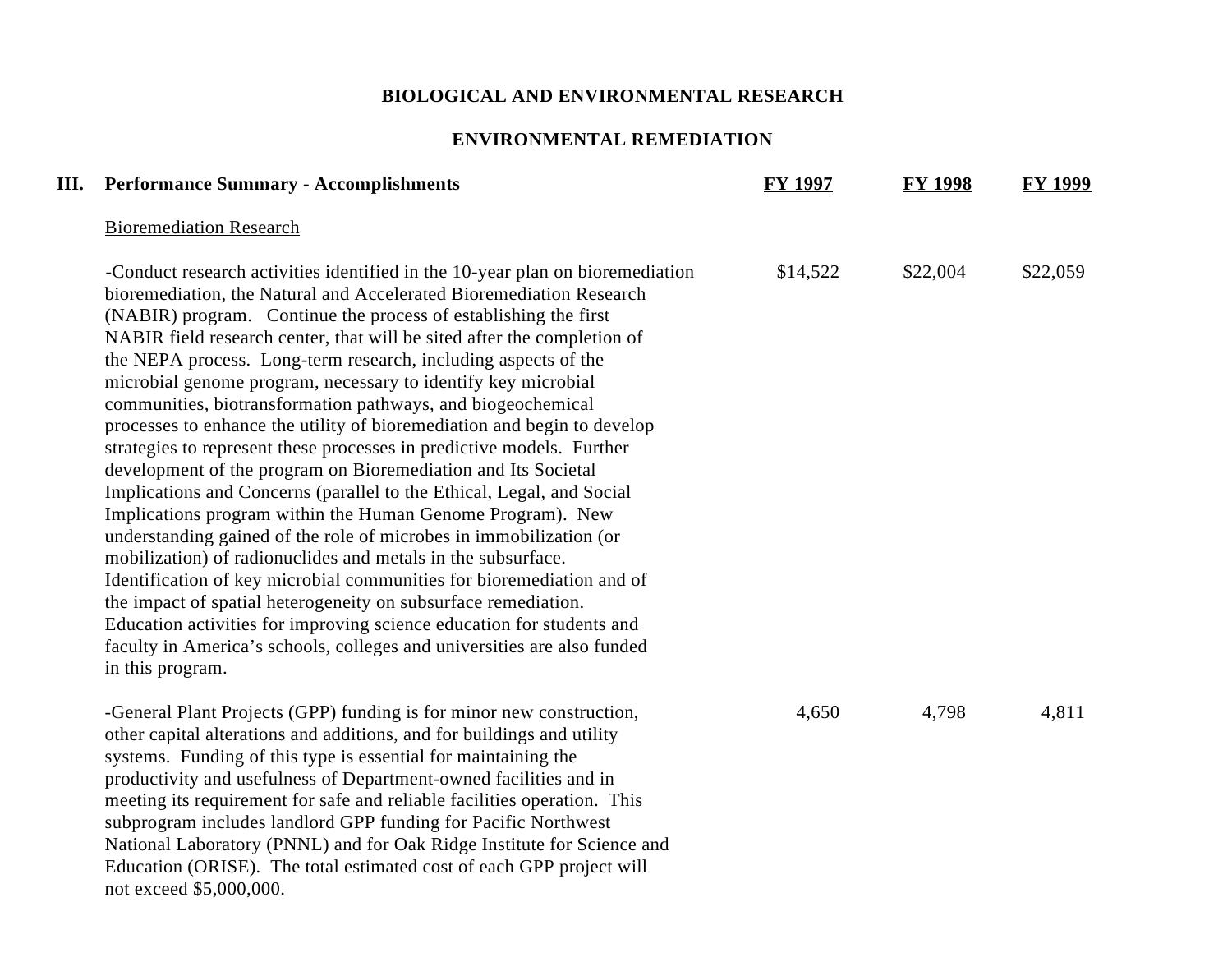# **ENVIRONMENTAL REMEDIATION**

| <b>III.</b> Performance Summary - Accomplishments                                                                                                                                                                                                                                                                                                                                                                                                                                                                                                                                               | <b>FY 1997</b> | <b>FY 1998</b> | <b>FY 1999</b> |
|-------------------------------------------------------------------------------------------------------------------------------------------------------------------------------------------------------------------------------------------------------------------------------------------------------------------------------------------------------------------------------------------------------------------------------------------------------------------------------------------------------------------------------------------------------------------------------------------------|----------------|----------------|----------------|
| -General Purpose Equipment (GPE) funding for general purpose equipment<br>for PNNL and ORISE.                                                                                                                                                                                                                                                                                                                                                                                                                                                                                                   | 1,257          | 1,167          | 1,169          |
| <b>Clean-Up Research</b>                                                                                                                                                                                                                                                                                                                                                                                                                                                                                                                                                                        |                |                |                |
| -Link fundamental research on the physical, chemical, and geological<br>studies of contaminant transport with related activities in the Office of<br>Science and Technology within the Office of Environmental<br>Management. Acquire data at the William R. Wiley Environmental<br>Molecular Sciences Laboratory and implement results in development<br>of new understandings and technologies necessary to advance<br>environmental remediation. Develop assessment and modeling tools<br>useful for understanding the diffusion of new, sustainable technologies<br>into the economic base. | 5,434          | 7,726          | 7,746          |
| <b>Facility Operations: William R. Wiley Environmental Molecular</b><br><b>Sciences Laboratory (EMSL)</b>                                                                                                                                                                                                                                                                                                                                                                                                                                                                                       |                |                |                |
| -EMSL becomes fully operational as a national user facility in FY 1998.<br>Operating funds provide essential maintenance of instruments and<br>associated support facilities at the Laboratory, and technical and ES&H<br>support needed to ensure access to and application of EMSL capabilities<br>by the user community. Includes capital equipment funding to support<br>instrument modifications needed by collaborators and external users of<br>the facility and to maintain the spectroscopic and computer equipment at<br>state-of-the-art.                                            | 8,987          | 29,053         | 30,072         |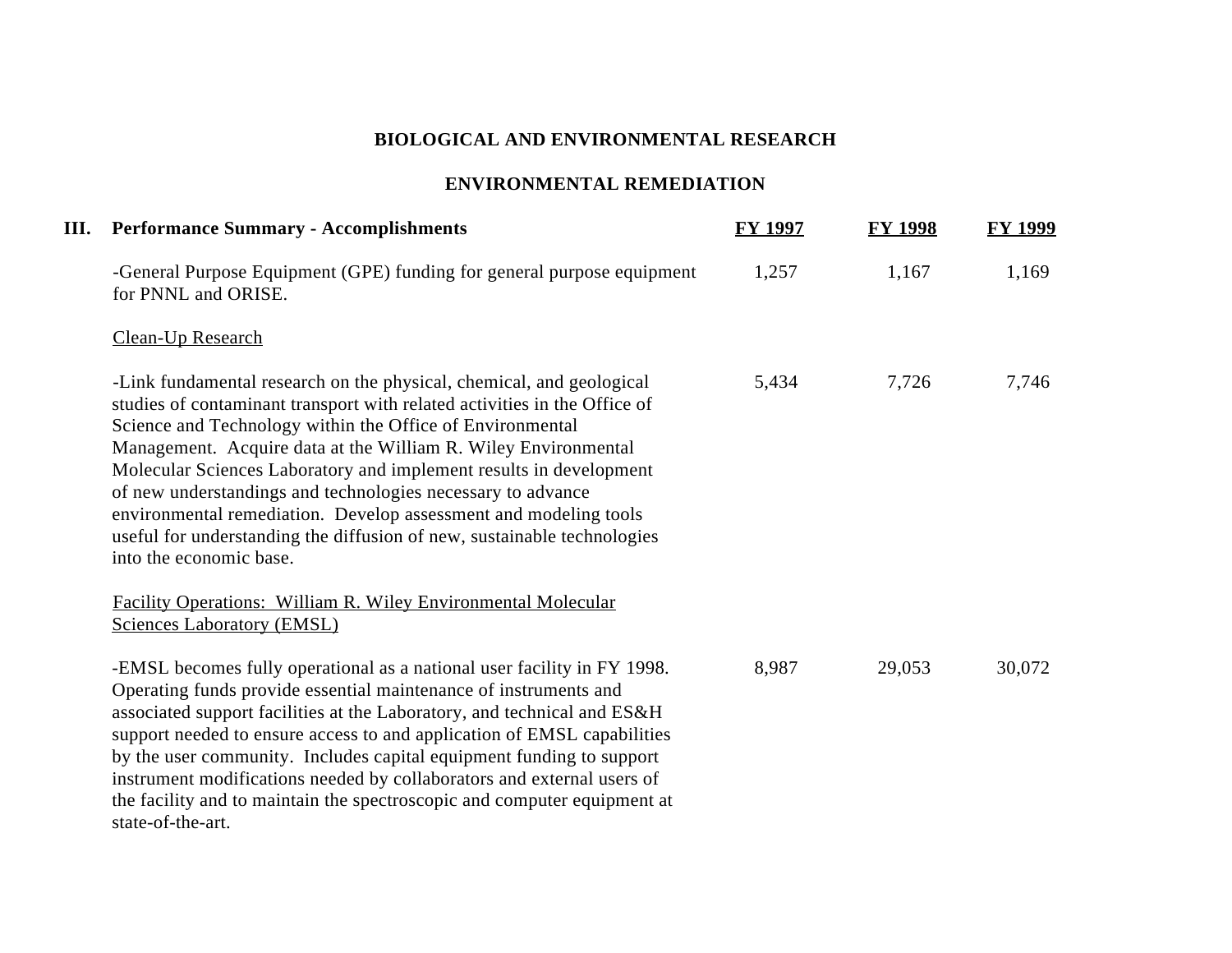# **ENVIRONMENTAL REMEDIATION**

| <b>III.</b> Performance Summary - Accomplishments                                                                                                                                                                                      | <b>FY 1997</b>   | <b>FY 1998</b> | FY 1999  |
|----------------------------------------------------------------------------------------------------------------------------------------------------------------------------------------------------------------------------------------|------------------|----------------|----------|
| <b>SBIR/STTR</b><br>In FY 1997, $$677,000$ and $$43,000$ were transferred to the SBIR<br>and STTR programs, respectively. The FY 1998 and FY 1998<br>amounts are the estimated requirements for the continuation of<br>these programs. | $\boldsymbol{0}$ | 1,549          | 1,578    |
| <b>TOTAL Environmental Remediation</b>                                                                                                                                                                                                 | \$34,850         | \$66,297       | \$67,435 |
| <b>EXPLANATION OF FUNDING CHANGES FROM FY 1998 TO FY 1999:</b>                                                                                                                                                                         |                  |                |          |
| -The Environmental Remediation research program is continued at the<br>FY 1998 level with an increase to Facility Operations.                                                                                                          |                  | $$+1,109,000$  |          |
| -Change in SBIR/STTR due to increase in operating budget.<br>29,000                                                                                                                                                                    |                  |                |          |
| <b>Total Change, Environmental Remediation</b>                                                                                                                                                                                         |                  | $$+1,138,000$  |          |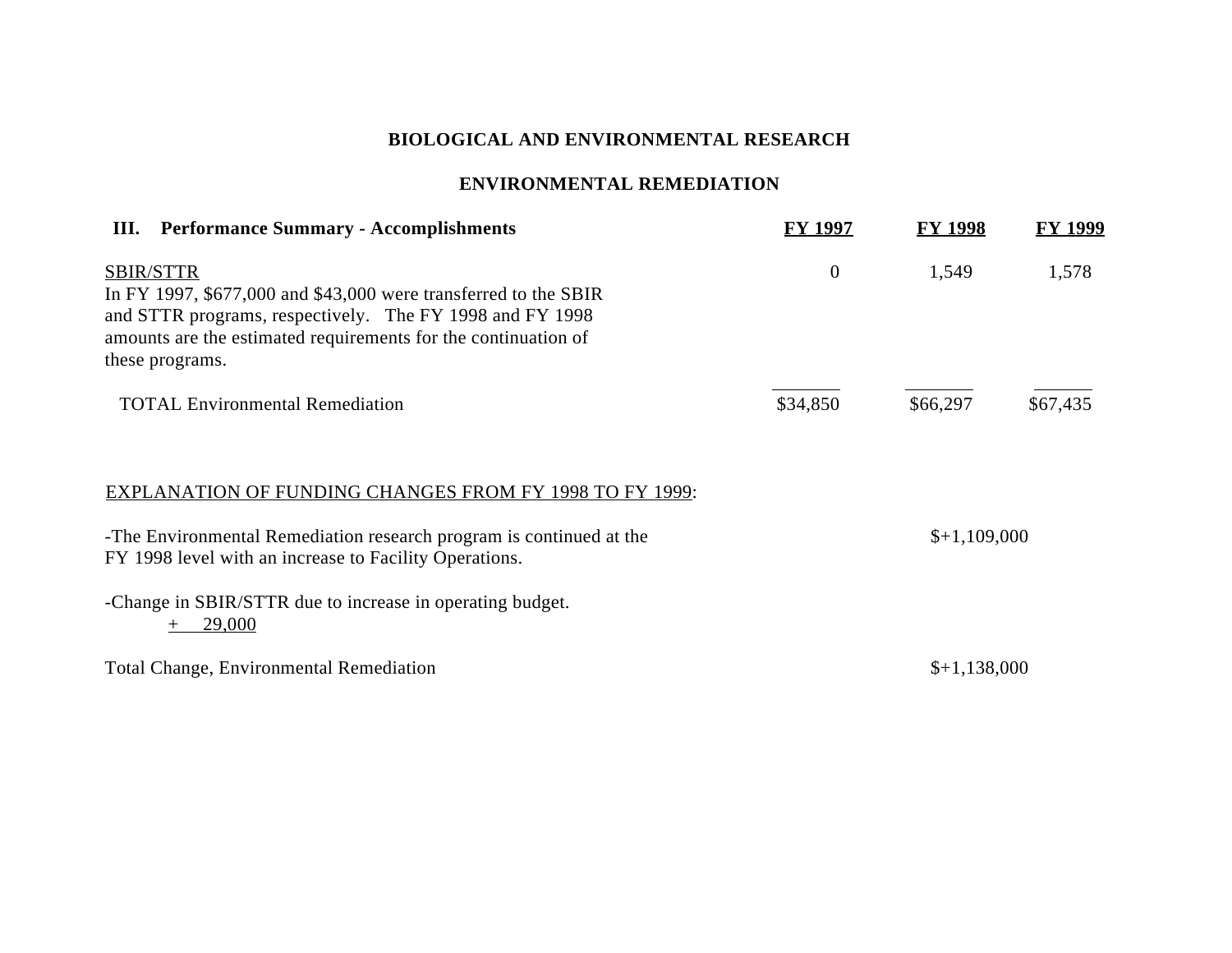## **MEDICAL APPLICATIONS AND MEASUREMENT SCIENCE (Tabular dollars in thousands, narrative in whole dollars)**

### **I. Mission Supporting Goals and Objectives:**

The medical applications subprogram supports research to develop beneficial applications of nuclear and other energy-related technologies for medical diagnosis and treatment. The research develops applications of radiotracer agents for medical research using recent advances in instrumentation as well as in genomics and computational, molecular, and structural biology. A major emphasis is placed on noninvasive diagnostic tools, including imaging technologies such as positron emission tomography. The research in this activity is conducted in five specific areas: Radiopharmaceuticals, Instrumentation, Clinical Feasibility, Boron Neutron Capture Therapy (BNCT), and Molecular Nuclear Medicine.

The measurement science subprogram focuses on research in analytical chemistry to develop new instrumentation, to meet the needs of environmental and life sciences research of the Biological and Environmental Research program and other departmental units. Emphasis is placed on using the advanced technologies developed in the Department's National Laboratories for environmental and biomedical research.

A high priority is given to basic research in instrumentation that will meet needs of the Department's environmental clean-up program.

## **II. Funding Schedule**:

| <b>Activity</b>                  | FY 1997  | FY 1998  | FY 1999  | \$ Change  | $%$ Change    |
|----------------------------------|----------|----------|----------|------------|---------------|
| Medical Applications             | \$49,922 | \$58,421 | \$36,925 | $$-21,496$ | $-36.8%$      |
| Measurement Science              | 6,687    | 5.797    | 5,849    | .52        | $+0.9\%$      |
| $SBIR/STTR$                      | $\sim$ 0 | 1.758    | 1.137    | $-621$     | $-35.3%$      |
| Total, Medical Applications $\&$ |          |          |          |            |               |
| Measurement Science              | \$56,609 | \$65,976 | \$43,911 | $$-22,065$ | <u>-33.4%</u> |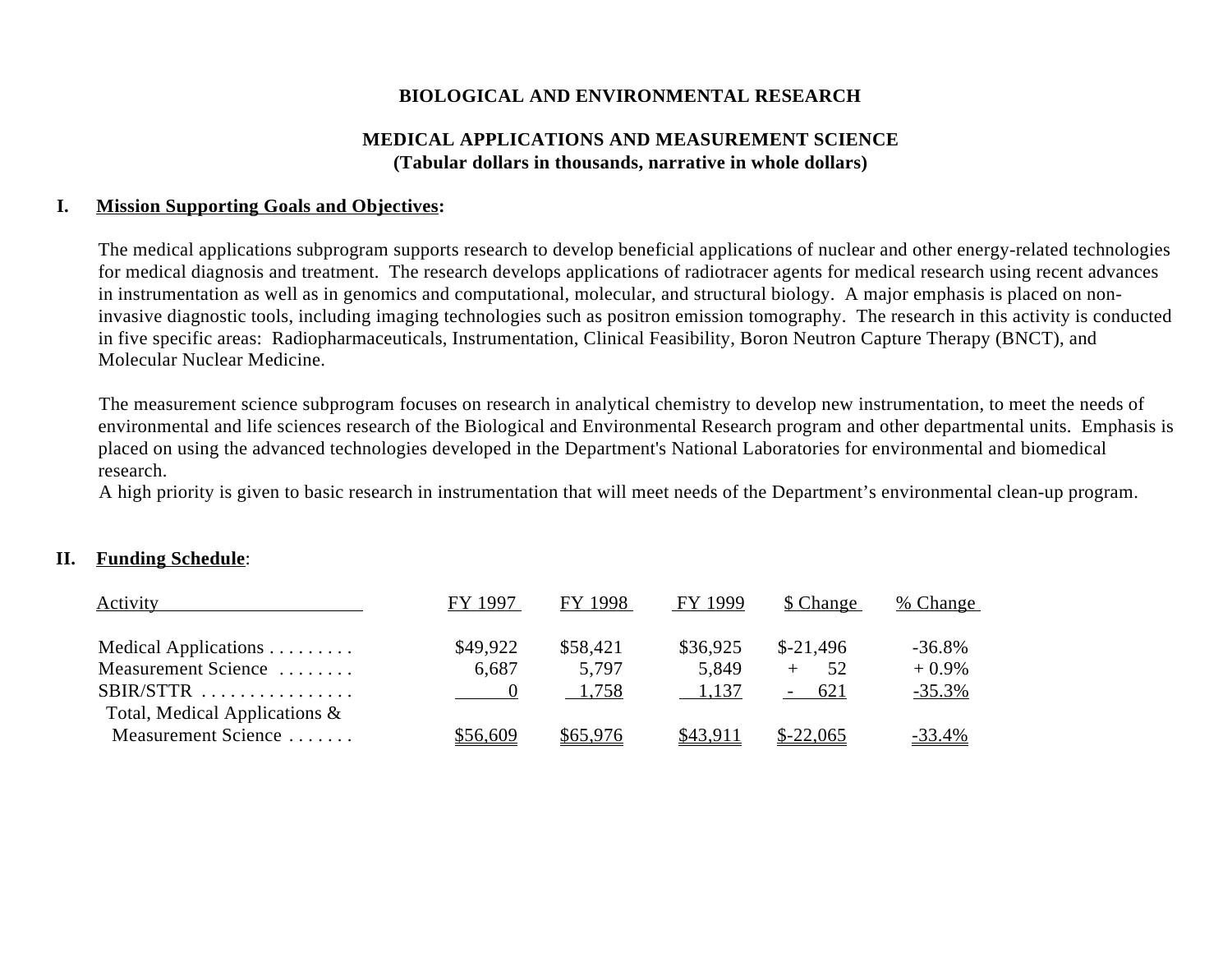# **MEDICAL APPLICATIONS AND MEASUREMENT SCIENCE**

| Ш. | <b>Performance Summary - Accomplishments</b>                                                                                                                                                                                          | <b>FY 1997</b> | <b>FY 1998</b> | <b>FY 1999</b> |
|----|---------------------------------------------------------------------------------------------------------------------------------------------------------------------------------------------------------------------------------------|----------------|----------------|----------------|
|    | <b>Medical Applications</b>                                                                                                                                                                                                           |                |                |                |
|    | -Complete Phase I/Phase II human clinical trials of boron neutron<br>\$10,917<br>capture therapy (BNCT) at Brookhaven National Laboratory,<br>Massachusetts Institute of Technology and Ohio State University and                     |                | \$12,348       | \$10,031       |
|    | follow up successful trials with additional clinical trials at higher<br>drug and radiation dosages. Continue to develop collaboration with                                                                                           |                |                |                |
|    | the National Cancer Institute with latter responsible for advanced<br>clinical trials and DOE responsible for basic research and compound<br>evaluation for BNCT. Capital equipment funds are provided to                             |                |                |                |
|    | improve reactor facilities used for early clinical trials of BNCT and to<br>develop new accelerator-based facilities for this purpose.                                                                                                |                |                |                |
|    | -Develop new approaches to radiopharmaceutical design and<br>19,809                                                                                                                                                                   |                | 17,151         | 20,334         |
|    | synthesis using genome sequencing information, combinatorial                                                                                                                                                                          |                |                |                |
|    | chemistry and computational modeling concepts. Initiate major                                                                                                                                                                         |                |                |                |
|    | effort to gain understanding of role of functional genomics in                                                                                                                                                                        |                |                |                |
|    | health and disease through development of new concepts in the                                                                                                                                                                         |                |                |                |
|    | use of multiple radioisotope tracers to study physiological                                                                                                                                                                           |                |                |                |
|    | processes. Education activities for improving science education                                                                                                                                                                       |                |                |                |
|    | for students and faculty in America's schools, colleges and<br>universities are also funded in this program.                                                                                                                          |                |                |                |
|    | -Multimodal imaging systems for studies of human brain function in normal and<br>diseased states lead to new applications of imaging and laser technology for<br>medical practice. Capital equipment funds are provided in support of | 5,038          | 5,339          | 6,199          |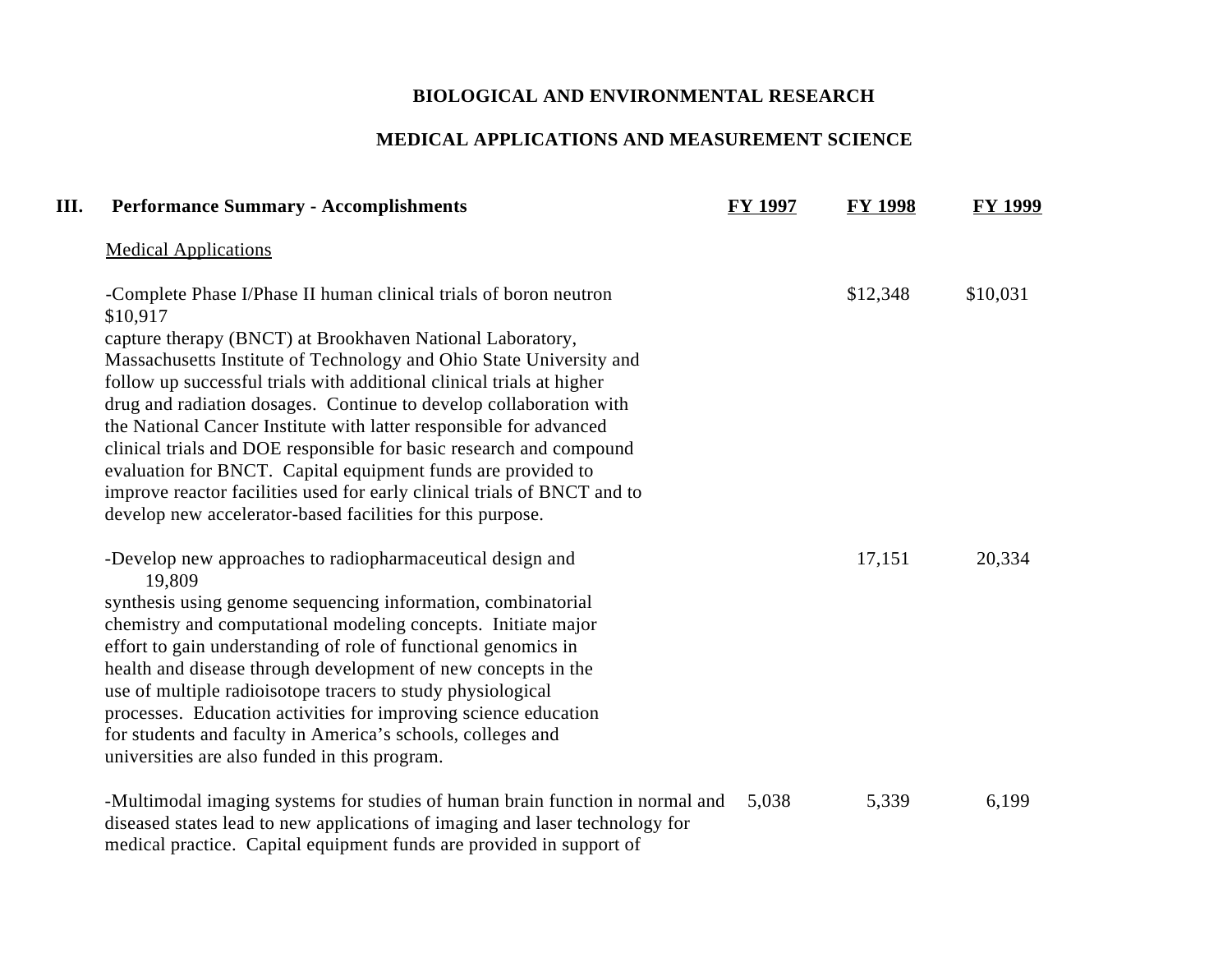research into new imaging techniques in nuclear medicine and for instrumentation needed for development of new detectors for medical isotopes. Education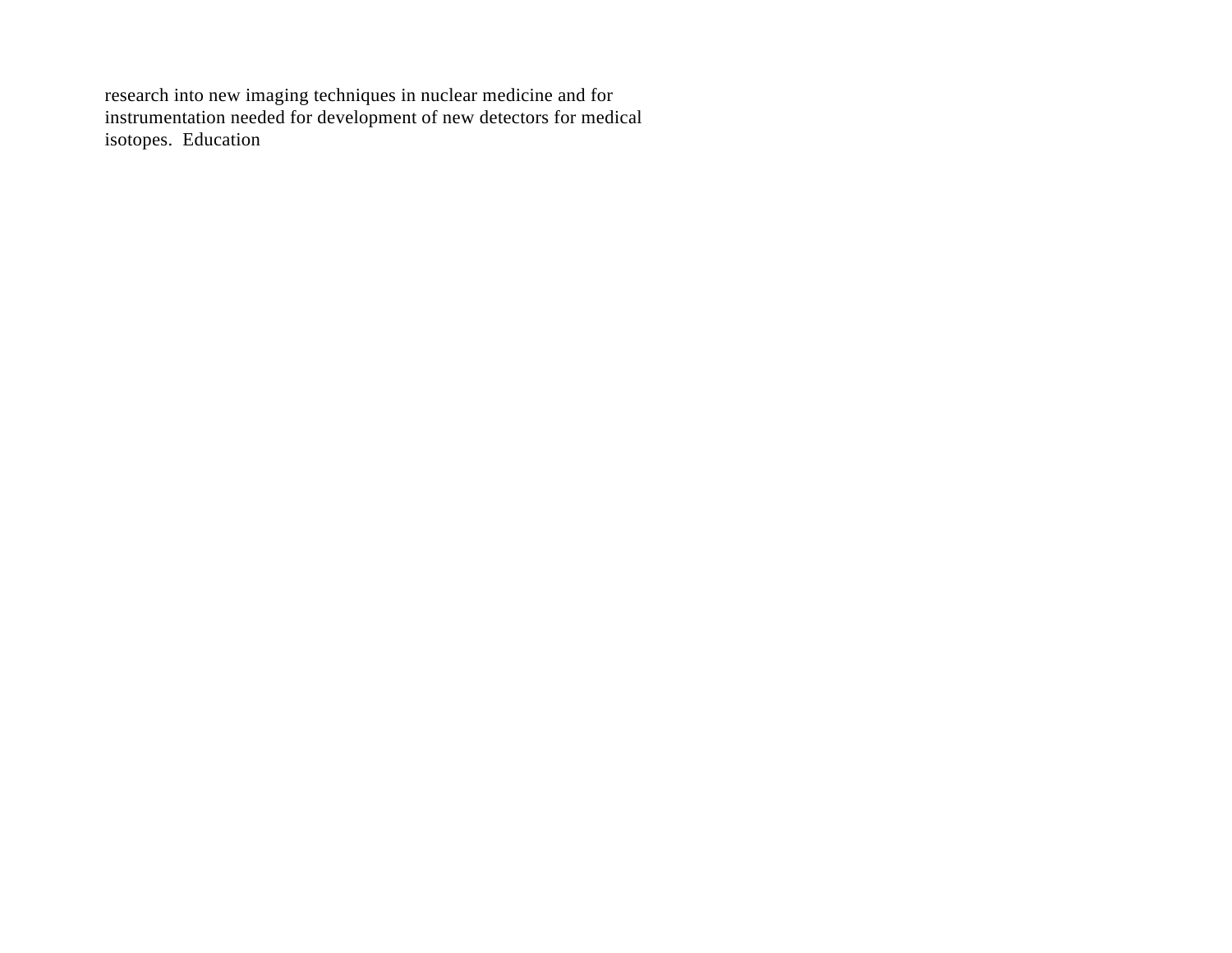# **MEDICAL APPLICATIONS AND MEASUREMENT SCIENCE**

| III. | <b>Performance Summary - Accomplishments</b>                                                                                                                                                                                                                                                                                                                                                                     | <b>FY 1997</b> | <b>FY 1998</b> | FY 1999        |
|------|------------------------------------------------------------------------------------------------------------------------------------------------------------------------------------------------------------------------------------------------------------------------------------------------------------------------------------------------------------------------------------------------------------------|----------------|----------------|----------------|
|      | activities for improving science education for students and faculty in<br>America's schools, colleges and universities are also funded in this program.                                                                                                                                                                                                                                                          |                |                |                |
|      | -Complete research on phase-out of new radioisotopes for nuclear<br>O                                                                                                                                                                                                                                                                                                                                            |                | 2,800          | 911            |
|      | medicine applications.                                                                                                                                                                                                                                                                                                                                                                                           |                |                |                |
|      | -Funding for Indiana School of Medicine and Oregon Health Sciences<br>University, as included in Congressional direction for FY 1997. Funding for<br>these projects is completed in FY 1997.                                                                                                                                                                                                                     | 12,585         | $\mathbf{0}$   | $\overline{0}$ |
|      | -Funding for the Medical University of South Carolina, Loma Linda,<br>Rochester Center, Englewood Hospital in New Jersey, Highlands<br>University of New Mexico, University of Nevada, Las Vegas, and<br>University of California, Davis, as included in Congressional direction<br>for FY 1998. Funding for these projects is completed in FY 1998.                                                             | $\mathbf{0}$   | 21,806         | $\overline{0}$ |
|      | <b>Measurement Science</b>                                                                                                                                                                                                                                                                                                                                                                                       |                |                |                |
|      | -Continue research on laser instrumentation for environmental and life<br>sciences applications. Follow up successful projects in the EM/ER Pilot<br>Collaborative Research program to develop instrumentation for<br>analytical chemistry applications at the Department's environmental<br>cleanup sites. Capital equipment funds are provided for components<br>needed for research into new instrumentation. | 5,307          | 5,797          | 5,849          |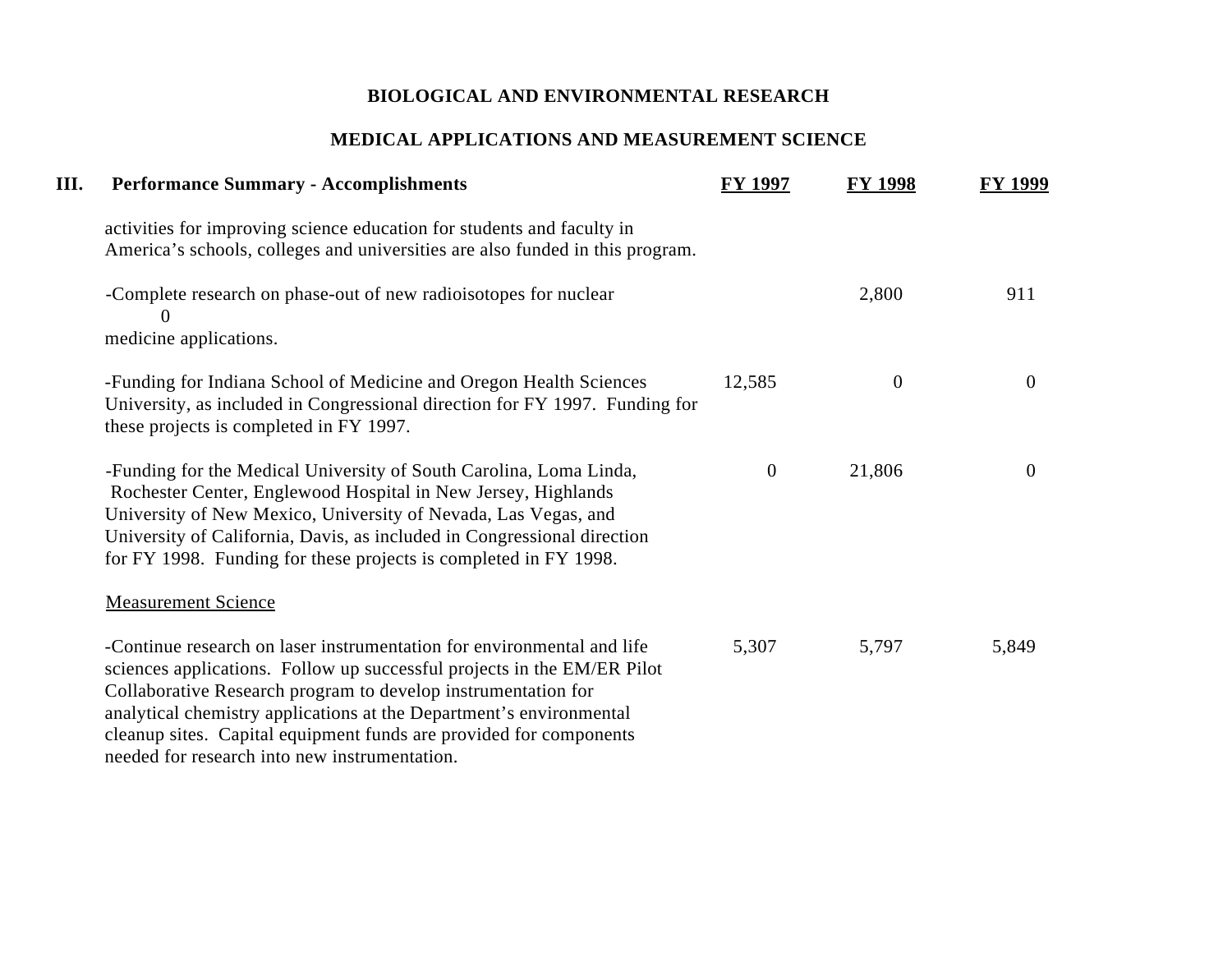# **MEDICAL APPLICATIONS AND MEASUREMENT SCIENCE**

| III. | <b>Performance Summary - Accomplishments</b>                                                                                                                                                                                                                                                                                                                                                              | <b>FY 1997</b> | <b>FY 1998</b> | <b>FY 1999</b> |
|------|-----------------------------------------------------------------------------------------------------------------------------------------------------------------------------------------------------------------------------------------------------------------------------------------------------------------------------------------------------------------------------------------------------------|----------------|----------------|----------------|
|      | -Facility modifications and improvements are necessary to ensure                                                                                                                                                                                                                                                                                                                                          |                | 1,380          | $\overline{0}$ |
|      | continued safe operation and reliability of accelerators, reactors,<br>and other existing BER-related facilities. This program is being<br>discontinued after FY 1997.                                                                                                                                                                                                                                    |                |                |                |
|      | <b>SBIR/STTR</b>                                                                                                                                                                                                                                                                                                                                                                                          | $\mathbf{0}$   | 1,758          | 1,137          |
|      | In FY 1997, \$1,375,000 and \$83,000 were transferred to the SBIR<br>and STTR programs, respectively. The FY 1998 and FY 1999<br>amounts are the estimated requirements for the continuation of these<br>programs.                                                                                                                                                                                        |                |                |                |
|      | <b>TOTAL Medical Applications and Measurement Science</b>                                                                                                                                                                                                                                                                                                                                                 | \$56,609       | \$65,976       | \$43,911       |
|      | <b>EXPLANATION OF FUNDING CHANGES FROM FY 1998 TO FY 1999:</b>                                                                                                                                                                                                                                                                                                                                            |                |                |                |
|      | -Decrease in Medical Applications is attributable to:<br>The completion of Congressionally directed projects.                                                                                                                                                                                                                                                                                             |                |                |                |
|      | $$-21,806,000$                                                                                                                                                                                                                                                                                                                                                                                            |                |                |                |
|      | Remaining research within the program continues approximately<br>$\overline{\phantom{a}}$<br>at the FY 1998 level with the exception of the radioisotope development<br>program which has become mature and will be phased out in FY 1999.<br>The availability of existing well-characterized radioisotopes allows this<br>shift in priorities and increased support for the radiopharmaceutical program. |                |                | $+310,000$     |
|      | -Measurement Sciences continues at the FY 1998 level.                                                                                                                                                                                                                                                                                                                                                     |                |                | $+52,000$      |
|      |                                                                                                                                                                                                                                                                                                                                                                                                           |                |                |                |

-SBIR/STTR decrease due to reduction in research funding.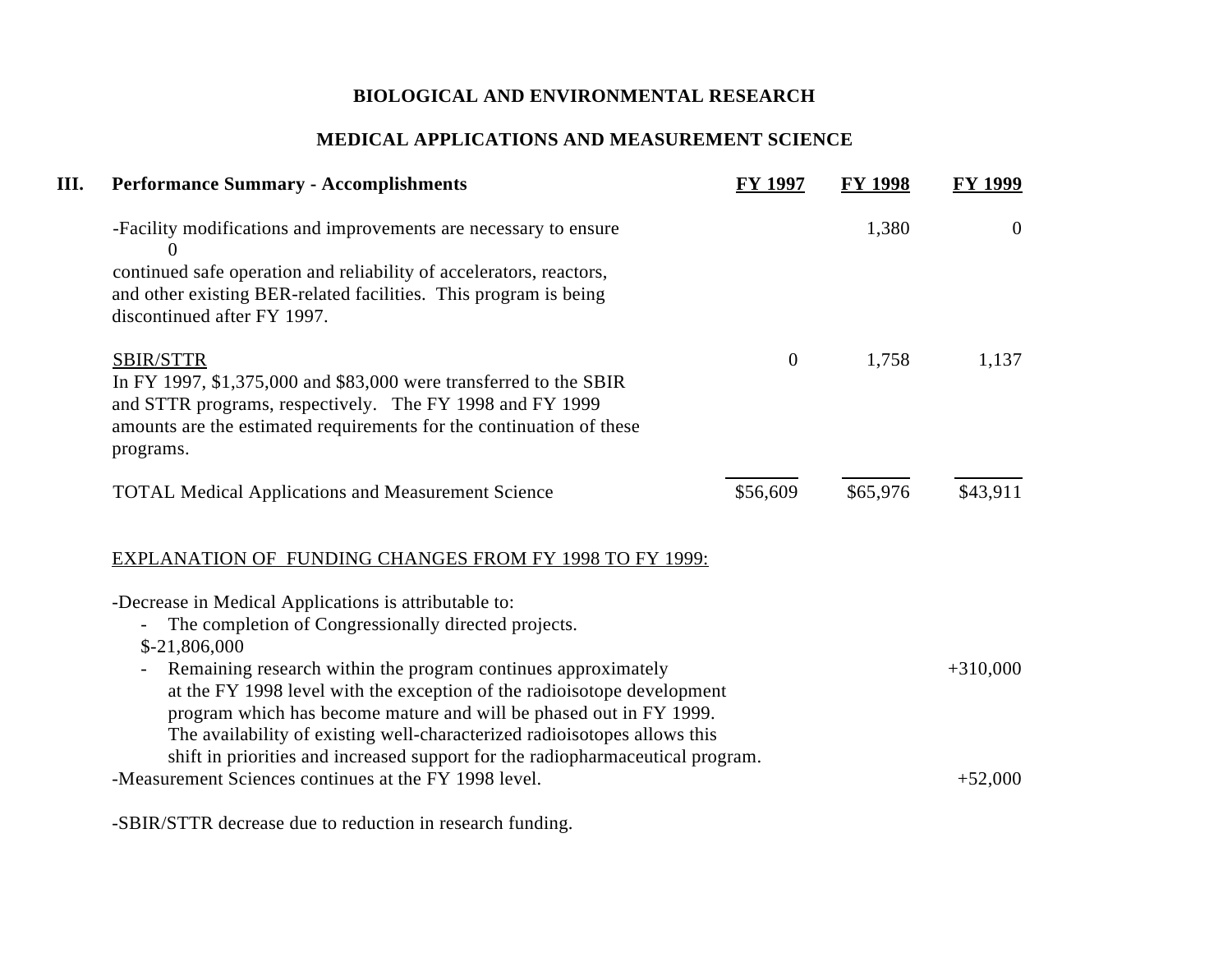### -621,000

# Total Medical Applications and Measurement Science  $$-22,065,000$ **BIOLOGICAL AND ENVIRONMENTAL RESEARCH**

 $\overline{a}$ 

# **CONSTRUCTION (Tabular dollars in thousands, narrative in whole dollars)**

## **I. Mission Supporting Goals and Objectives:**

Construction is needed to support research under the Biological and Environmental Research program. Cutting-edge basic research requires that state-of-the-art facilities be built or existing facilities modified to meet unique BER requirements.

### **II. Funding Schedule:**

| Activity                                                                                                             | FY 1997                                                            | FY 1998  | FY 1999                                                     | \$ Change | % Change |                |  |
|----------------------------------------------------------------------------------------------------------------------|--------------------------------------------------------------------|----------|-------------------------------------------------------------|-----------|----------|----------------|--|
| Construction<br>$Total$                                                                                              | \$36,113<br>\$36,113                                               | $\theta$ | $\begin{matrix} 0 \end{matrix}$<br>$\overline{\phantom{0}}$ | 0         |          |                |  |
|                                                                                                                      | <b>III.</b> Performance Summary-Accomplishments                    |          |                                                             |           |          | <b>FY 1999</b> |  |
| -Completed funding for construction of the Environmental Molecular<br>\$0<br>Sciences Laboratory at PNNL in FY 1997. |                                                                    |          | \$35,113                                                    | \$0       |          |                |  |
| at LBNL in FY 1997.                                                                                                  | -Completed funding for construction of the Human Genome Laboratory |          |                                                             |           |          | 0              |  |
| <b>TOTAL Construction</b>                                                                                            |                                                                    |          |                                                             |           |          | \$0            |  |

### EXPLANATION OF FUNDING CHANGES FROM FY 1998 to FY 1999:

None.